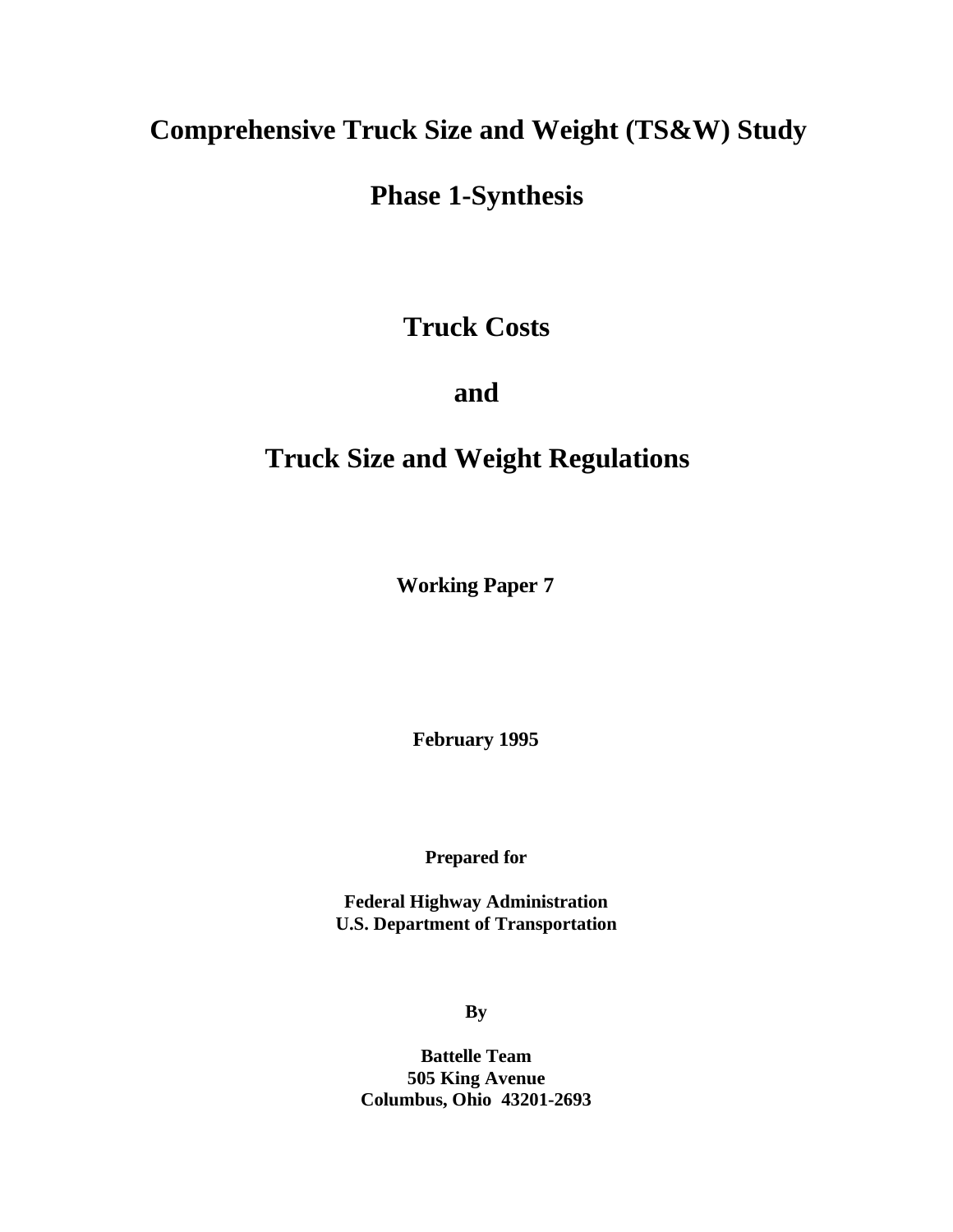## **Comprehensive Truck Size and Weight (TS&W) Study**

**Phase 1—Synthesis**

## **Working Paper 7—Truck Costs and TS&W Regulations**

The Federal Highway Administration (FHWA) has recently embarked on a major study of potential changes in Federal policy relating to truck size and weight. The intention of this working paper is to provide researchers and policy analysts involved in this study, or in other studies of state or Federal size and weight policy, with as much information about estimating the effects of potential policy changes on truck transport costs as it is practical to assemble within a limited period of time.

The first section of this paper contains an extended discussion of the ways in which size and weight policy affects truck transport costs and sources of data for estimating these effects. The second section provides a brief discussion of several areas requiring more investigation. The concluding section contains a bibliography of material relating to issues addressed in this paper. One document that was newly reviewed in the course of preparing this working paper is discussed at some length in Section 1.4(g), and all other such documents are annotated briefly in the bibliography. More basic references are listed in the bibliography without annotation, and the more important of these are referenced in the text where appropriate.

## **1.0 Technical Relationships of Policy Consequence Concerning Truck Costs**

## **1.1 Background**

There are several ways in which changes in truck size and weight policy can affect truck transport costs:

- 1. Changes in size and weight limits affect vehicle operating costs and capacity, thus affecting transport costs per ton-mile, potentially to a significant extent. In general, more restrictive limits increase transport costs while more liberalized limits reduce them. These basic effects of size and weight limits are discussed in Sections 1.2-1.4.
- 2. The introduction or tightening of vehicle performance or design standards tends to increase operating costs and transport costs per ton-mile. Introduction of such standards probably would occur only in conjunction with a liberalization of size or weight limits, thus reducing the transport-cost savings produced by the liberalized limits. The cost effects of standards relating to hitch design are discussed in Section 1.3(e). The effects of other potential performance and design standards can best be addressed after the standards of interest have been identified.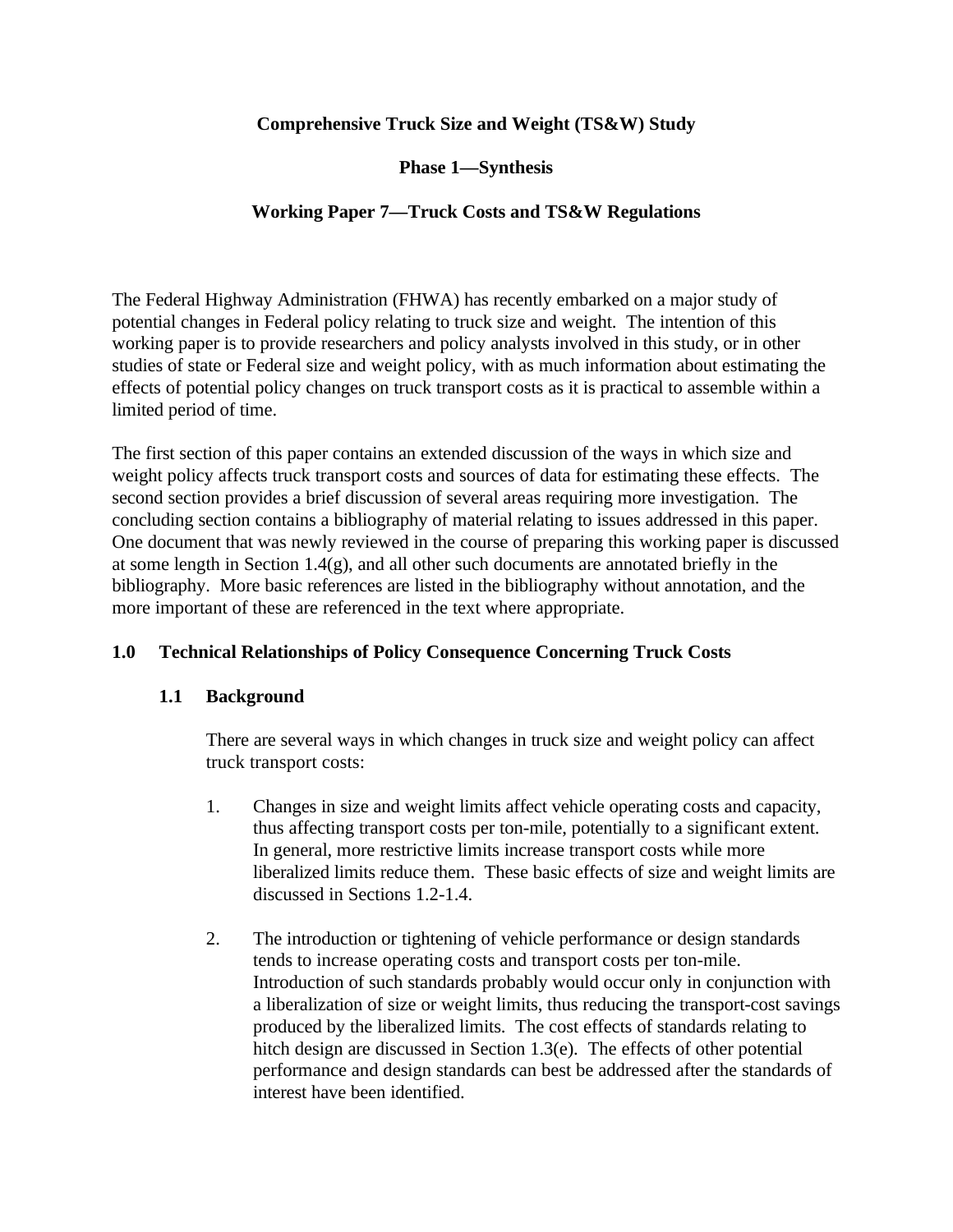- 3. The liberalization of size or weight standards on a limited system of roads or the liberalization of these standards on all roads except those that cannot accommodate the larger or heavier trucks (because of geometrics or bridge limits) would result in some increase in circuity when current vehicles are replaced by larger or heavier vehicles. This increase in circuity would reduce the transport cost savings resulting from the increase in size or weight limits (though it would have no effect on transport costs per ton-mile). The effect of increased circuity is discussed in Section 1.5.
- 4. The liberalization of size standards may result in the introduction or increased use of vehicle configurations (such as 57-foot semitrailers) that are designed primarily for carrying cube-limited limited cargo; while the liberalization of weight standards may result in the introduction or increased use of configurations (such as six-axle semis) that are designed primarily for carry weight-limited cargo. Utilization rates for these more specialized vehicles may be lower than those for current vehicles, since the new vehicles may have more empty mileage, annual mileage may be lower, or they may occasionally carry loads that do not take advantage of their increased capacity. Such reductions in utilization would reduce the transport cost savings resulting from the increase in size or weight limits. The effects of decreased utilization are discussed in Section 1.5.

In addition to the above effects on transport costs, larger shipment sizes can result in a usually marginal increase in inventory costs and other non-transport logistics costs. These effects are discussed in Working Paper 8.

The above discussion indicates that a liberalization of size or weight limits generally results in a significant decrease in transport costs, due to increased vehicle capacity obtained with only a modest increase in operating costs (Item 1), but that several factors (Items 2-4) may tend to reduce the size of this decrease in transport costs. The circuity and utilization effects (and also the effects on other logistics costs) are necessarily smaller than the Item 1 savings and they are more difficult to estimate. For this reason, these effects frequently are ignored in the estimation of changes in transport costs, thus producing overestimates of the effects on transportation costs. If unbiased estimates of transport costs are to be produced, all of the above effects must be considered.

Table 1.1 lists factors affecting truck costs that may be directly or indirectly affected by changes in size and weight policy.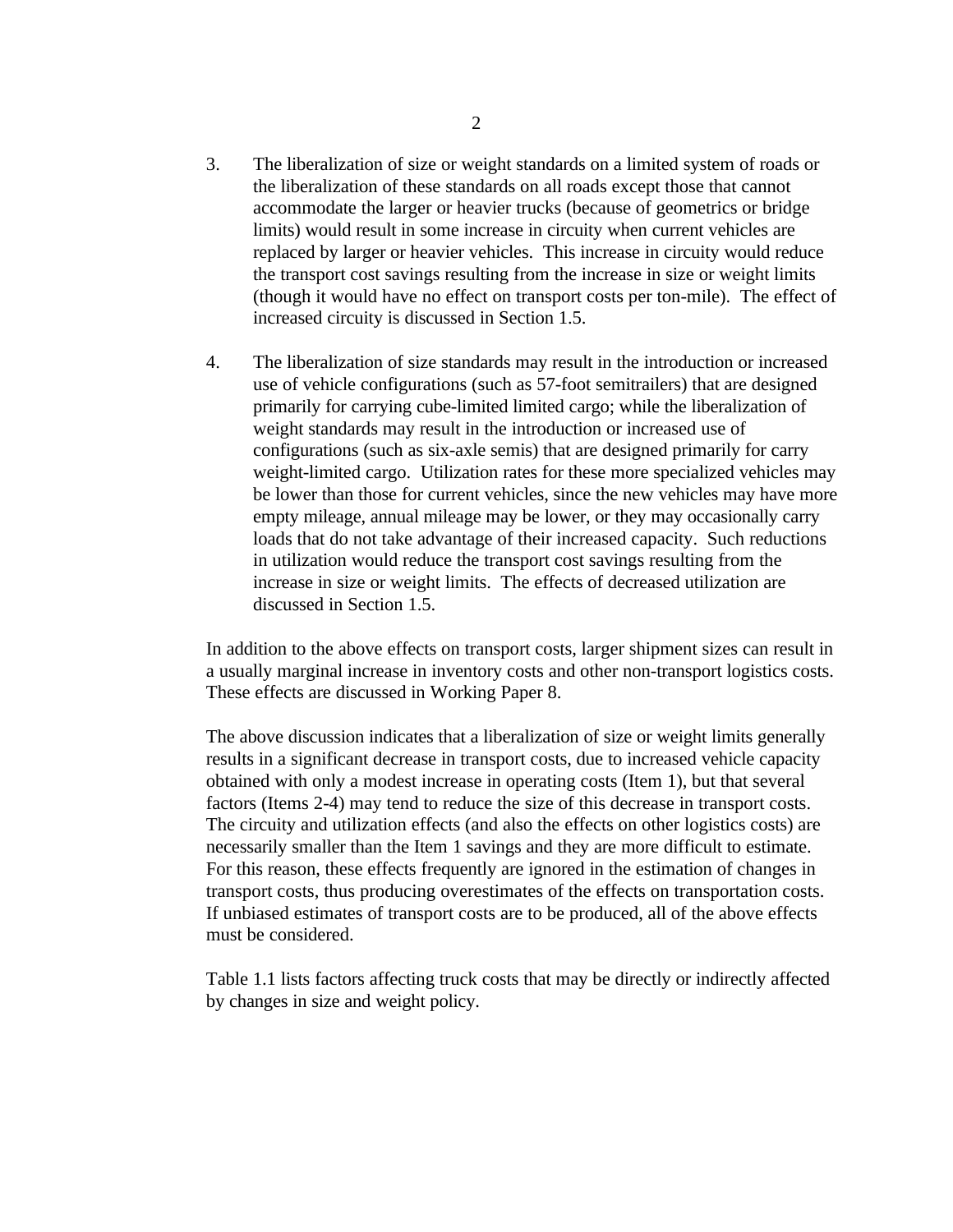| <b>Vehicle Dimensions</b>                                                                                                                                                                                            | <b>User Fees</b>                                                                                                                                                                                                    |
|----------------------------------------------------------------------------------------------------------------------------------------------------------------------------------------------------------------------|---------------------------------------------------------------------------------------------------------------------------------------------------------------------------------------------------------------------|
| Height                                                                                                                                                                                                               | Heavy-vehicle permit fees                                                                                                                                                                                           |
| $\overline{\phantom{a}}$                                                                                                                                                                                             | -                                                                                                                                                                                                                   |
| Width                                                                                                                                                                                                                | Graduated weight-distance taxes                                                                                                                                                                                     |
| ÷                                                                                                                                                                                                                    | $\overline{\phantom{0}}$                                                                                                                                                                                            |
| Length of truck or trailer                                                                                                                                                                                           | Fuel taxes                                                                                                                                                                                                          |
| -                                                                                                                                                                                                                    | $\overline{\phantom{0}}$                                                                                                                                                                                            |
| Number of trailers                                                                                                                                                                                                   | Tire taxes                                                                                                                                                                                                          |
| Gross Vehicle Weight                                                                                                                                                                                                 | <b>Enforcement Activities</b>                                                                                                                                                                                       |
| Effect of bridge formula                                                                                                                                                                                             | Weight checks                                                                                                                                                                                                       |
| Effect of GVW caps                                                                                                                                                                                                   | Safety inspections                                                                                                                                                                                                  |
| Axle Characteristics<br>Number of axles<br>Axle loads<br>Suspensions<br>$\overline{\phantom{a}}$<br>Load distribution among axles in a<br>group<br><b>Tire Characteristics</b><br>Number                             | <b>Route Restrictions</b><br>Circuity<br>Access to origins and destinations<br><b>Other Operational Factors</b><br>Availability of backhauls<br>Density of loads<br>÷.<br>Availability of full loads<br>÷,<br>Speed |
| Type<br><b>Size</b><br>۰<br>Tire pressure<br>ä,<br>Load distribution between tires<br>Other Vehicle Characteristics<br>Type of trailer or body<br>÷,<br>Engine horsepower<br>-<br><b>Brakes</b><br>-<br>Hitch design | <b>Driver Costs</b><br>Pay differentials for driving certain<br>configurations                                                                                                                                      |

**Table 1.1. Selected Factors Affecting Truck Transport Costs**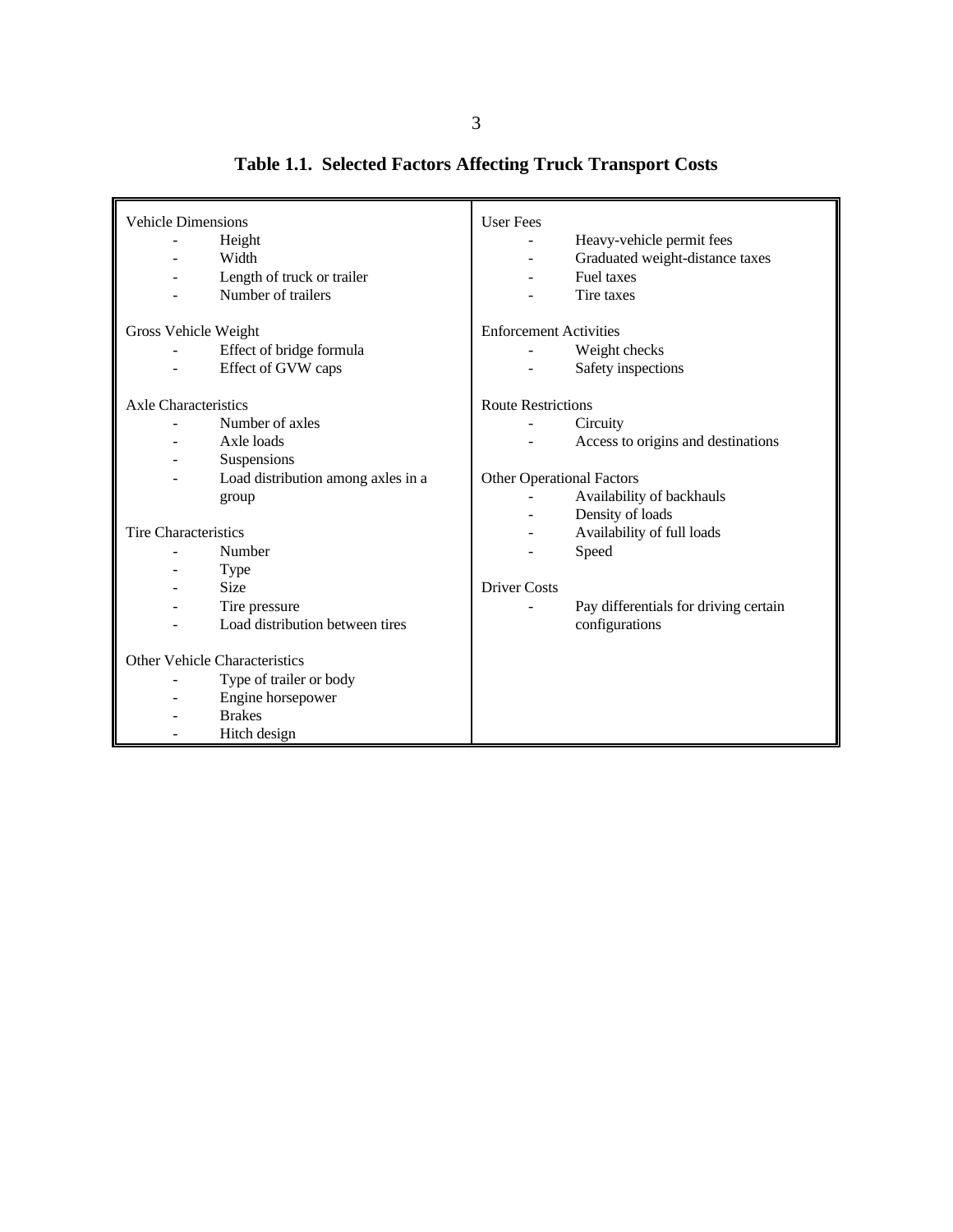#### **1.2 Costs Per Vehicle-Mile**

A relatively extensive set of estimates of cost per vehicle-mile for various vehicle configurations, trailer types and operating gross vehicle weights (GVWs) has been produced by Jack Faucett Associates (JFA) (1991) for FHWA and is available in spreadsheet form. Table 1.2 shows these estimates for selected configurations and trailer types. All cost estimates are forecasts of 1995 costs expressed in 1988 dollars. The forecasts were developed in 1991, but they were developed primarily from data collected during the 1980s. Although these cost forecasts are somewhat old and warrant updating, they provide a particularly comprehensive set of estimates of the effects of size and weight regulation on truck costs.

The cost estimates are for typical intercity hauls. Hence, they do not reflect the inverse variation of costs with distance — a factor that has a relatively significant effect on the magnitude of costs per vehicle-mile (particularly for shorter hauls), but which has a much more marginal effect on the percentage change in these costs caused by potential regulatory changes. (This point is discussed further in Section  $1.3(f)$ .)

Table 1.3 shows the various pairings of configurations and trailer types for which cost estimates exist in the JFA paper, as well as several additional pairings for which estimates were produced for an earlier version of the paper (JFA, 1990) but not updated for the 1991 paper. Complete sets of estimates are contained in Appendix A of the two papers.

The following six subsections describe the source of the six cost components shown in the columns of Table 1.2 (labor, fixed vehicle costs, fuel, tires, repair and servicing, and indirect and overhead costs, including user fees). All costs quoted in these six subsections are forecasts of 1995 costs expressed in 1988 dollars. A seventh subsection provides data on the body and trailer types used for transporting various commodities.

#### **(a) Driver Costs**

Driver-cost estimates for less-than-truckload (LTL) and tank-truck operators are meant to reflect averages for union and non-union operators and also to reflect a gradual decline in real labor costs for union operators. These costs were estimated by JFA to be 20 percent below 1988 costs, including fringe benefits, as given by the Central States Area Supplement to the contract negotiated between Trucking Management, Inc., (TMI) and the International Brotherhood of Teamsters. The driver costs were obtained from TMI on a per-hour basis and reflect TMI's conversion factor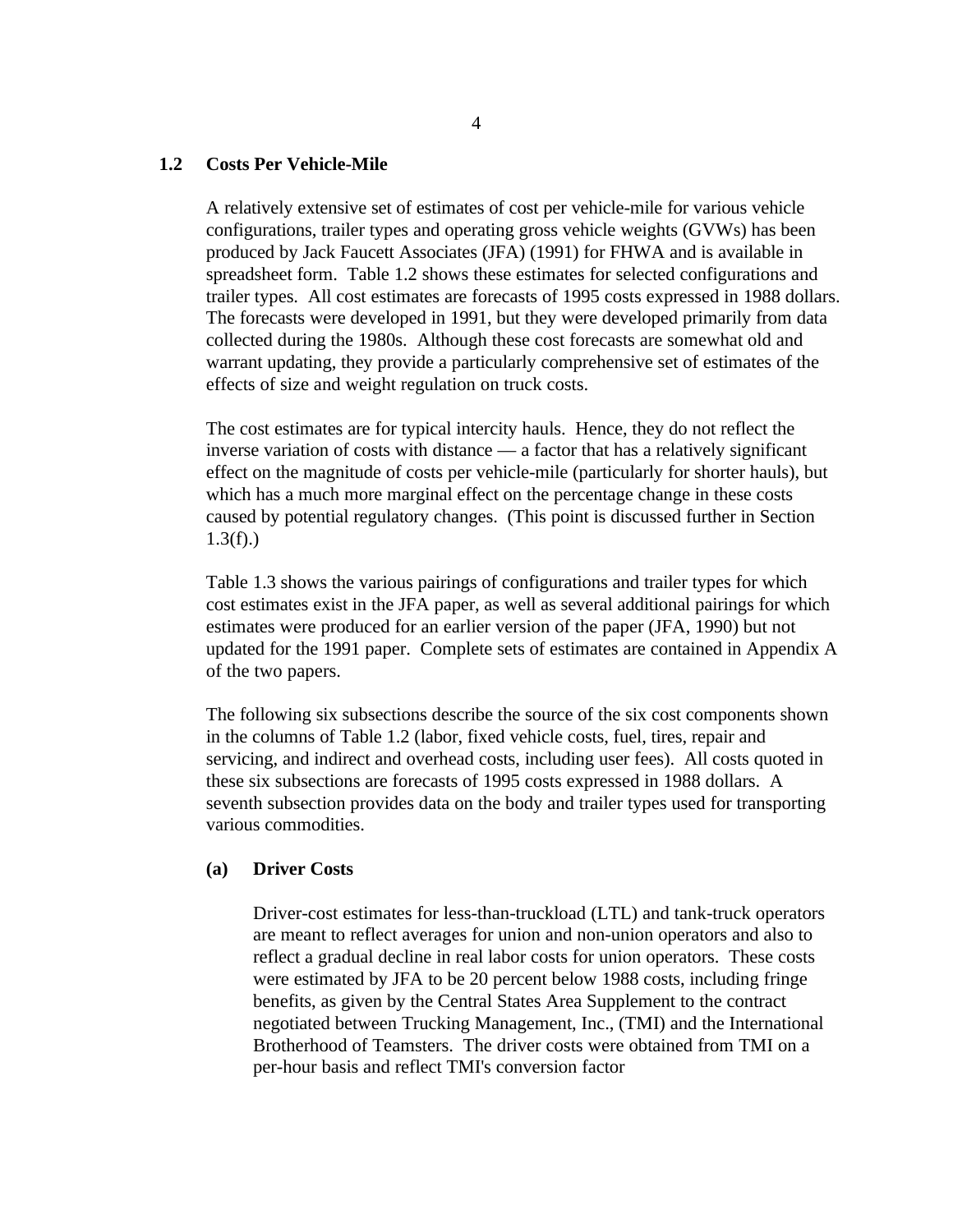| Table 1.2. 1991 Forecasts of 1995 Costs Per Vehicle Mile for Selected Vehicle |  |
|-------------------------------------------------------------------------------|--|
| <b>Configurations, Trailer Types and GVWs</b>                                 |  |

|                                 | GVW (lbs.) | <b>Drivers</b> | Vehicle | Fuel     | <b>Tires</b> | Repair | Overhead | <b>Total</b> |
|---------------------------------|------------|----------------|---------|----------|--------------|--------|----------|--------------|
| Dry Vans (Truckload)            |            |                |         |          |              |        |          |              |
| 5 Axle 48'                      | 28,000     | 30.0           | 20.0    | 16.6     | 3.0          | 6.1    | 22.0     | 97.7         |
|                                 | 52,500     | 30.0           | 20.0    | 19.1     | 3.0          | 8.5    | 22.0     | 102.6        |
|                                 | 78,000     | 30.0           | 20.0    | 21.6     | 3.5          | 10.9   | 22.0     | 108.1        |
| 5 Axle 53'                      | 28,900     | 30.0           | 20.5    | 16.7     | 3.0          | 6.2    | 22.0     | 98.4         |
|                                 | 56,000     | 30.0           | 20.5    | 19.4     | 3.0          | 8.8    | 22.0     | 103.8        |
|                                 | 78,000     | 30.0           | 20.5    | 21.6     | 3.5          | 10.9   | 22.0     | 108.6        |
| 6 Axle 48'                      | 29,500     | 30.0           | 20.8    | 16.8     | 4.1          | 6.2    | 23.4     | 101.3        |
|                                 | 54,000     | 30.0           | 20.8    | 19.2     | 4.1          | 8.6    | 23.4     | 106.2        |
|                                 | 79,500     | 30.0           | 20.8    | 21.8     | 4.2          | 11.1   | 23.4     | 111.3        |
|                                 | 86,500     | 30.0           | 20.8    | 22.5     | 4.4          | 11.8   | 23.4     | 112.9        |
|                                 | 90,000     | 30.0           | 20.8    | 22.8     | 4.5          | 12.1   | 23.4     | 113.7        |
|                                 | 94,000     | 30.0           | 20.8    | 23.2     | 4.7          | 12.5   | 23.4     | 114.6        |
| 5 Axle Twin 28'                 | 31,200     | 30.7           | 20.8    | 18.1     | 3.0          | 7.0    | 22.0     | 101.6        |
|                                 | 59,800     | 30.7           | 20/8    | 21.0     | 3.0          | 9.8    | 22.0     | 107.3        |
|                                 | 80,000     | 30.7           | 20.8    | 23.0     | 3.6          | 11.8   | 22.0     | 111.8        |
| 9 Axle Twin 33'                 | 39,500     | 31.3           | 25.0    | 19.3     | 5.7          | 7.8    | 25.6     | 114.7        |
|                                 | 73,200     | 31.3           | 25.0    | 22.7     | 5.7          | 11.1   | 25.6     | 121.4        |
|                                 | 80,000     | 31.3           | 25.0    | 23.4     | 5.7          | 11.8   | 25.6     | 122.7        |
|                                 | 113,500    | 31.3           | 25.0    | 26.8     | 5.7          | 15.0   | 25.6     | 129.4        |
| 7 Axle 40' & 28' RMD            | 36,300     | 31.3           | 23.7    | 19.0     | 4.3          | 7.5    | 23.4     | 109.2        |
|                                 | 71,000     | 31.3           | 23.7    | 22.5     | 4.3          | 10.9   | 23.4     | 116.1        |
|                                 | 105,500    | 31.3           | 23.7    | 26.0     | 4.8          | 14.2   | 23.4     | 123.5        |
| <b>Less Than Truckload Vans</b> |            |                |         |          |              |        |          |              |
| 5 Axle 48'                      | 55,400     | 38.9           | 16.0    | 19.4     | 3.0          | 8.7    | 138.0    | 224.0        |
| <b>Refrigerated Vans</b>        |            |                |         |          |              |        |          |              |
| 5 Axle 48'                      | 29,900     | 35.0           | 21.9    | 18.9     | 3.0          | 6.3    | 22.0     | 107.0        |
|                                 | 78,000     | 35.0           | 21.9    | 23.7     | 3.5          | 10.9   | 22.0     | 117.0        |
| <b>Flatbeds</b>                 |            |                |         |          |              |        |          |              |
| 5 Axle 48'                      | 27,600     | 30.0           | 19.6    | 16.1     | 3.0          | 6.0    | 22.0     | 96.7         |
|                                 | 78,000     | 30.0           | 19.6    | 21.8     | 3.5          | 10.9   | 22.0     | 107.8        |
| <b>Tank Trailers</b>            |            |                |         |          |              |        |          |              |
| 5 Axle 42'                      | 24,600     | 48.6           | 28.8    | 15.5     | 3.0          | 5.8    | 22.0     | 123.6        |
|                                 | 78,000     | 48.6           | 28.8    | 21.5     | 3.5          | 10.9   | 22.0     | 135.3        |
| <b>Hopper Trailers</b>          |            |                |         |          |              |        |          |              |
| 5 Axle 42'                      | 24,600     | $30.0\,$       | 22.0    | $10.8\,$ | $3.0\,$      | 5.8    | 22.0     | 93.5         |
|                                 | 78,000     | 30.0           | 22.0    | 15.1     | 3.5          | 10.9   | 22.0     | 103.6        |
| <b>Dump Trailers</b>            |            |                |         |          |              |        |          |              |
| 5 Axle 36'                      | 26,400     | 30.0           | 21.8    | 10.9     | 3.0          | 5.9    | 22.0     | 93.7         |
|                                 | 70,000     | 30.0           | 21.8    | 14.5     | $3.2\,$      | 10.2   | 22.0     | 101.7        |
|                                 | 78,000     | 30.0           | 21.8    | 15.1     | $3.5\,$      | 10.9   | 22.0     | 103.4        |
| 5 Axle 36'                      | 27,400     | 30.0           | 22.5    | 11.0     | $3.0\,$      | 6.0    | 22.0     | 94.6         |
| Longer Wheelbase Tractor        | 78,000     | $30.0\,$       | 22.5    | 15.1     | $3.5\,$      | 10.9   | 22.0     | 104.1        |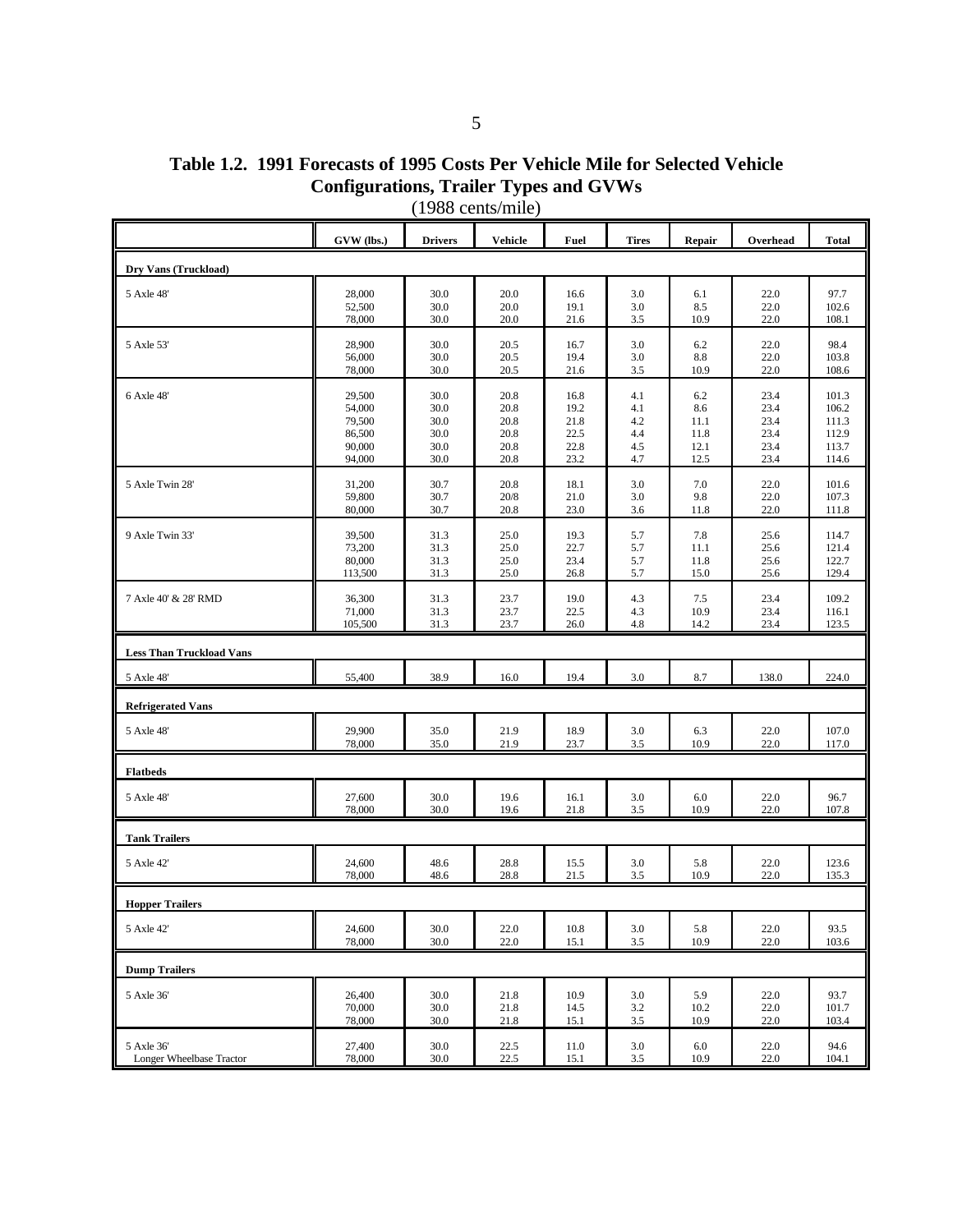|                                          | <b>Trailer Type</b> |              |              |                |              |              |              |  |  |
|------------------------------------------|---------------------|--------------|--------------|----------------|--------------|--------------|--------------|--|--|
|                                          | Dry Van             |              |              |                |              |              |              |  |  |
| <b>Trailer and Axle</b><br>Configuration | <b>Truckload</b>    | <b>LTL</b>   | Refr.<br>Van | <b>Flatbed</b> | <b>Tank</b>  | Hopper       | Dump         |  |  |
| 3 Axle Truck                             |                     |              |              |                |              |              | $\mathbf{a}$ |  |  |
| 4 Axle Truck                             |                     |              |              |                |              |              | $\rm{a}$     |  |  |
| 5 Axle 36' Semi                          |                     |              |              |                |              |              | $\mathbf b$  |  |  |
| 5 Axle 42' Semi                          |                     |              |              |                | $\mathbf c$  | $\mathbf c$  |              |  |  |
| 5 Axle 45' Semi                          | $\rm{a}$            | $\rm{a}$     |              | $\rm{a}$       |              |              |              |  |  |
| 5 Axle 48' Semi                          | $\mathbf c$         | $\mathbf{c}$ | $\mathbf{c}$ | $\mathbf{c}$   |              |              |              |  |  |
| 5 Axle 40' Semi                          |                     |              |              |                |              |              | b            |  |  |
| 6 Axle 48' Semi                          | $\mathbf c$         |              | $\mathbf c$  | $\mathbf c$    | $\mathbf c$  | $\mathbf c$  |              |  |  |
| 5 Axle Twin 28'                          | $\mathbf c$         | $\mathbf{c}$ | a            | $\mathbf{a}$   | a            | $\mathbf{a}$ |              |  |  |
| 7 and 8 Axle 28' A Train                 | $\mathbf c$         |              | $\mathbf c$  | $\mathbf c$    | $\mathbf c$  | $\mathbf c$  |              |  |  |
| 7 Axle Twin 28' C Train                  | $\rm{a}$            | a            | a            | a              | a            | $\mathbf{a}$ |              |  |  |
| 8 Axle Twin 28' B Train                  | $\rm{a}$            |              | a            | $\rm{a}$       | $\rm{a}$     | $\rm{a}$     |              |  |  |
| 9 Axle Twin 28' A Train                  | $\mathbf c$         |              | $\mathbf c$  | $\mathbf c$    | $\mathbf c$  | $\mathbf c$  | b            |  |  |
| 9 Axle Twin 28' C Train                  | $\mathbf{a}$        |              | a            | a              | a            | a            |              |  |  |
| 7 and 8 Axle 33' A Train                 | $\mathbf c$         |              | $\mathbf c$  | $\mathbf c$    | $\mathbf c$  | $\mathbf c$  |              |  |  |
| 7 Axle Twin 33' C Train                  | $\rm{a}$            | $\rm{a}$     | a            | a              | a            | $\mathbf{a}$ |              |  |  |
| 8 Axle Twin 33' B Train                  | $\rm{a}$            |              | $\rm{a}$     | a              | $\mathbf{a}$ | $\rm{a}$     |              |  |  |
| 9 Axle Twin 33' A Train                  | $\mathbf c$         |              | $\mathbf c$  | $\mathbf c$    | $\mathbf c$  | $\mathbf c$  | b            |  |  |
| 9 Axle Twin 33' C Train                  | $\rm{a}$            | $\rm{a}$     | a            | $\mathbf{a}$   | a            | $\mathbf{a}$ |              |  |  |
| 7 Axle Rocky Mtn. Double                 | $\mathbf c$         |              | $\mathbf c$  | $\mathbf c$    | $\mathbf c$  | $\mathbf c$  |              |  |  |
| 9 Axle Twin 36', 42' or 48'              | $\mathbf c$         | $\mathbf c$  | $\mathbf c$  | $\mathbf c$    | $\mathbf c$  | $\mathbf c$  | $\mathbf b$  |  |  |
| 7 Axle Triple                            | $\mathbf c$         | $\mathbf{c}$ |              |                |              | $\mathbf c$  |              |  |  |

**Table 1.3. Some Vehicle Configurations Analyzed by Jack Faucett Associates**

a - Analyzed in Jack Faucett Associates (1990)

b - Analyzed in Jack Faucett Associates (1991)

c - Analyzed in Jack Faucett Associates (1990 and 1991)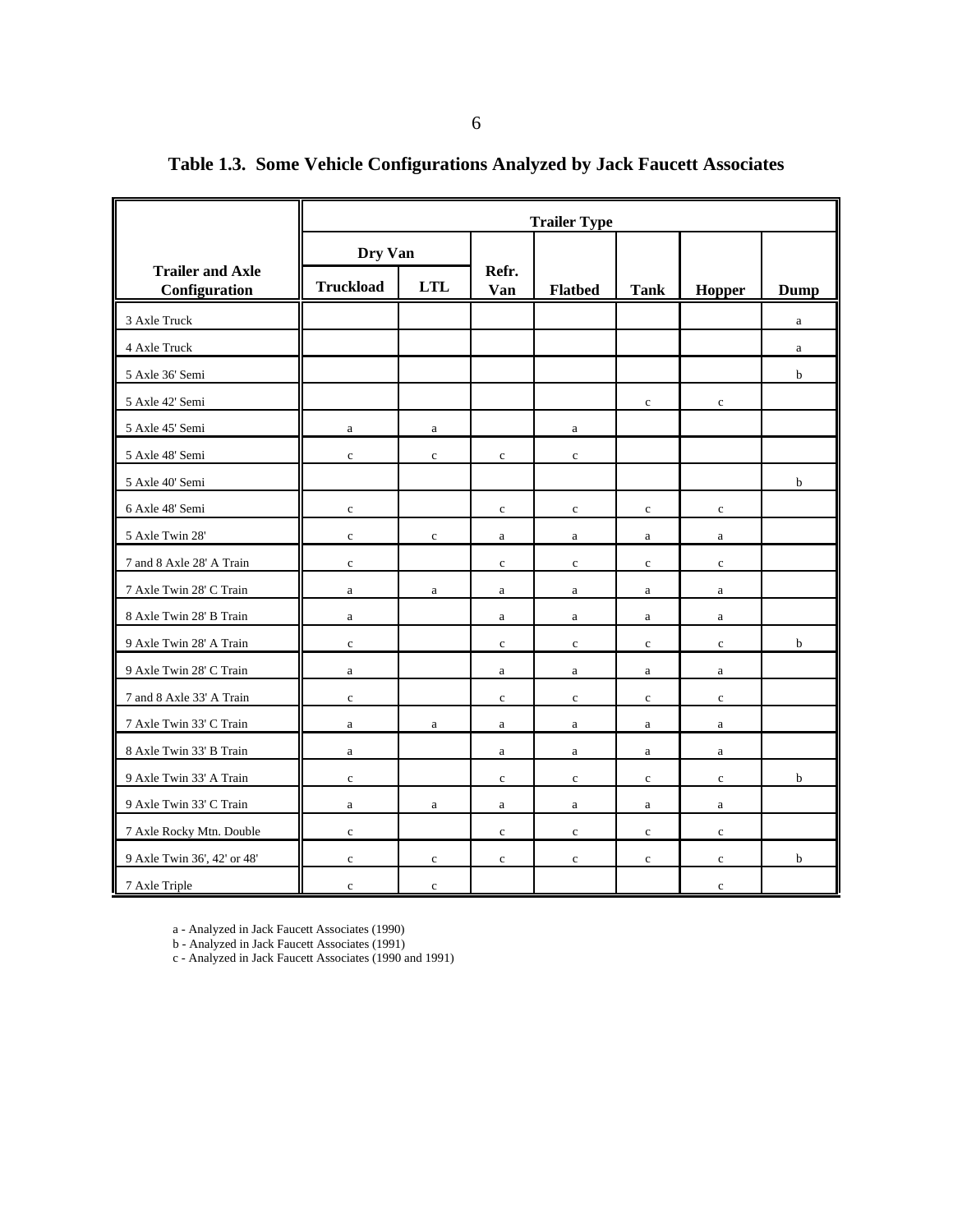of 41.4 vehicle-miles per driver-hour. The costs reflect wage differentials for driving twin 28s, twin 40s, and triples. The wage differential for twin 33s was assumed to be halfway between those for twin 28s and twin 40s.

Truckload (TL) driver costs for a non-refrigerated single-trailer combination were assumed by JFA to be 30 cents per mile (in 1988 dollars). This figure was based on published estimates and expected increases in labor costs through 1995. Driver costs for refrigerated single-trailer combinations were assumed to be 35 cents per mile to reflect the higher costs of team operation. Operation of doubles and triples were assumed to involve a percentage increase in labor costs identical to that used for LTL costs (with the wage differential for various intermediate-length doubles assumed to be the same as that for twin 33s and the differential for twin 48s to be the same as that for twin 40s).

#### **(b) Vehicle Costs, Depreciation and Interest**

Tractor costs were estimated by JFA using a sample of 1988 list prices for new vehicles as given in National Market Reports (1988) and reduced by an assumed 15 percent discount. Prices for trailers and conventional single drawbar dollies ("A Dollies") were based on conversations with six trailer dealers and data from U.S. Bureau of the Census (1988). Tractor and trailer<sup>1</sup> purchase prices used are summarized in Table 1.4. Prices shown include sales tax, assumed to be 5 percent. Tare weights of all vehicles were obtained from the same sources as prices; tare weights are summarized in Table 1.5.

All vehicles were assumed to be purchased new. Tractors were assumed to be kept for five years and trailers for seven. The resale value (in constant dollars) at the end of these periods of time was assumed to be 30 percent of the original price for tractors and 25 percent for trailers. Average interest paid was taken to be 2 percent over prime, or about 11.3 percent; this rate was converted to a real interest rate of 6.0 percent by subtracting an inflation rate of 5.3 percent. For single-trailer configurations, a trailer/tractor ratio of 1.6/1 was assumed. For doubles and triples, ratios of 3.2/1 and 4.8/1 were used.

Vehicle costs per year were converted to vehicle costs per mile by dividing by average annual mileage. The annual mileages were taken to be 104,000 for tractors used by LTL carriers, and 83,000 for tractors used by TL non-

 $\mu$  Hopper trailer prices in Table 1.4 are for grain trailers. Prices for pneumatic-cement trailers are much higher. In 1988, they were \$45,000 to \$50,000 each. (Mike Rice, Transystems, Inc., June 1988, personal communication.)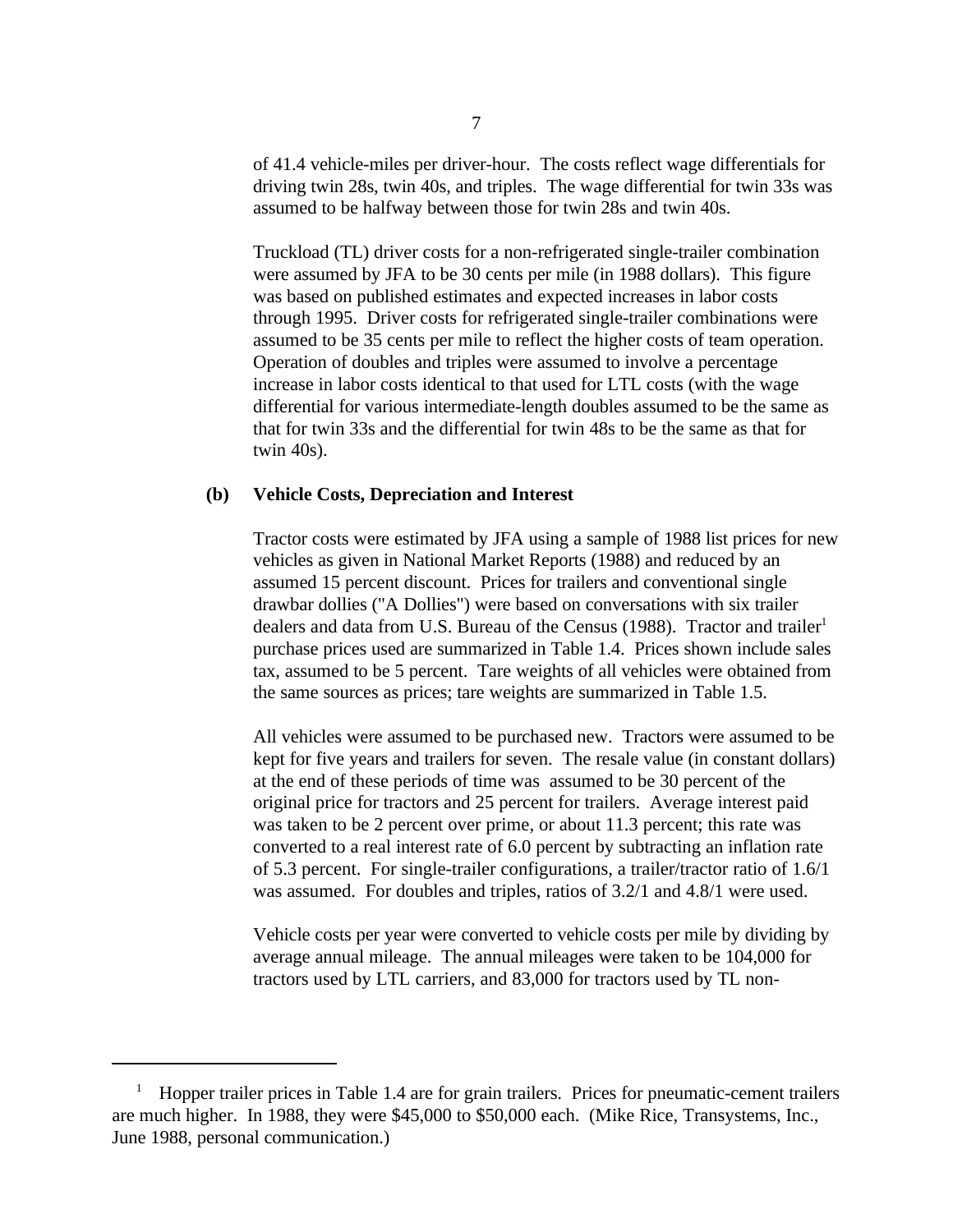**Table 1.4. Estimated Vehicle Prices** (1988 dollars)

| <b>Tractors</b>              | 2 Axles            | 3 Axles            | 4 Axles             |
|------------------------------|--------------------|--------------------|---------------------|
| 80K Tractor                  | \$51,000           | \$58,200           |                     |
| 115K Tractor                 | \$60,800           | \$68,000           |                     |
| 80K Longer Wheelbase Tractor |                    | \$60,200           |                     |
| <b>Trailers</b>              | <b>Single Axle</b> | <b>Tandem Axle</b> | <b>Tridem Axles</b> |
| 28' Van                      | \$10,600           | \$13,300           |                     |
| 33' Van                      | \$11,200           | \$13,900           |                     |
| 48' Van                      | \$12,800           | \$15,500           | \$18,200            |
| 48' Van, Spread Tandem       |                    | \$18,300           |                     |
| 53' Van                      |                    | \$17,300           |                     |
| 28' Flatbed                  | \$8,400            | \$11,100           |                     |
| 33' Flatbed                  | \$9,100            | \$11,800           |                     |
| 48' Flatbed                  | \$11,300           | \$14,000           | \$16,700            |
| 48' Flatbed, Spread Tandem   |                    | \$16,800           |                     |
| 28' Tanker                   | \$29,800           | \$36,100           |                     |
| 33' Tanker                   | \$33,800           | \$40,100           |                     |
| 42' Tanker                   |                    | \$45,000           | \$51,000            |
| 42' Tanker, Spread Tandem    |                    | \$48,000           |                     |
| 48' Tanker                   |                    |                    | \$53,000            |
| 28' Refrigerated Van         | \$33,100           | \$35,800           |                     |
| 33' Refrigerated Van         | \$33,800           | \$36,500           |                     |
| 48' Refrigerated Van         | \$35,800           | \$38,500           | \$41,200            |
| 21' Full Hopper (2 Axles)    | \$18,000           |                    |                     |
| 28' Hopper                   | \$13,900           | \$18,800           |                     |
| 33' Hopper                   | \$15,900           | \$19,400           |                     |
| 42' Hopper                   |                    | \$20,500           | \$24,000            |
| 48' Hopper                   |                    |                    | \$24,700            |
| 28' Dump Trailer             |                    | \$27,500           |                     |
| 40' Dump Trailer             |                    | \$30,000           | \$33,000            |
| 45' Dump Trailer             |                    |                    | \$36,100            |
| A-Dolly                      | \$4,200            | \$7,000            |                     |

Source: Jack Faucett Associates (1991).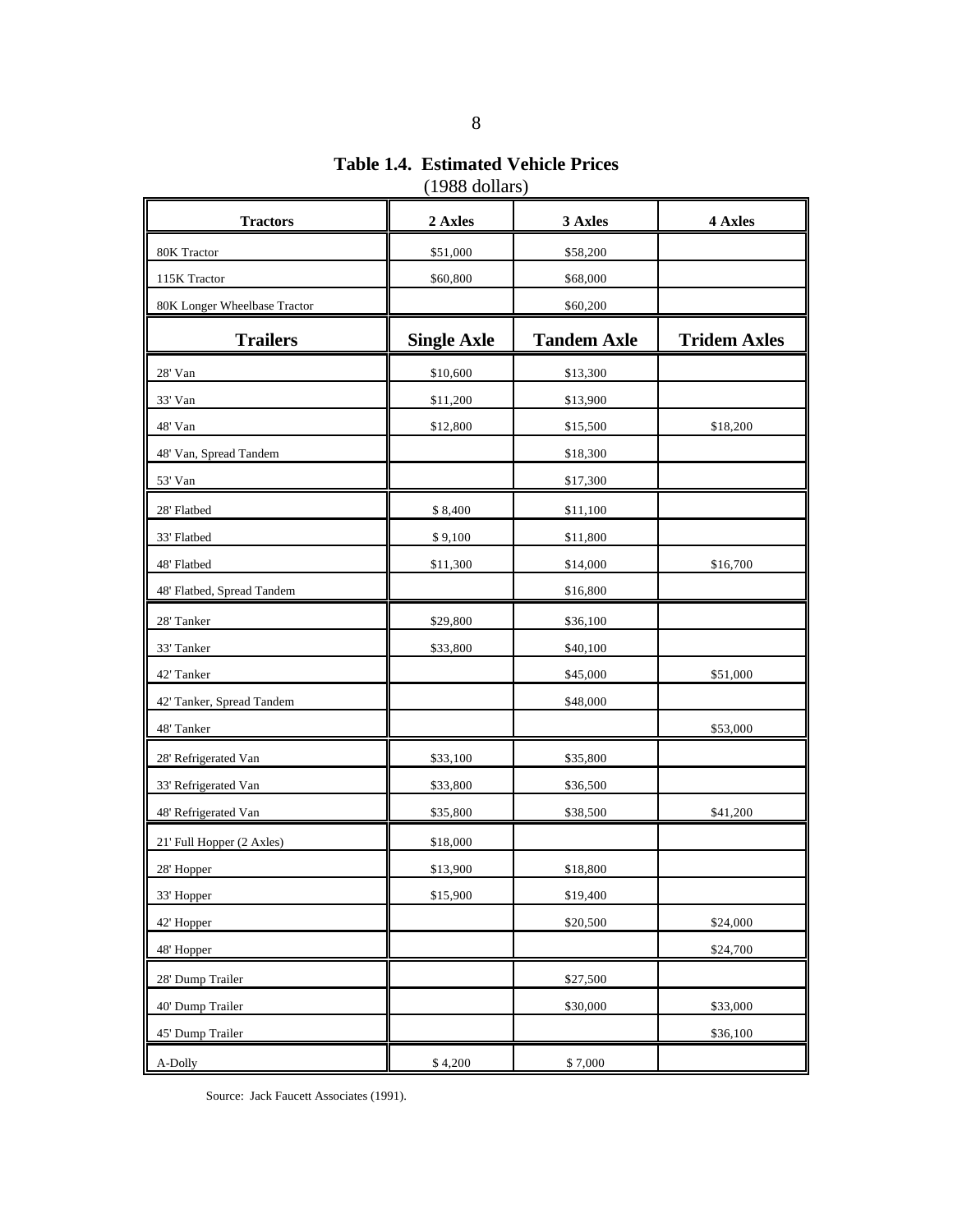**Table 1.5. Estimated Tare Weights** (pounds)

| <b>Tractors</b>            | 2 Axles            | 3 Axles            | 4 Axles             |
|----------------------------|--------------------|--------------------|---------------------|
| 80K Tractor                | 11,200             | 13,900             |                     |
| 115K Tractor               | 11,200             | 13,900             |                     |
| 80K Longer W.B. Tractor    |                    | 14,900             |                     |
| <b>Trailers</b>            | <b>Single Axle</b> | <b>Tandem Axle</b> | <b>Tridem Axles</b> |
| 28' Van                    | 8,000              | 9,500              |                     |
| 33' Van                    | 8,900              | 10,400             |                     |
| 48' Van                    | 11,400             | 12,900             | 14,400              |
| 48' Van, Spread Tandem     |                    | 13,500             |                     |
| 53' Van                    |                    | 13,800             |                     |
| 28' Flatbed                | 7,600              | 9,100              |                     |
| 33' Flatbed                | 8,500              | 10,000             |                     |
| 48' Flatbed                | 11,000             | 12,500             | 14,000              |
| 48' Flatbed, Spread Tandem |                    | 13,100             |                     |
| 28' Tanker                 | 5,800              | 8,200              |                     |
| 33' Tanker                 | 6,000              | 8,700              |                     |
| 42' Tanker                 |                    | 9,500              | 11,000              |
| 42' Tanker, Spread Tandem  |                    | 10,100             |                     |
| 48' Tanker                 |                    |                    | 11,900              |
| 28' Refrigerated Van       | 9,800              | 11,300             |                     |
| 33' Refrigerated Van       | 10,700             | 12,200             |                     |
| 48' Refrigerated Van       | 13,300             | 14,800             | 16,300              |
| 21' Full Hopper (2 Axles)  | 7,150              |                    |                     |
| 28' Hopper                 | 6,200              | 8,600              |                     |
| 33' Hopper                 | 6,400              | 9,100              |                     |
| 42' Hopper                 |                    | 9,500              | 11,000              |
| 48' Hopper                 |                    |                    | 11,900              |
| 28' Dump Trailer           |                    | 10,000             |                     |
| 40' Dump Trailer           |                    | 12,000             | 13,500              |
| 45' Dump Trailer           |                    |                    | 14,600              |
| A-Dolly                    | 2,800              | 4,800              |                     |

Source: Jack Faucett Associates (1991).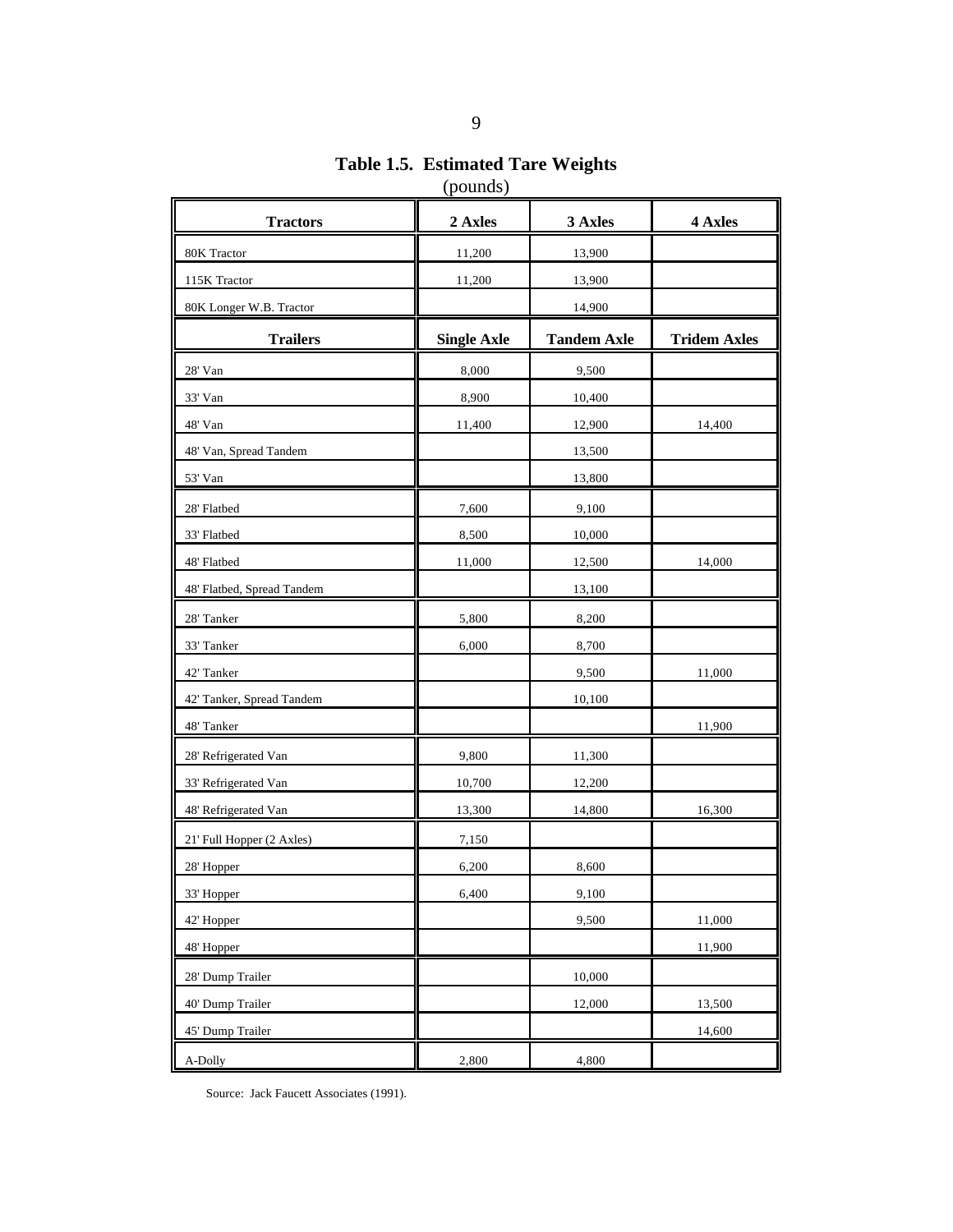refrigerated carriers, as estimated by Maio (1986). An annual mileage of 104,000 was assumed for tractors used by refrigerated carriers.

For seven and nine-axle twins, the tare weights and vehicle costs developed by JFA reflect some additional adjustment to reduce the differences in estimated cost per ton-mile of seven and nine-axle twins.

#### **(c) Fuel Costs**

The JFA estimates of fuel costs were based on a 1995 forecast price for diesel fuel of \$1.25 per gallon (in 1988 dollars) and estimates of fuel consumption as a function of vehicle configuration, body type and payload developed by Knapton (1981). The fuel-consumption formulas used are those presented by Knapton for level terrain and use of all fuel-efficiency options expected (in 1980) to be in use by 1985. Improvements beyond these values were anticipated to be limited by reduced fuel efficiency resulting from compliance with the 1991 and 1994 Environmental Protection Agency emissions standards and by increases in speed limits on most Interstate highways. (Knapton's formulas presume a 55 mph speed limit. With this speed limit, average fuel efficiency is about 10 percent better than with a 65 mph speed limit.)

The JFA versions of the Knapton formulas estimate fuel consumption as a linear function of GVW. The coefficients used in this function are shown in Table 1.6 for several vehicle configurations and trailer types. The indicated fuel efficiency for a fully loaded five-axle semitrailer with a 48-foot dry van is about 5.8 miles per gallon. The forecast 1995 fuel price of \$1.25 per gallon (in 1988 dollars) is likely to prove to be high by 10 to 30 percent, so all costs are likely to be overstated. The JFA formulas indicate that, when diesel fuel costs \$1.25 per gallon, fuel costs per vehicle-mile increases by about 0.1 cents per mile for each 1,000-pound increase in GVW for a five-axle single trailer combination (and by slightly more for heavier combinations).

#### **(d) Tires**

Using published information, JFA estimated tire costs for a five-axle configuration to be 3 cents per vehicle-mile for GVWs below 63,000 pounds, and to increase by 0.7 percent for each 1 percent increase in weight above this value. For configurations with a different number of axles but no tridem axles, tire costs were estimated to be 0.167 cents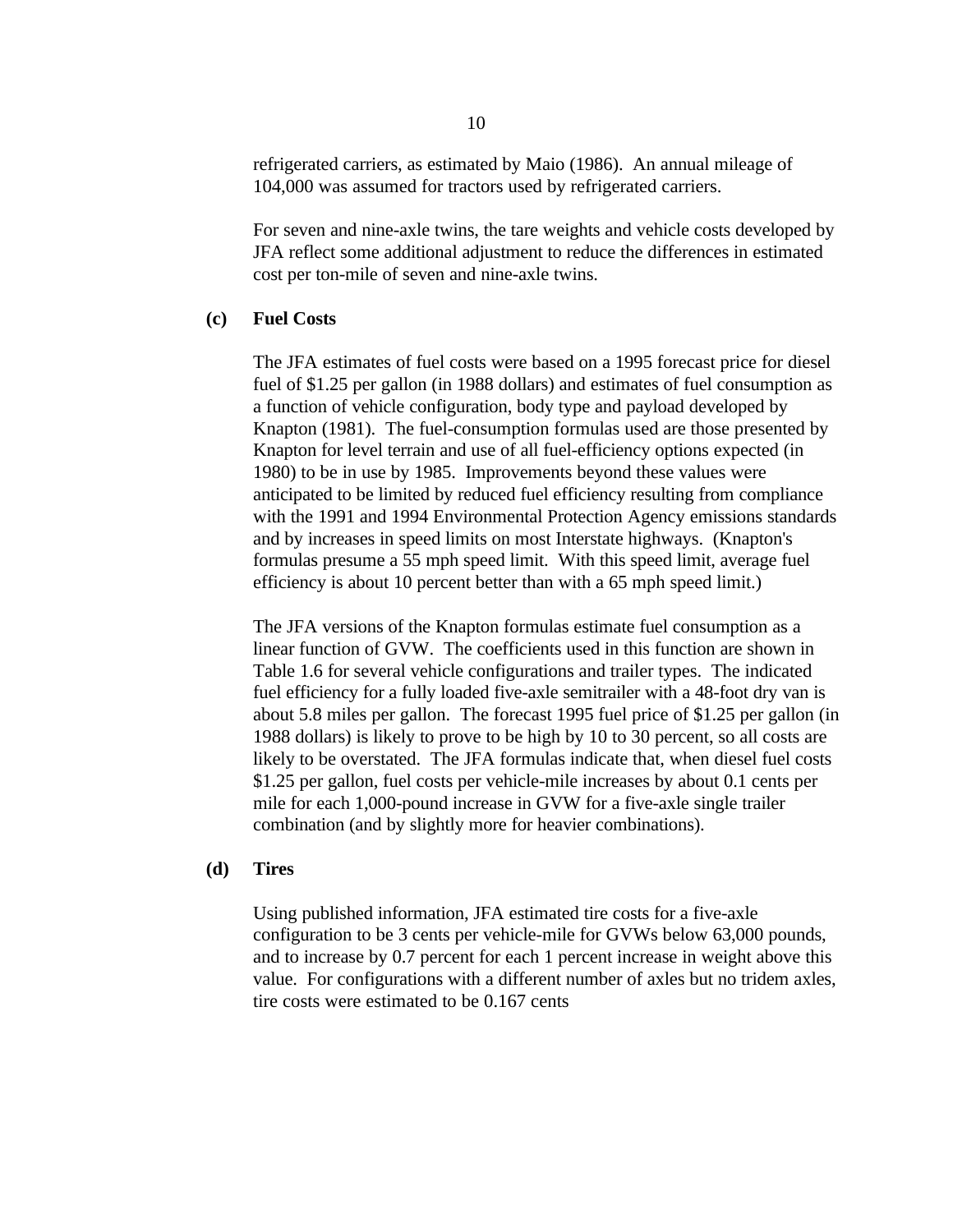## **Table 1.6. Fuel Consumption Coefficients for Selected Vehicle Types** (gallons per mile)

| <b>Vehicle Type</b>      | <b>Fixed</b> | <b>Variable</b><br>(per thousand pounds) |
|--------------------------|--------------|------------------------------------------|
| <b>Vans</b>              |              |                                          |
| Conventional Semi        | 0.11068      | 0.00080                                  |
| <b>Short Double</b>      | 0.12030      | 0.00080                                  |
| <b>Turnpike Double</b>   | 0.12889      | 0.00085                                  |
|                          |              |                                          |
| <b>Flatbeds</b>          |              |                                          |
| <b>Conventional Semi</b> | 0.10450      | 0.00090                                  |
| <b>Turnpike Double</b>   | 0.10349      | 0.00095                                  |
|                          |              |                                          |
| <b>Tanks</b>             |              |                                          |
| Conventional Semi        | 0.10180      | 0.00090                                  |
| <b>Turnpike Double</b>   | 0.10338      | 0.00095                                  |
|                          |              |                                          |
| <b>Dump Trailers</b>     |              |                                          |
| Conventional Semi        | 0.08565      | 0.00065                                  |
| Turnpike Double          | 0.08410      | 0.00070                                  |

Source: Jack Faucett Associates (1991).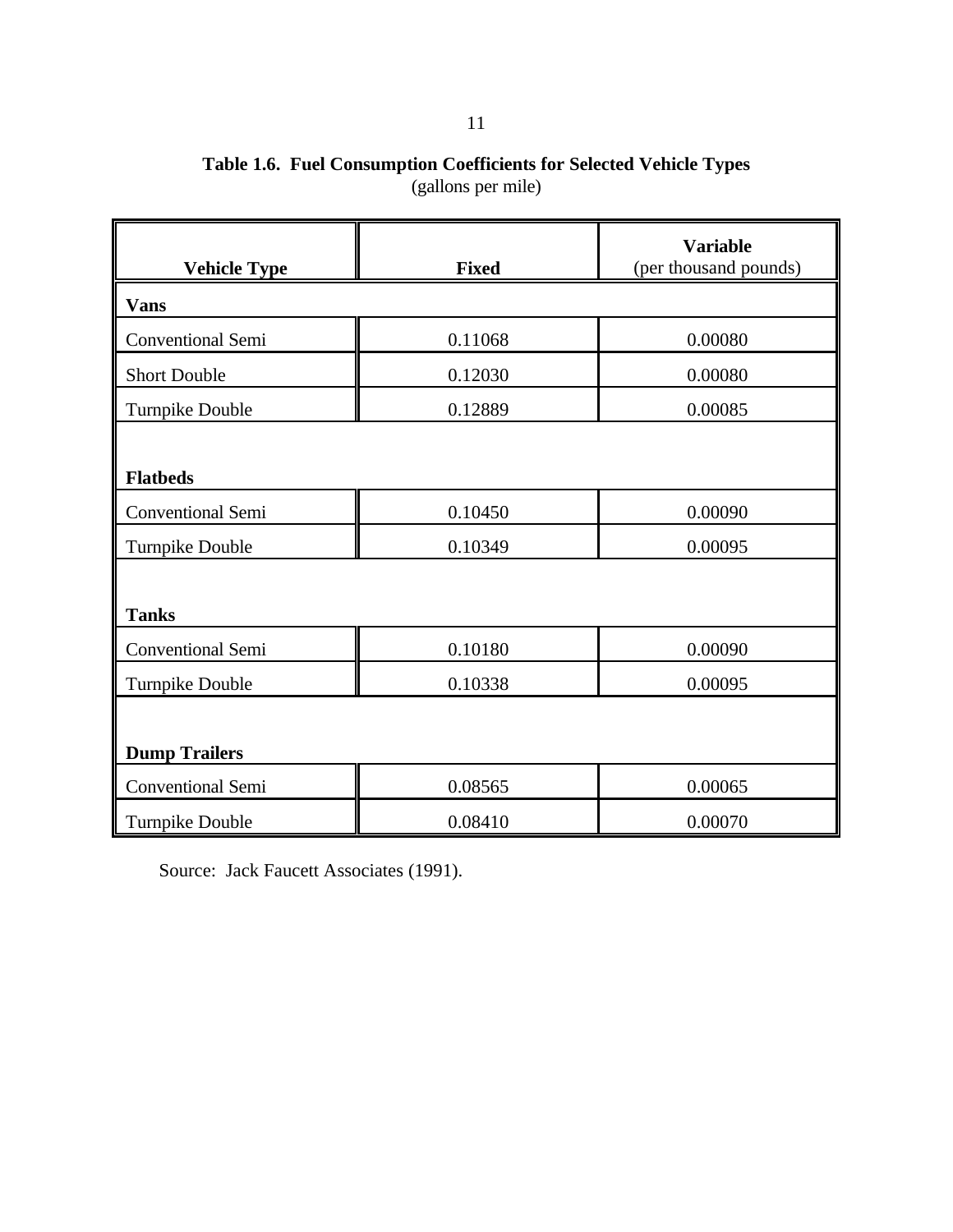per tire-mile (3 cents divided by 18 tires) for GVWs below 3,500 pounds per tire, and to increase by 0.7 percent for each 1 percent increase in weight above this value.

For tridems, tires on one axle of the tridem are subjected to a significant amount of additional wear. This effect was represented by an assumed 67 percent increase in the cost of tires on one axle of a tridem. All JFA estimates of tire costs presume the use of dual tires on all axles except the steering axle.

#### **(e) Repair and Servicing**

JFA estimated 1995 costs for repair and servicing to be 9 cents per vehiclemile (in 1988 dollars) plus or minus 0.097 cents for each thousand pounds above or below 58,000 pounds. These estimates were derived from published estimates and a forecast 10 percent decline in repair and servicing costs between 1988 and 1995. To the extent that a greater decline may have occurred, the JFA repair and servicing costs may be too high.

#### **(f) Indirect and Overhead Costs**

For truckload carriers, JFA's estimates of indirect and overhead costs are summarized in Table 1.7.

The first column of Table 1.7 shows estimated fees that were assumed, in the JFA analysis, to be charged to vehicles that would be permitted to operate at GVWs above 80,000 pounds. These fees would be designed to cover the increased costs to the highway system (primarily bridge costs) of allowing the selected configurations to operate at higher GVWs. These cost estimates are developed in Appendix D of Sydec, *et al.*, (1993). The figures in this column represent the estimated annual cost of permit fees divided by annual miles of operations. It was estimated by Sydec that, as shown in the table, these fees could be relatively significant for nine-axle twin 28s and twin 33s.

The second column of Table 1.7 shows estimates of all other indirect and overhead costs. For configurations that normally are used in door-to-door service, these costs were estimated to average 22 cents per mile based on a review of published estimates. For turnpike doubles and triples, these costs were assumed to average 20 percent more (26.5 cents per mile) to reflect the extra cost of arranging for access hauls to and from staging areas and, frequently, for dealing with more than one shipper per linehaul move.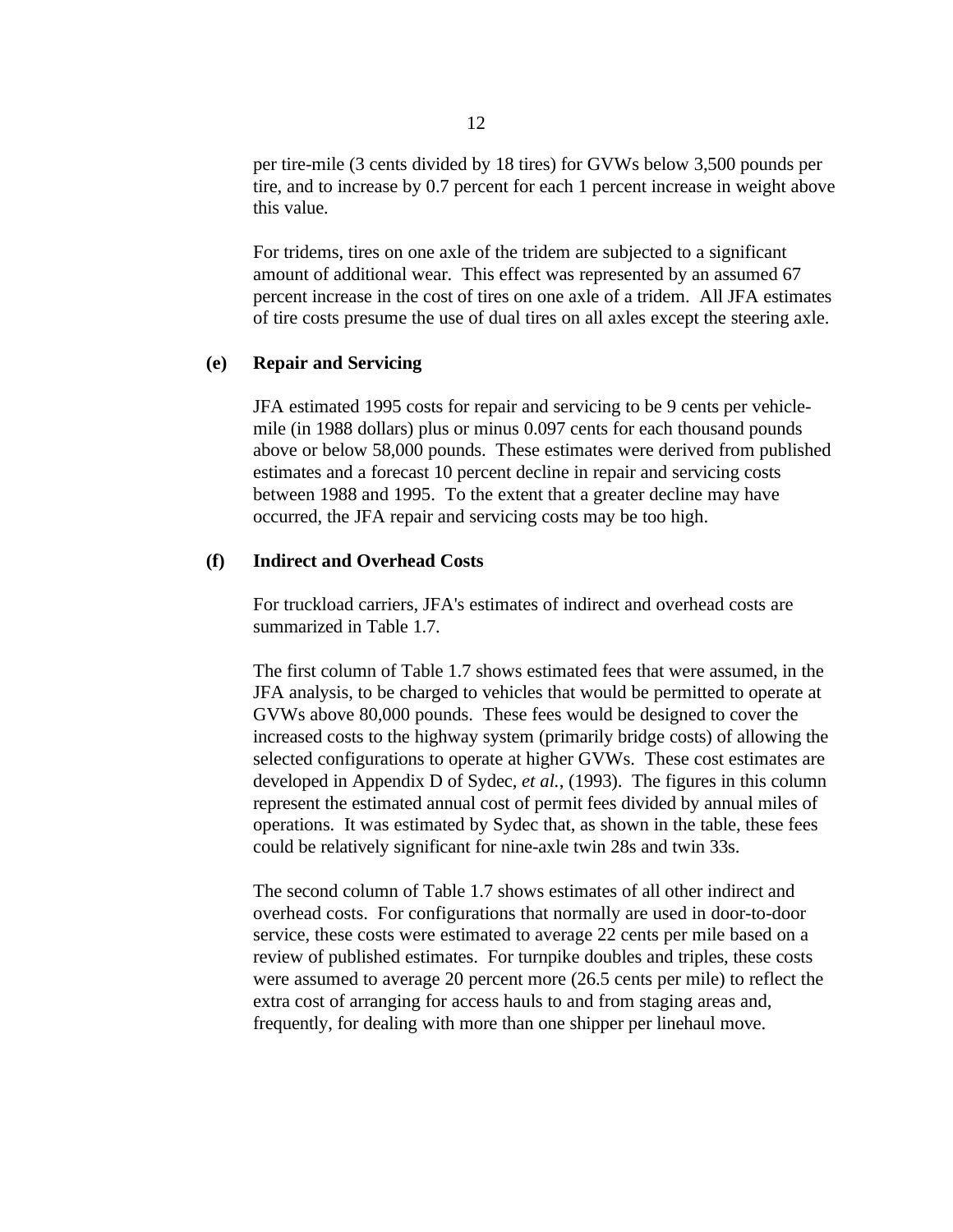| Configuration           | <b>User Charges</b> | <b>Other Overhead</b> | <b>Total Overhead</b> |
|-------------------------|---------------------|-----------------------|-----------------------|
| 5 Axle Semi             | --                  | 22.0                  | 22.0                  |
| 6 Axle Semi             | 1.4                 | 22.0                  | 23.4                  |
| 5 Axle Twin 28'         |                     | 22.0                  | 22.0                  |
| 9 Axle Twin 28'         | 5.7                 | 22.0                  | 27.7                  |
| 7 Axle RMD              | 1.4                 | 22.0                  | 23.4                  |
| 9 Axle Twin 33'         | 3.6                 | 22.0                  | 25.6                  |
| <b>Turnpike Doubles</b> | 1.2                 | 26.4                  | 27.6                  |
| <b>Triples</b>          | 0.9                 | 26.4                  | 27.3                  |

**Table 1.7. Overhead Costs for Truckload Configurations** (1988 cents/mile)

Source: Jack Faucett Associates (1991).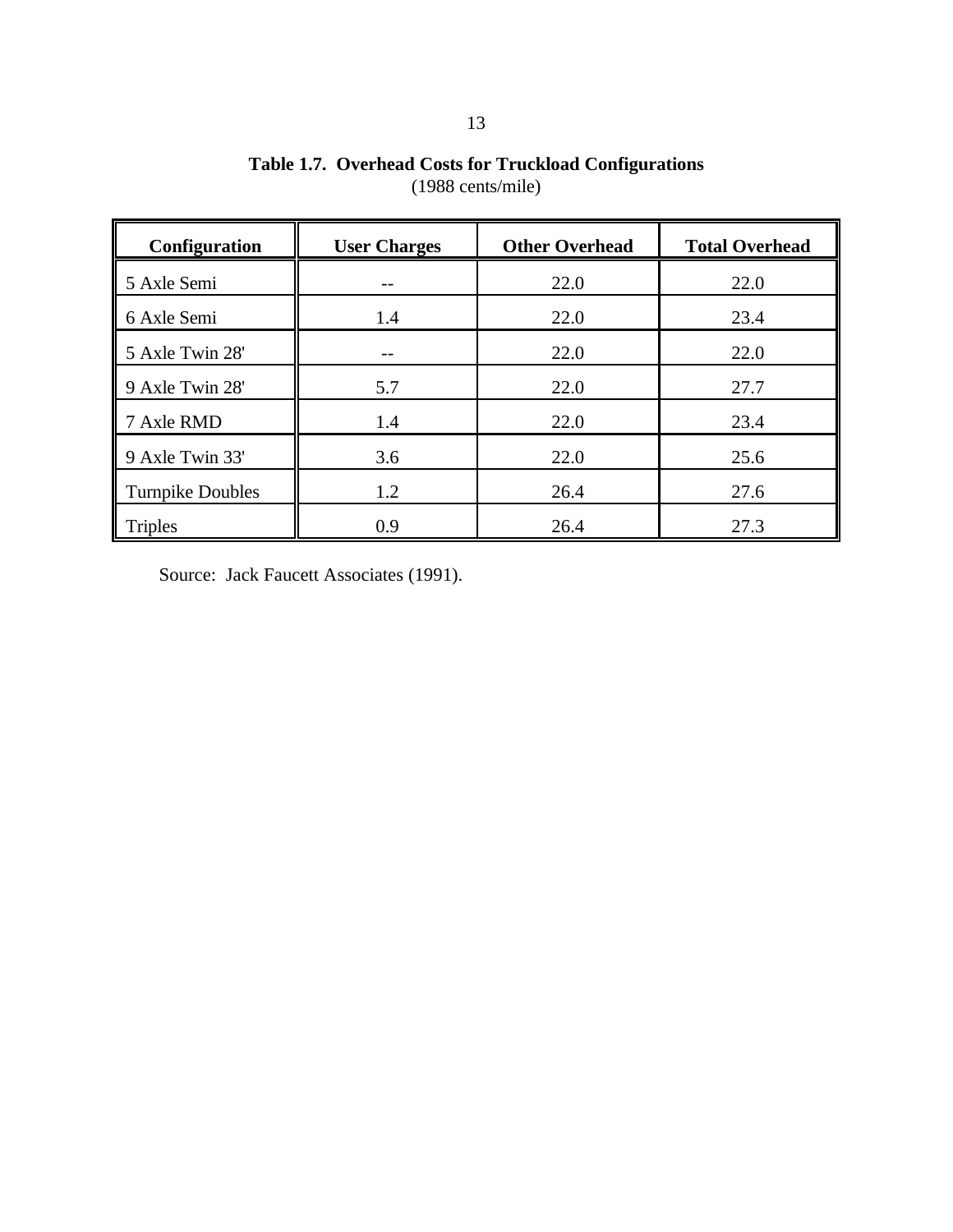Indirect and overhead costs for LTL carriers are much higher. For LTL carriers, these costs include the costs of owning and operating a system of terminals at which shipments are sorted and transferred between vehicles, as well as the costs of marketing and tracking a large number of shipments per vehicle trip. For a combination with a single 45-foot trailer, the extra costs were estimated by Maio (1986) to be \$1.14 per vehicle-mile (after adjustment to 1988 dollars); and for a combination with two such trailers, the extra costs were estimated to be \$1.79 per vehicle-mile. Taking 54,000 pounds to be a typical GVW for such a single-trailer combination (based on FHWA Truck Weight Study data) and 45,000 pounds to be a typical GVW for the second trailer produced an estimate of the change in indirect and overhead costs for an LTL vehicle with a change in GVW of 1.45 cents per thousand pounds. Adding in the 22 cents per vehicle-mile for non-LTL-specific indirect and overhead costs produced JFA's estimate for indirect and overhead costs of an LTL vehicle of \$1.36 per vehicle-mile plus (or minus) 1.45 cents per vehiclemile for every 1,000 pounds above (or below) 54,000 pounds GVW.

#### **(g) Commodities by Body Type**

Tables 1.8 and 1.9 provide information on the trailer and body types that are used for carrying various commodities. The 20 commodity groups listed in these two tables are those distinguished by the Bureau of the Census' Truck Inventory and Use Survey (TIUS).

For each of the 20 commodity groups, Table 1.8 shows the relative use of various trailer types for carrying products belonging to the commodity group. The data in this table show VMT of combinations with five or more axles and specific trailer types carrying products in a given commodity group expressed as a percentage of total VMT of combinations with five or more axles carrying these products.

Dry vans are the most common trailer type. However, Table 1.8 indicates that only seven of the 20 commodity groups are more likely to be carried in dry vans than in one of the other trailer types. Other frequently used trailers types are: refrigerated vans (for farm products and processed foods); flatbeds (for primary metals, machinery, and lumber and wood products); tanks (for chemicals and petroleum products); hoppers (for grain); dump trailers (for mining products, building materials, and scrap and refuse); livestock trailers; logging trailers; and automobile transporters.

Table 1.9 shows similar data on the relative use of trucks with three or more axles and various body types for carrying products belonging to each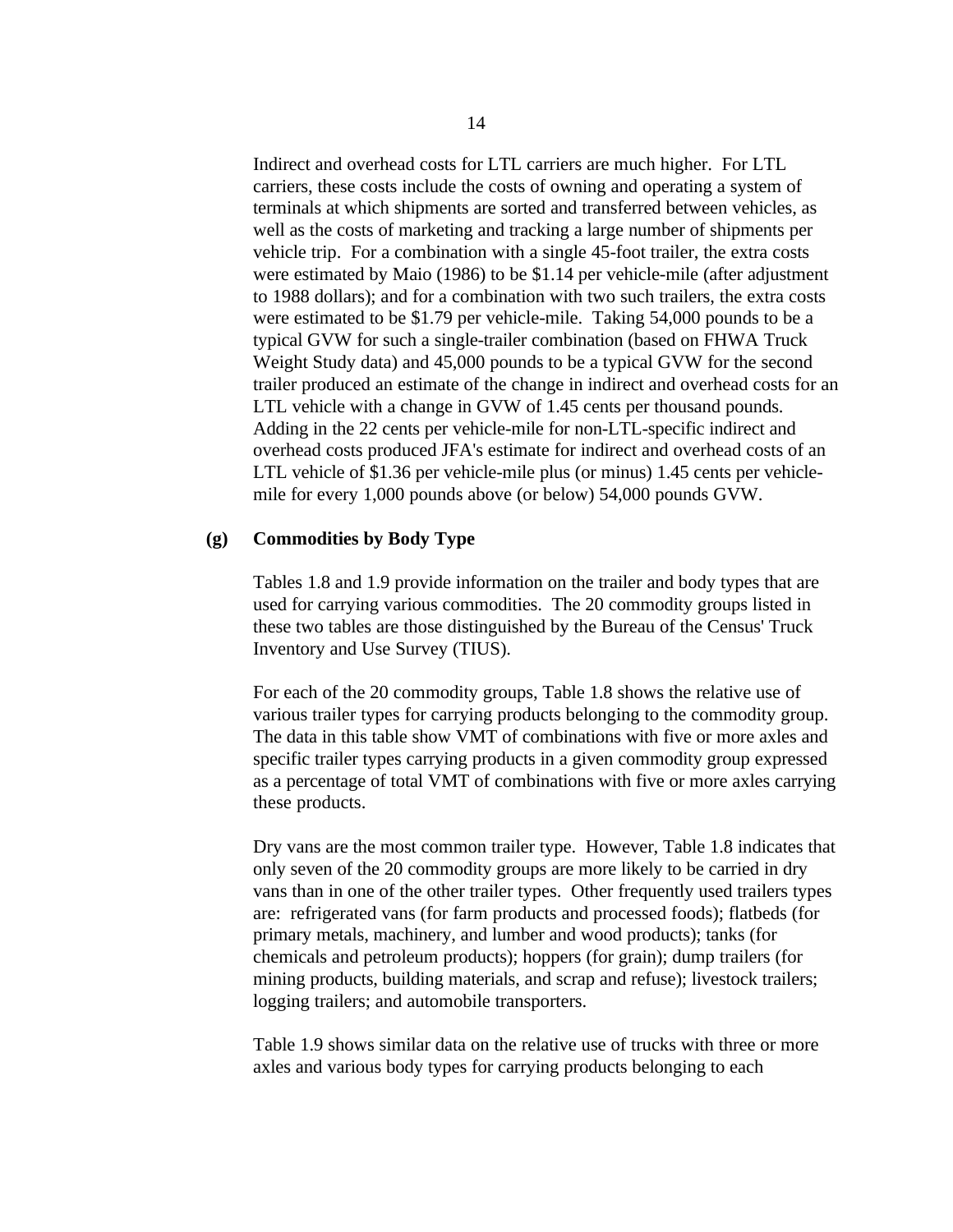| <b>Product</b>            | Van   | <b>Reefer</b> | <b>Flatbed</b> | <b>Tank</b> | Hopper  | Dump  | <b>Mixer</b> | Garbage | <b>Other</b> | <b>Total</b> |
|---------------------------|-------|---------------|----------------|-------------|---------|-------|--------------|---------|--------------|--------------|
| Farm Products             | 16.0% | 35.9%         | 13.9%          | 7.5%        | 23.2%   | 3.3%  | 0.0%         | 0.0%    | 0.1%         | 100.0%       |
| Live Animals              | 5.6%  | 8.1%          | 13.3%          | 0.4%        | 0.3%    | 0.0%  | 0.0%         | 0.0%    | 72.3%        | 100.0%       |
| <b>Mining Products</b>    | 2.4%  | 0.7%          | 6.7%           | 18.3%       | 4.5%    | 65.7% | 0.0%         | 0.0%    | 1.8%         | 100.0%       |
| <b>Forest Products</b>    | 20.8% | 0.0%          | 14.8%          | 0.3%        | 0.0%    | 2.1%  | 0.0%         | 0.0%    | 62.0%        | 100.0%       |
| Lumber and Wood           | 15.6% | 0.2%          | 75.7%          | 0.0%        | 0.0%    | 0.8%  | 0.0%         | 0.0%    | 7.6%         | 100.0%       |
| Processed Foods           | 32.9% | 58.5%         | 2.1%           | 3.1%        | 1.7%    | 0.4%  | 0.0%         | 0.0%    | 1.3%         | 100.0%       |
| Textiles                  | 96.1% | 2.3%          | 1.5%           | 0.0%        | 0.0%    | 0.0%  | 0.0%         | 0.0%    | 0.1%         | 100.0%       |
| <b>Building Materials</b> | 10.5% | 0.4%          | 31.0%          | 0.5%        | 11.4%   | 45.0% | 0.1%         | $0.0\%$ | 1.0%         | 100.0%       |
| Household Goods           | 96.5% | 0.0%          | 3.5%           | 0.0%        | $0.0\%$ | 0.0%  | 0.0%         | 0.0%    | 0.0%         | 100.0%       |
| Furniture                 | 88.5% | 6.4%          | 2.0%           | 1.8%        | 0.3%    | 0.6%  | 0.0%         | $0.0\%$ | 0.2%         | 100.0%       |
| Paper                     | 94.6% | 0.6%          | 4.6%           | 0.0%        | 0.1%    | 0.0%  | 0.0%         | 0.0%    | 0.0%         | 100.0%       |
| Chemicals                 | 23.3% | 3.2%          | 8.4%           | 56.2%       | 6.0%    | 2.3%  | 0.0%         | $0.0\%$ | 0.5%         | 100.0%       |
| Petroleum                 | 5.6%  | 0.3%          | 0.7%           | 91.3%       | 0.1%    | 0.3%  | 0.0%         | 0.0%    | 1.7%         | 100.0%       |
| Plastics                  | 66.8% | 1.3%          | 21.1%          | 6.9%        | 1.8%    | 0.0%  | 0.0%         | 0.0%    | 2.2%         | 100.0%       |
| <b>Primary Metals</b>     | 13.5% | 0.5%          | 82.2%          | 0.3%        | 0.0%    | 1.0%  | 0.0%         | 0.0%    | 2.6%         | 100.0%       |
| <b>Fabricated Metals</b>  | 58.0% | 0.6%          | 38.5%          | 0.0%        | 0.0%    | 0.9%  | 0.0%         | 0.0%    | 2.0%         | 100.0%       |
| Machinery                 | 16.9% | 0.3%          | 73.3%          | 0.0%        | 0.6%    | 0.9%  | 0.0%         | 0.0%    | 8.1%         | 100.0%       |
| Transportation Eq.        | 20.0% | 0.5%          | 22.0%          | 0.0%        | 0.1%    | 1.5%  | 0.0%         | 0.0%    | 55.8%        | 100.0%       |
| Scrap and Refuse          | 28.7% | 0.0%          | 17.0%          | 7.1%        | 0.0%    | 33.2% | 0.0%         | 12.2%   | 1.9%         | 100.0%       |
| <b>Mixed Cargoes</b>      | 92.4% | 3.8%          | 3.5%           | 0.0%        | 0.2%    | 0.0%  | 0.0%         | 0.0%    | 0.1%         | 100.0%       |

**Table 1.8. Distribution of VMT by Product Carried Across Trailer Body Types for Combinations with Five or More Axles**

Source: *1982 Truck Inventory and Use Survey* , personal use tape.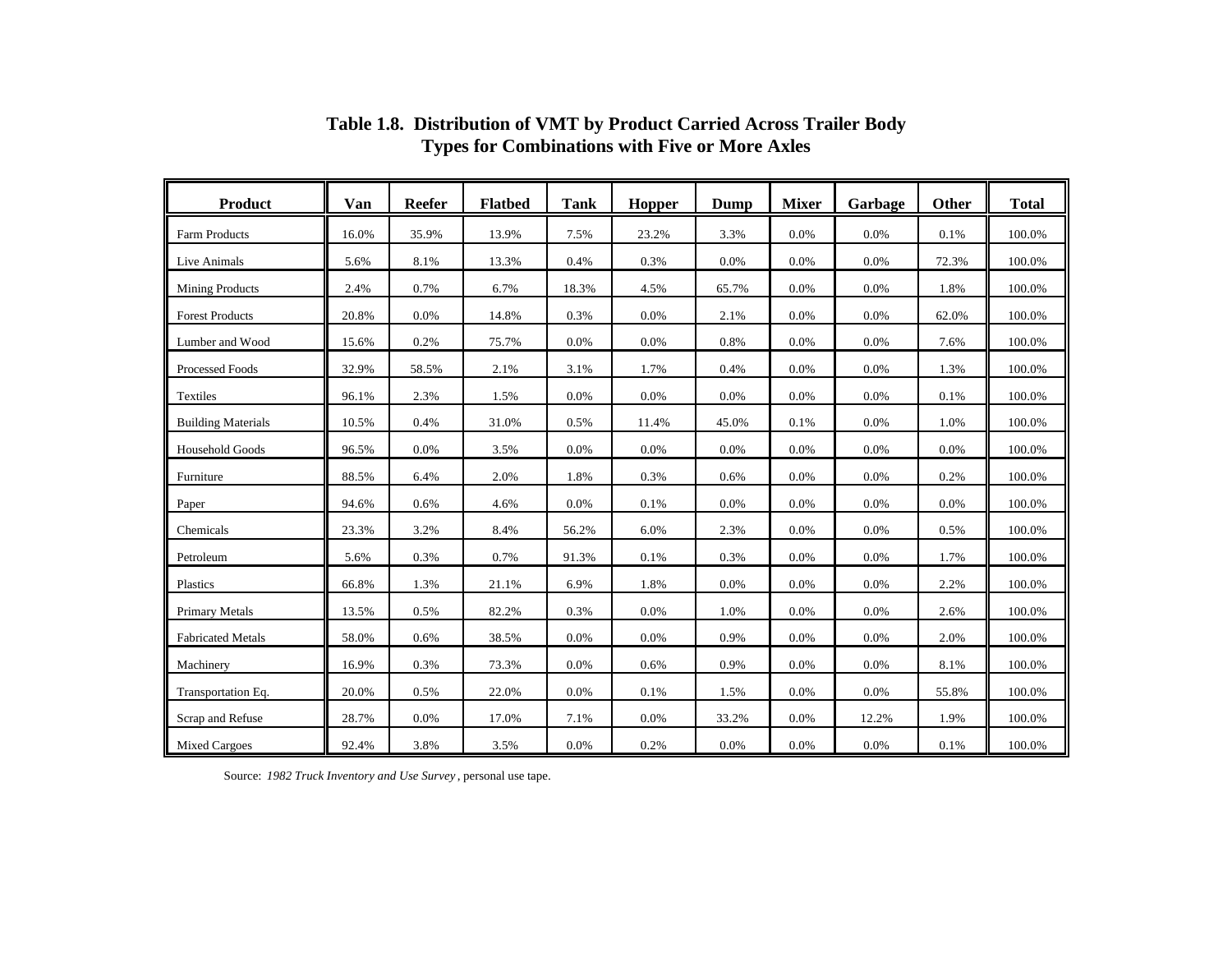| <b>Product</b>            | Van    | <b>Reefer</b> | <b>Flatbed</b> | <b>Tank</b> | Hopper | <b>Dump</b> | <b>Mixer</b> | Garbage | Other | <b>Total</b> |
|---------------------------|--------|---------------|----------------|-------------|--------|-------------|--------------|---------|-------|--------------|
| Farm Products             | 11.1%  | 4.6%          | 30.6%          | 14.7%       | 33.0%  | 5.2%        | 0.0%         | 0.3%    | 0.4%  | 100.0%       |
| Live Animals              | 0.0%   | 1.7%          | 58.9%          | 0.0%        | 3.0%   | 2.4%        | 0.0%         | 0.0%    | 34.1% | 100.0%       |
| <b>Mining Products</b>    | 0.0%   | 0.0%          | 2.5%           | 1.8%        | 0.0%   | 90.6%       | 0.5%         | 0.0%    | 4.6%  | 100.0%       |
| <b>Forest Products</b>    | 2.8%   | 0.0%          | 27.7%          | 0.0%        | 0.0%   | 5.4%        | 0.0%         | 0.0%    | 64.1% | 100.0%       |
| Lumber and Wood           | 8.2%   | 0.0%          | 69.4%          | 0.0%        | 0.0%   | 3.9%        | 0.0%         | 0.0%    | 18.5% | 100.0%       |
| <b>Processed Foods</b>    | 20.7%  | 65.6%         | 5.9%           | 0.4%        | 4.2%   | 0.6%        | 0.0%         | 0.0%    | 2.7%  | 100.0%       |
| Textiles                  | 94.8%  | 0.0%          | 5.2%           | 0.0%        | 0.0%   | 0.0%        | 0.0%         | 0.0%    | 0.0%  | 100.0%       |
| <b>Building Materials</b> | 0.4%   | 0.0%          | 7.9%           | 0.1%        | 0.1%   | 64.7%       | 25.1%        | 0.0%    | 1.6%  | 100.0%       |
| <b>Household Goods</b>    | 73.1%  | $0.0\%$       | 0.0%           | 0.0%        | 0.0%   | 0.0%        | 0.0%         | 0.0%    | 26.9% | 100.0%       |
| Furniture                 | 100.0% | $0.0\%$       | 0.0%           | 0.0%        | 0.0%   | 0.0%        | 0.0%         | 0.0%    | 0.0%  | 100.0%       |
| Paper Products            | 85.3%  | 0.0%          | 14.7%          | 0.0%        | 0.0%   | 0.0%        | 0.0%         | 0.0%    | 0.0%  | 100.0%       |
| Chemicals                 | 9.9%   | 0.0%          | 39.2%          | 32.6%       | 5.8%   | 6.7%        | 0.0%         | 0.0%    | 5.8%  | 100.0%       |
| Petroleum                 | 1.0%   | 0.0%          | 4.1%           | 71.5%       | 1.2%   | 5.4%        | 0.0%         | 0.0%    | 16.8% | 100.0%       |
| Plastics                  | 25.4%  | 0.0%          | 24.5%          | 0.0%        | 0.0%   | 0.0%        | 0.0%         | 0.0%    | 50.1% | 100.0%       |
| <b>Primary Metals</b>     | 4.8%   | 0.0%          | 79.9%          | 0.0%        | 0.0%   | 7.4%        | 0.0%         | 0.0%    | 7.8%  | 100.0%       |
| <b>Fabricated Metals</b>  | 24.8%  | 0.0%          | 66.7%          | 0.0%        | 0.0%   | 0.0%        | 0.0%         | 0.0%    | 8.6%  | 100.0%       |
| Machinery                 | 5.5%   | 0.0%          | 43.3%          | 0.2%        | 0.0%   | 0.1%        | 0.0%         | 1.1%    | 49.8% | 100.0%       |
| Transportation Eq.        | 7.7%   | 0.0%          | 14.5%          | 0.0%        | 0.0%   | 9.2%        | 0.0%         | 0.0%    | 68.6% | 100.0%       |
| Scrap and Refuse          | 1.0%   | 0.0%          | 5.1%           | 2.0%        | 0.3%   | 10.3%       | 0.0%         | 71.5%   | 9.9%  | 100.0%       |
| <b>Mixed Cargos</b>       | 80.1%  | 0.0%          | 19.0%          | 0.0%        | 0.0%   | 0.4%        | 0.0%         | 0.0%    | 0.5%  | 100.0%       |

**Table 1.9. Distribution of VMT by Product Carried Across Body Types for Single-Unit Trucks with Three or More Axles**

Source: *1982 Truck Inventory and Use Survey* , personal use tape.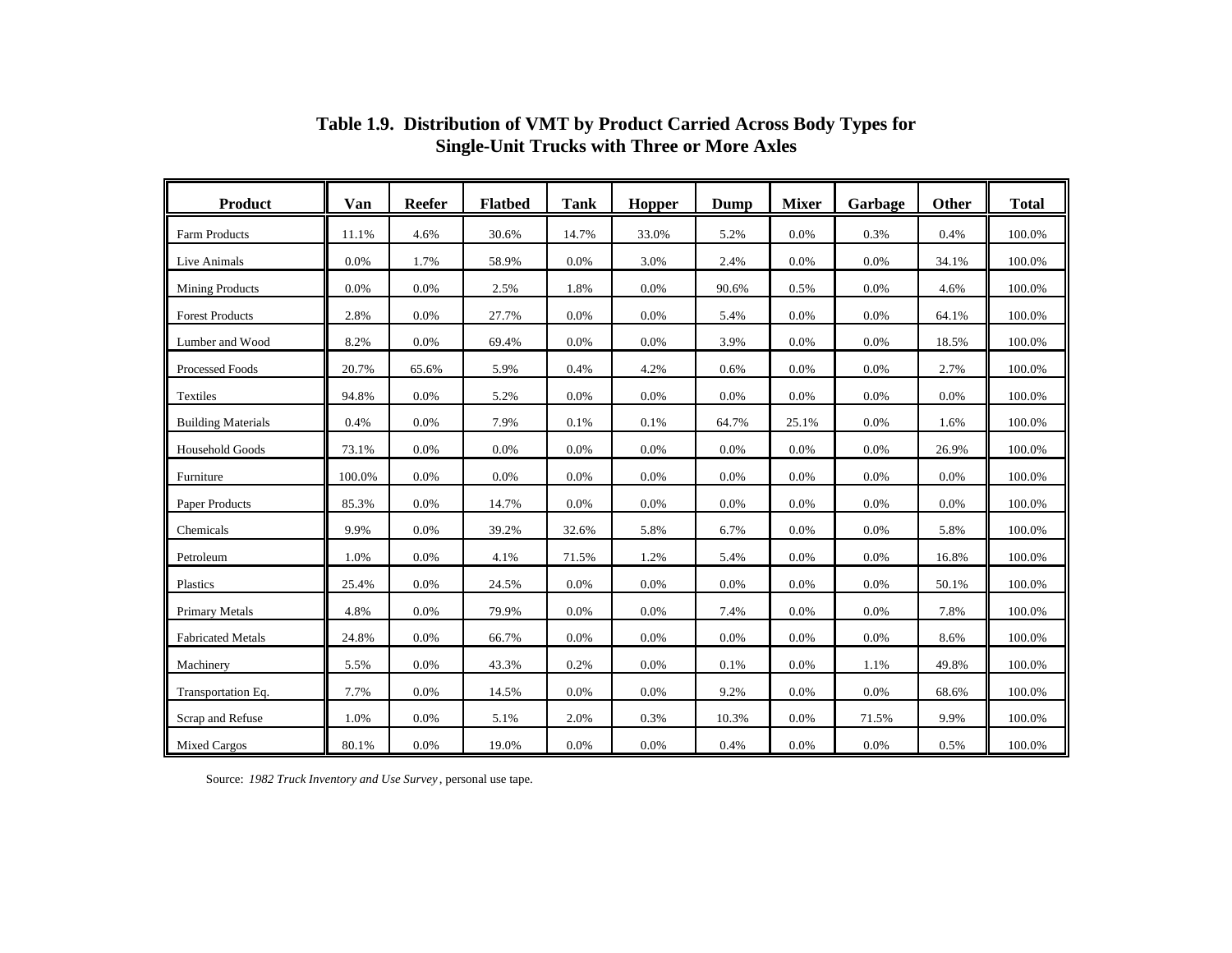of the commodity groups. It should be noted that most of these commodity groups are only infrequently carried in single-unit trucks with three or more axles; building materials, scrap and refuse, and farm products account for over 70 percent of the use of these vehicles.

The data in Tables 1.8 and 1.9 were obtained from a tabulation of data from the 1982 TIUS. Data for two-axle trucks and for three and four-axle combinations were excluded from the tabulation because shipments currently made in such vehicles would not be affected by most potential changes in size and weight limits. It is likely that changes in trailer and body-type usage since 1982 have been small, but subsequent refinements in TIUS' "product carried" question are likely to produce somewhat more accurate results (particularly relating to carriage of "mixed cargos") if corresponding tabulations are developed from the 1987 or 1992 TIUS.

#### **1.3 Costs Per Payload Ton-Mile**

The size of shipments may be limited by legal limits on vehicle or axle weights ("weight limited"), by the cubic capacity of the trailer ("cube limited"), or by the maximum amount of material that a shipper wishes to send — a condition that may be referred to as "shipment-size limited." It is important to recognize that some shipments fall into this last category — a category of shipments that generally can be carried most economically in the vehicles that are currently carrying them and that are likely to be affected by changes in size and weight limits only to the extent that these changes may reduce the availability of these vehicles. Also, some shipments are cube limited when carried by some configurations and weight limited when carried by others.

The first three subsections below contain discussions of how costs per payload tonmile for combination trucks vary with vehicle configuration and weight limit for weight-limited and cube-limited (truckload) operation and for LTL operation. All cost estimates are taken from Appendix B of JFA (1991), which is reproduced as the appendix of this working paper. These estimates were developed in spreadsheet form using vehicle-mile costs discussed above and presented more fully in Appendix A of JFA (1991).

The fourth subsection contains estimates of how costs per payload ton-mile for single-unit dump trucks vary with axle configuration and vehicle weight. These cost estimates are taken from Appendix B of JFA (1990) and are based on vehicle-mile costs discussed and presented in that paper.

The fifth subsection contains a brief discussion of available JFA cost estimates for B Trains and C Trains.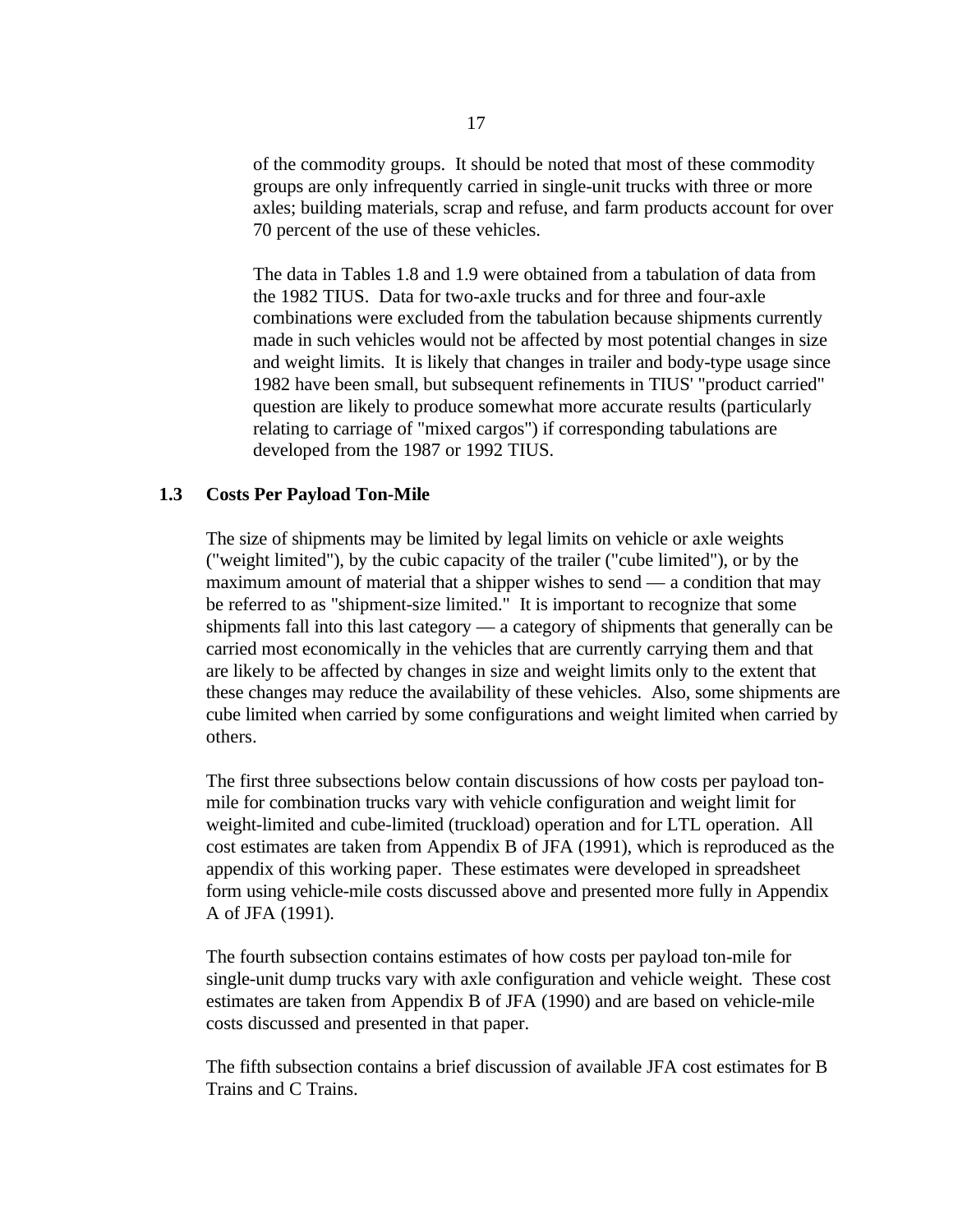In the sixth subsection, we observe that moderate changes in the cost estimates that apply uniformly across vehicle configurations and GVWs have relatively small effects on the estimates of percentage changes in costs between current configurations and those that might be introduced as a result of changes in size or weight limits. A concluding subsection discusses data produced by Trimac Consulting Services (1994) using their proprietary model (one of several proprietary truck cost models developed by various firms).

#### **(a) Weight-Limited Truckload Operation**

Table 1.10 shows cost estimates from JFA (1991) for typical intercity truckload operation of several dry-van and hopper trailers configurations carrying weight-limited payloads under alternative weight limits. The estimated costs per mile for loaded operation of these vehicles, shown in the second column, are taken from Table 1.2 and from similar cost estimates contained in Appendix A of JFA (1991). A complete set of cost estimates from JFA (1991) for six trailer types corresponding to those shown in Table 1.10 is reproduced in the appendix to this paper.

The JFA estimates shown for both dry and refrigerated vans in Table 1.10 and in the appendix assume that, on average, vehicles are operated empty for 15 percent of their mileage and that they are otherwise operated at the indicated GVW. (The estimated cost per vehicle-mile for empty operation of each configuration is shown in the appendix.) The percentages of empty mileage used for other trailer types are 25 percent for flatbeds, 45 percent for tanks, and 40 percent for hoppers and dump trailers. To the extent that carriers experience actual empty mileage ratios that are higher or lower than those used in Table 1.10 and in the appendix, the estimated costs per loaded mile and per payload ton-mile will be higher or lower than those shown, and almost uniformly so. However, for any pair of comparable configurations, the relationships between the costs per loaded mile and between the costs per tonmile will only change slightly.

The final two columns of the appendix show the absolute and percentage change in cost per ton-mile for operating each configuration at the indicated GVW relative to that of operating a corresponding five-axle semitrailer, and the latter of these columns is also shown in Table 1.10. For weight-limited truckload operations, the comparisons in those columns are to a five-axle weight-limited combination operating at 78,000 pounds.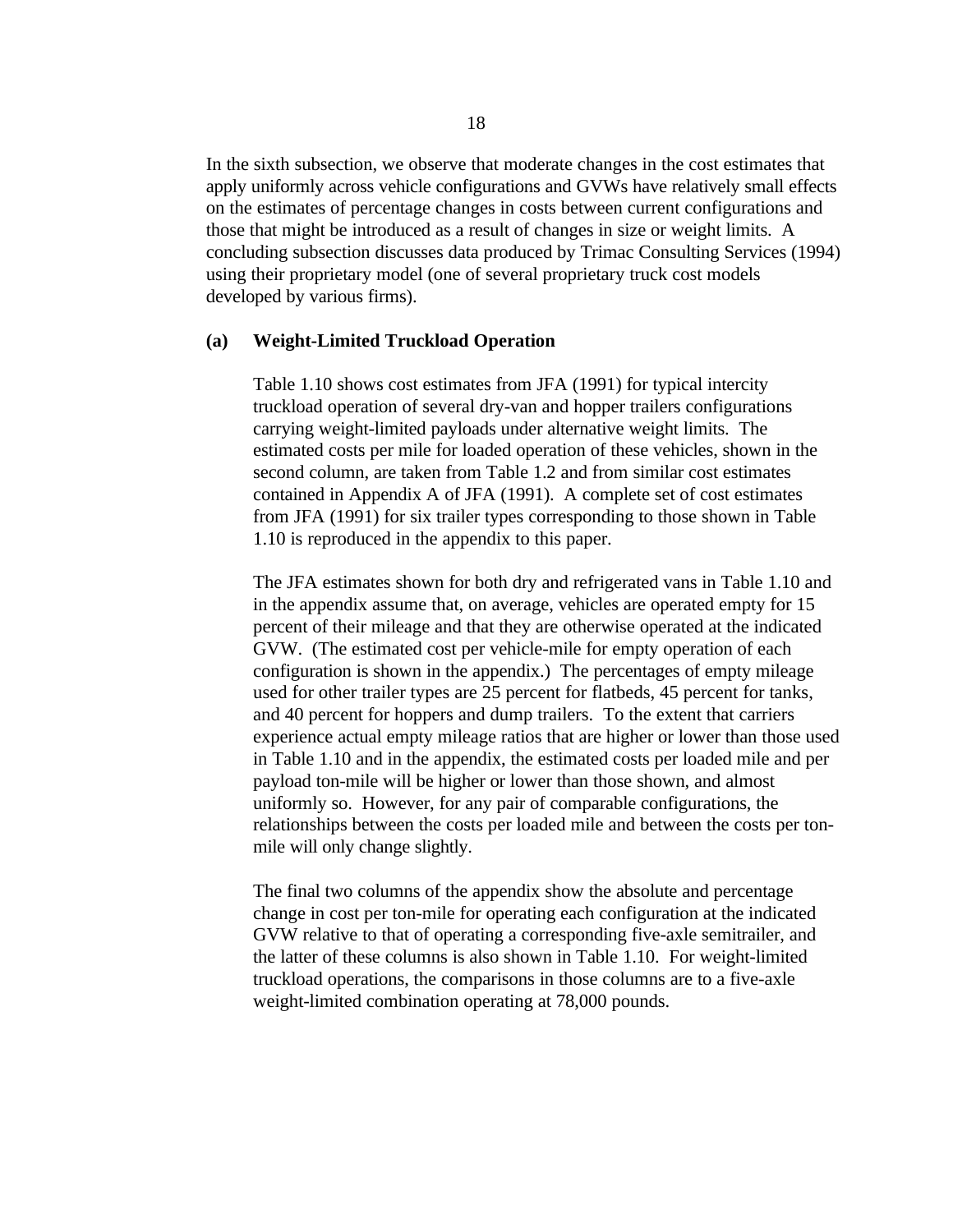**Table 1.10. 1991 Forecasts of 1995 Cost Estimates for Truckload Operation of Selected Configurations of Weight-Limited Dry Vans and Hopper Trailers** (1988 dollars)

| Configuration          | <b>Loaded</b><br>Weight<br>(lbs.)    | Cost<br>Per<br>Mile          | Percent<br><b>Miles</b><br><b>Empty</b> | Cost per<br><b>Loaded</b><br>Mile | <b>Tare</b><br>Weight<br>(lbs.)      | Payload<br>(lbs.)                    | <b>Cents</b><br>Per<br><b>Ton-Mile</b> | Comparison<br>$w/5$ -Axle<br>48' Semi      |  |
|------------------------|--------------------------------------|------------------------------|-----------------------------------------|-----------------------------------|--------------------------------------|--------------------------------------|----------------------------------------|--------------------------------------------|--|
| Dry Vans               |                                      |                              |                                         |                                   |                                      |                                      |                                        |                                            |  |
| 5 Axle 48 Foot Semi    | 78,000                               | \$1.08                       | 15%                                     | \$1.25                            | 28,000                               | 50,000                               | 5.01¢                                  |                                            |  |
| 5 Axle 48' Spread      | 80,000                               | 1.10                         | 15                                      | 1.27                              | 28,600                               | 51,400                               | 4.95                                   | $-1.3%$                                    |  |
| 5 Axle 53 Foot Semi    | 78,000                               | 1.09                         | 15                                      | 1.26                              | 28,900                               | 49,100                               | 5.13                                   | $+2.4%$                                    |  |
| 6 Axle 48 Foot Semi    | 79,500<br>86,500<br>90.000<br>94,000 | 1.11<br>1.13<br>1.14<br>1.15 | 15<br>15<br>15<br>15                    | 1.29<br>1.31<br>1.32<br>1.33      | 29,500<br>29,500<br>29.500<br>29,500 | 50,000<br>57,000<br>60.500<br>64,500 | 5.17<br>4.59<br>4.35<br>4.11           | $+3.1%$<br>$-8.5%$<br>$-13.2%$<br>$-18.0%$ |  |
| $7$ Axle $40 + 28$     | 105,500                              | 1.23                         | 15                                      | 1.43                              | 36,300                               | 69,200                               | 4.13                                   | $-17.7%$                                   |  |
| $7$ Axle $48 + 28$     | 105,500                              | 1.24                         | 15                                      | 1.43                              | 37,600                               | 67,900                               | 4.21                                   | $-16.0%$                                   |  |
| 9 Axle Twin 28         | 108,000                              | 1.29                         | 15                                      | 1.49                              | 37,700                               | 70,300                               | 4.24                                   | $-15.3%$                                   |  |
| 9 Axle Twin 33         | 80,000<br>113,500                    | 1.23<br>1.29                 | 15<br>15                                | 1.43<br>1.50                      | 39,500<br>39,500                     | 40,500<br>74,000                     | 7.06<br>4.04                           | $+40.8%$<br>$-19.3%$                       |  |
| 7 Axle Triple 28       | 116,000                              | 1.34                         | 15                                      | 1.55                              | 40,500                               | 75,500                               | 4.10                                   | $-18.2%$                                   |  |
| 9 Axle Twin 48         | 129,000                              | 1.38                         | 15                                      | 1.59                              | 46,200                               | 82,800                               | 3.84                                   | $-23.4%$                                   |  |
| <b>Hopper Trailers</b> |                                      |                              |                                         |                                   |                                      |                                      |                                        |                                            |  |
| 5 Axle 42 Foot Semi    | 78,000                               | 1.04                         | 40                                      | 1.66                              | 24,600                               | 53,400                               | 6.21                                   | $\overline{a}$                             |  |
| 6 Axle 42 Foot Semi    | 82,500                               | 1.07                         | 40                                      | 1.72                              | 26,100                               | 56,400                               | 6.09                                   | $-2.0%$                                    |  |
| 6 Axle 48 Foot Semi    | 79,500<br>86.500<br>90.000<br>94,000 | 1.07<br>1.08<br>1.09<br>1.10 | 40<br>40<br>40<br>40                    | 1.72<br>1.73<br>1.74<br>1.75      | 27,000<br>27,000<br>27,000<br>27,000 | 52,500<br>59,500<br>63,000<br>67,000 | 6.53<br>5.81<br>5.52<br>5.21           | $+5.2%$<br>$-6.4%$<br>$-11.1%$<br>$-16.1%$ |  |
| $7$ Axle $42 + 21$     | 102,000                              | 1.19                         | 40                                      | 1.89                              | 31,700                               | 70,300                               | 5.37                                   | $-13.6%$                                   |  |
| 9 Axle Twin 28         | 108,000                              | 1.25                         | 40                                      | 2.00                              | 35,600                               | 72,400                               | 5.53                                   | $-11.0%$                                   |  |
| 9 Axle Twin 33         | 113,500                              | 1.25                         | 40                                      | 2.00                              | 36,600                               | 76,900                               | 5.19                                   | $-16.5%$                                   |  |
| 7 Axle Triple 28       | 116,000                              | 1.23                         | 40                                      | 1.95                              | 36,600                               | 79,400                               | 4.91                                   | $-20.9%$                                   |  |
| 9 Axle Twin 42         | 124,000                              | 1.26                         | 40                                      | 2.00                              | 28,900                               | 85,100                               | 4.70                                   | $-24.4%$                                   |  |
| 9 Axle Twin 48         | 129,000                              | 1.29                         | 40                                      | 2.04                              | 40,300                               | 88,700                               | 4.60                                   | $-25.9%$                                   |  |

Source: Jack Faucett Associates (1991).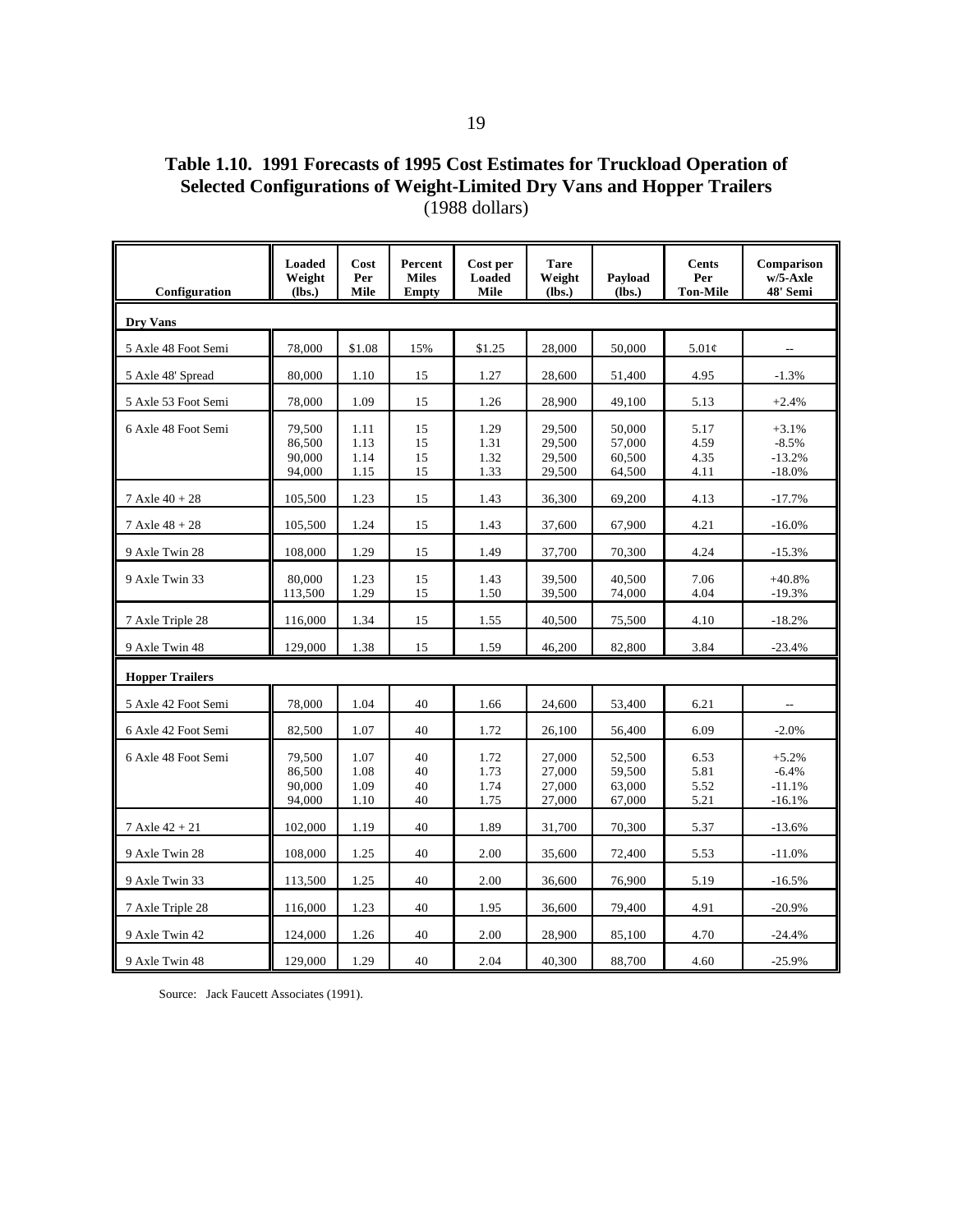The costs shown in Table 1.10 and in the appendix are estimates for typical intercity operation of selected configurations and body types operated at various GVWs. The estimates were developed by JFA to indicate how changes in sizes and weights affect the cost of operating alternative configurations. As discussed above, the information provides estimates of the percentage change in transport costs that can result from some of the changes in size and weight limits under consideration. Also, as discussed in Section 1.2(f), the cost figures include estimated user charges for operation at weights above 80,000 pounds, a factor that tends to reduce the attractiveness of short and intermediate length heavy doubles.

It should be observed that the estimates in the appendix do not reflect the varying effects on cost per ton-mile of factors such as annual mileage, length of haul, variation of payload, level of service, and region and/or origin/destination characteristics. However, each of these factors tends to have a similar influence on the cost per ton-mile for the various configurations considered. Hence, the estimates of percentage change in transport costs shown tend to hold for a range of movements having different costs per ton-mile but which conform to the vehicle and weight specifications shown.<sup>2</sup> In the aggregate, the estimates of percentage change in cost per ton-mile appear to be reasonable estimates of the average percentage change for all movements having the characteristics specified in the exhibit, though they could be improved somewhat by using more current cost information. On the other hand, the estimates of percentage change in transport costs do *not* hold for any pair of configurations that have empty-mileage percentages, annual mileages, average lengths of haul, or levels of service that differ from each other.

A comparison of the Table 1.10 figures for dry vans and hoppers indicates that hoppers are slightly less expensive than dry vans to operate per mile. On the other hand, because of their high percentage of empty miles, hoppers are appreciably more expensive than dry vans per loaded mile and per ton-mile. However, despite the appreciable differences in cost per ton-mile, the *percentage* difference in cost per ton-mile between any pair of hopper configurations is quite similar to the corresponding percentage difference for dry van configurations.

A somewhat more extensive comparison of the percentage difference in costs between various trailer types and configurations and corresponding five-axle

<sup>&</sup>lt;sup>2</sup> For example, Peat Marwick Stephenson and Kellogg (1993) estimated that the cost advantage of 53-foot semis relative to 48-foot semis for truckload carriage of cube-limited loads increases by only 0.3 percent, from 8.1 percent to 8.4 percent, over lengths of haul considered in their study.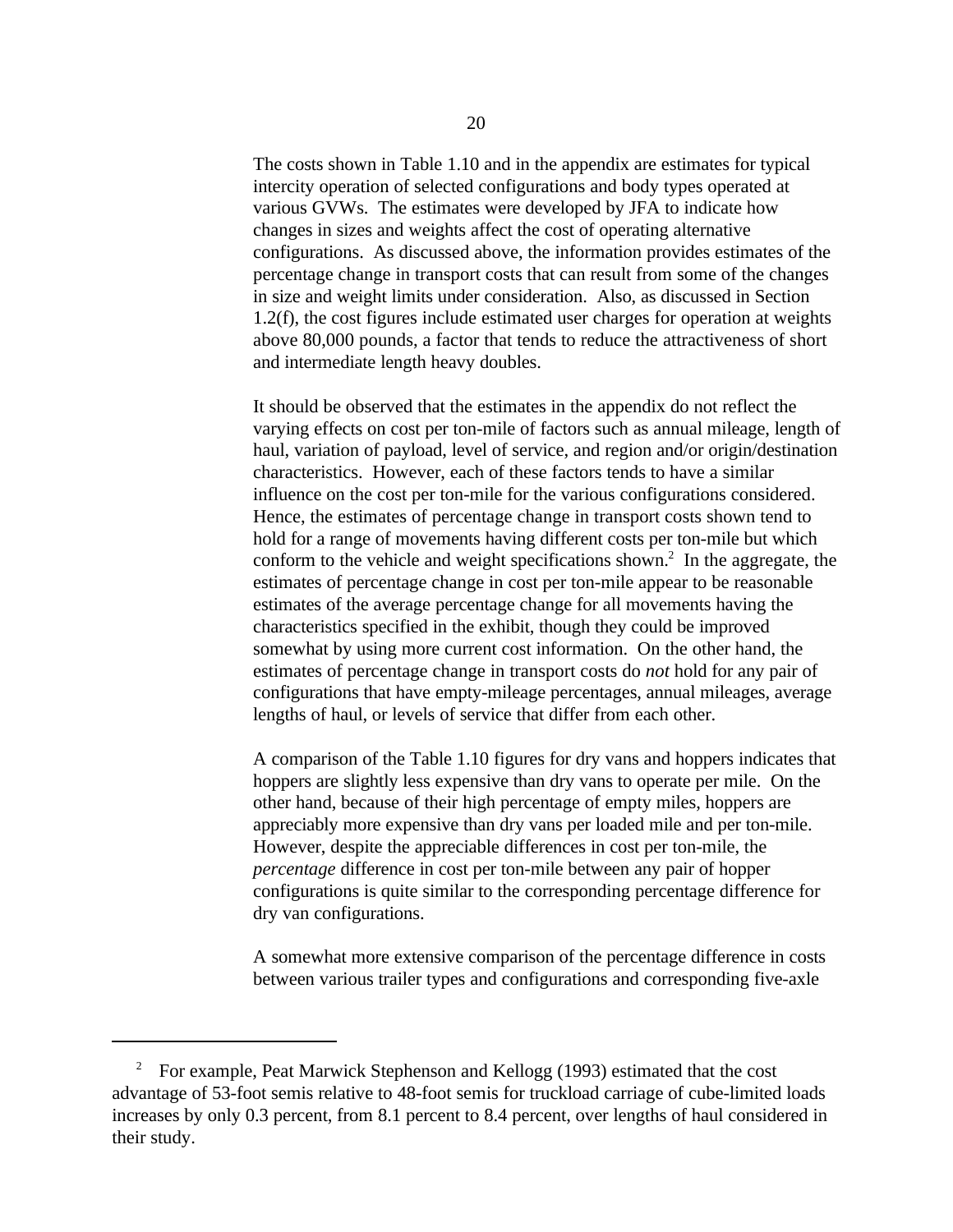semitrailers is shown in Table 1.11 All figures in this table can also be found in the appendix to this paper.

Table 1.11 indicates that the various configurations shown offer almost the same percentage reduction in costs for flatbeds as they do for dry vans. The percentage reductions for tank and hopper trailers also are quite similar to those for dry vans, though most of these reductions are somewhat smaller, primarily because the comparison is to a 42-foot semitrailer instead of a 48 foot semitrailer. On the other hand, because of the cost of refrigerating additional trailers, the percentage reductions in cost obtained with multi-trailer refrigerated vans are appreciably smaller than they are for the other trailer types. The percentage cost reductions for twin-28 and twin-33 dump trailers are particularly high because the comparison is made to a 36-foot semi, since longer dump trailers pose a stability problem when unloading. The bridge formula limits 36-foot semitrailers to a practical GVW of about 70,000 pounds (though a regulatory exception allows 42-foot semitrailers to be loaded to the same weights as 48-foot semis).

#### **(b) Cube-Limited Truckload Operation**

Table 1.12 shows cost estimates from JFA (1991) for typical intercity truckload operation of several dry van configurations carrying cube-limited payloads with a density of 7 pounds per square foot.

The Table 1.12 cost estimates use the same empty mileage assumption (15%) as do the Table 1.10 cost estimates for weight-limited dry vans. Varying the assumptions for empty mileage percentage and for payload density (within the range for cube-limited payloads<sup>3</sup>) would result in proportionate changes in the estimated cost per ton-mile<sup>4</sup> for all configurations and no change in the percentage differ-ence between costs per ton-mile for the various configurations. As discussed above, uniformly varying the assumptions for annual mileage, length of haul, level of service, and region and/or origin/ destination characteristics will also affect the cost per ton-mile and may have a slight effect on the percentage difference between the costs per ton-mile for the various configurations. On the other hand, varying any of these assumptions nonuniformly (e.g.,

<sup>&</sup>lt;sup>3</sup> The payload densities at which these configurations will weigh out are shown for various weight limits on the first page of the appendix).

It also is possible to express these costs per cubic-foot-mile -- a measure that, for cubelimited operations, is independent of payload density. However, a general lack of data on the total volume of goods transported by truck (or by cube-limited dry vans) restricts the usefulness of this measure for policy analysis purposes.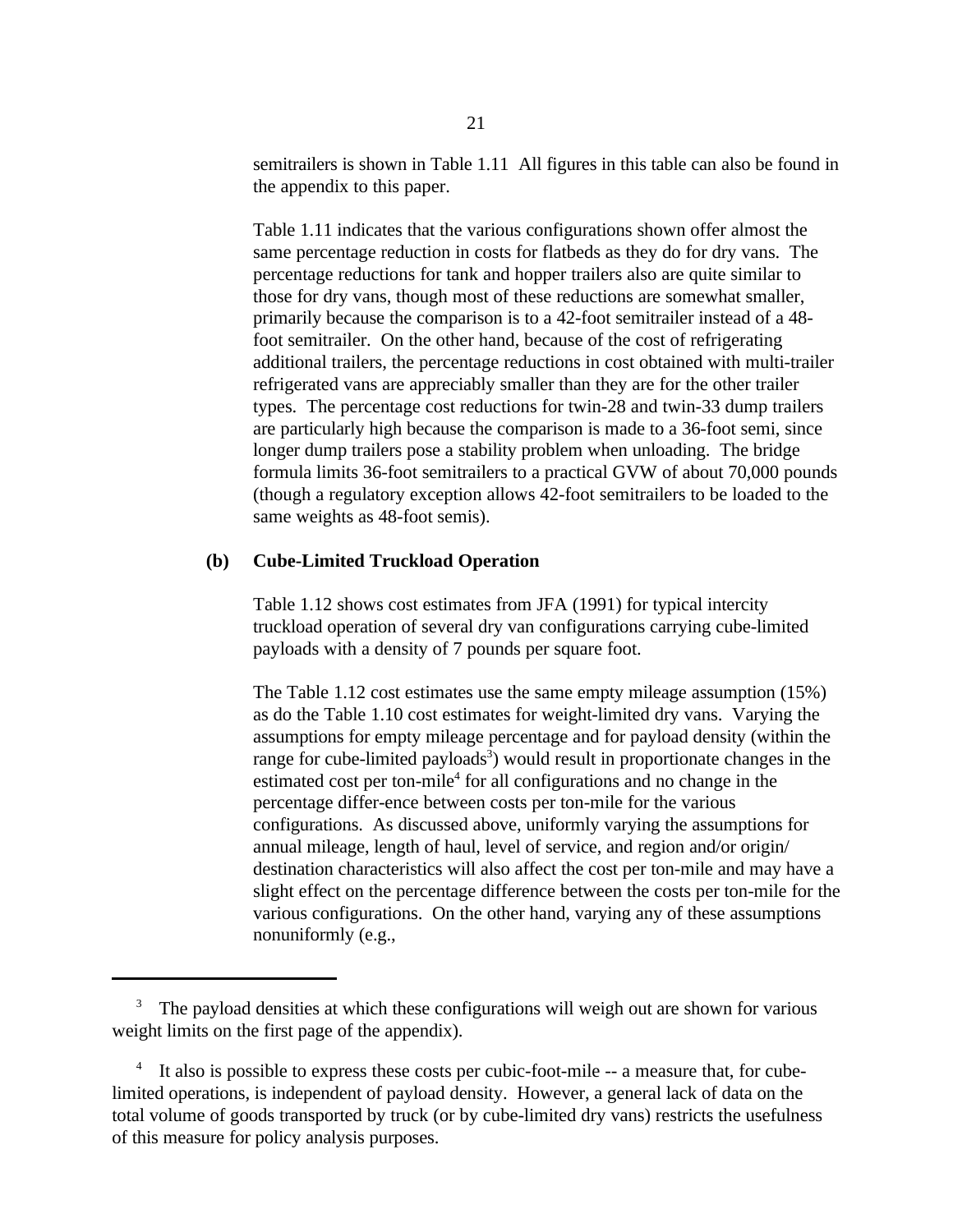|                     |                            | <b>Percent Change in Cost Per Ton-Mile</b><br><b>Relative to Five Axle Semi</b> |           |                |           |               |                        |  |  |  |  |
|---------------------|----------------------------|---------------------------------------------------------------------------------|-----------|----------------|-----------|---------------|------------------------|--|--|--|--|
| Configuration       | Loaded<br>Weight<br>(Ibs.) | Dry Van                                                                         | Reefer    | <b>Flatbed</b> | Tank      | <b>Hopper</b> | Dump                   |  |  |  |  |
| 6 Axle 48 Foot Semi | 86,500                     | $-8.5\%$                                                                        | $-9.3%$   | $-8.4%$        | $-6.1%$   | $-6.4%$       | <b>NE</b>              |  |  |  |  |
| 7 Axle $40 + 28$    | 105,500                    | $-17.7%$                                                                        | $-11.2%$  | $-17.3%$       | $-15.8%$  | $-13.4%$      | <b>NE</b>              |  |  |  |  |
| 7 Axle $48 + 28$    | 105,500                    | $-16.0\%$                                                                       | NE        | <b>NE</b>      | <b>NE</b> | NE            | NE                     |  |  |  |  |
| 9 Axle Twin 28      | 108,000                    | $-15.3%$                                                                        | $-9.5%$   | $-14.6%$       | $-13.0%$  | $-11.0%$      | $-21.5%$               |  |  |  |  |
| 9 Axle Twin 33      | 113,500                    | $-19.6%$                                                                        | $-14.1%$  | $-19.0\%$      | $-17.9%$  | $-16.5%$      | $-25.3%$               |  |  |  |  |
| 7 Axle Triple 28    | 116,000                    | $-18.2%$                                                                        | $-4.4%$   | $-21.6%$       | $-18.6%$  | $-20.9\%$     | NE                     |  |  |  |  |
| 9 Axle Twin 42      | 124,000                    | NE                                                                              | NE        | <b>NE</b>      | $-21.5%$  | $-24.4%$      | $-26.8\%$ <sup>2</sup> |  |  |  |  |
| 9 Axle Twin 48      | 129,000                    | $-23.4%$                                                                        | $-19.9\%$ | $-24.9%$       | $-23.7%$  | $-25.9%$      | NE                     |  |  |  |  |

**Table 1.11. Relative Efficiency of Alternative Configurations for Weight-Limited Line-Haul Truckload Operation**

NE: Not estimated, configuration is of limited interest for use with this trailer type.

<sup>1</sup> Forty-two foot trailer for tanks and hoppers; 36 feet for dump trailers; 48 feet for other trailer types.

 $2$  Twin 36 foot trailers at 117,000 pounds.

Source: Jack Faucett Associates (1991).

| Configuration             | Loaded<br>Weight<br>(lbs.) | Cost<br>Per<br>Mile | Percent<br><b>Miles</b><br><b>Empty</b> | Cost per<br>Loaded<br>Mile | <b>Tare</b><br>Weight<br>(Ibs.) | Payload<br>(lbs.) | Cents<br>Per<br><b>Ton-Mile</b> | Comparison<br>$w/5$ -Axle<br>48' Semi |
|---------------------------|----------------------------|---------------------|-----------------------------------------|----------------------------|---------------------------------|-------------------|---------------------------------|---------------------------------------|
| 5 Axle 48 Foot Semi       | 52,000                     | \$1.03              | 15%                                     | \$1.20                     | 28,000                          | 24,500            | 9.78c                           | $-$                                   |
| 5 Axle 53 Foot Semi       | 56,000                     | 1.04                | 15                                      | 1.21                       | 28,900                          | 27,100            | 8.94                            | $-8.6%$                               |
| 6 Axle 48 Foot Semi       | 54,000                     | 1.06                | 15                                      | 1.24                       | 29,500                          | 24,500            | 10.13                           | $+3.5%$                               |
| 5 Axle Twin 28            | 59,800                     | 1.07                | 15                                      | 1.25                       | 31,200                          | 28,600            | 8.76                            | $-10.5%$                              |
| $7 \text{ Axle } 40 + 28$ | 71,000                     | 1.16                | 15                                      | 1.35                       | 36,300                          | 34,700            | 7.81                            | $-20.2%$                              |
| $7$ Axle $48 + 28$        | 76,400                     | 1.17                | 15                                      | 1.37                       | 37,600                          | 38,800            | 7.05                            | $-27.9%$                              |
| 9 Axle Twin 28            | 66,300                     | 1.21                | 15                                      | 1.41                       | 37,700                          | 28,600            | 9.86                            | $+0.8%$                               |
| 9 Axle Twin 33            | 73,200                     | 1.21                | 15                                      | 1.42                       | 39,500                          | 33,700            | 8.40                            | $-14.1%$                              |
| 7 Axle Trip 28            | 83,400                     | 1.27                | 15                                      | 1.47                       | 40,500                          | 42,900            | 6.87                            | $-29.8%$                              |
| 9 Axle Twin 48            | 95,200                     | 1.31                | 15                                      | 1.52                       | 46,200                          | 49,000            | 6.20                            | $-36.7%$                              |

| Table 1.12. 1991 Forecasts of 1995 Costs Estimates for Truckload     |  |
|----------------------------------------------------------------------|--|
| <b>Operation of Selected Configurations of Cube-Limited Dry Vans</b> |  |
| $(1988$ dollars)                                                     |  |

Note: The capacity of all configurations is based on a density of seven pounds per cubic foot.

Source: Jack Faucett Associate (1991).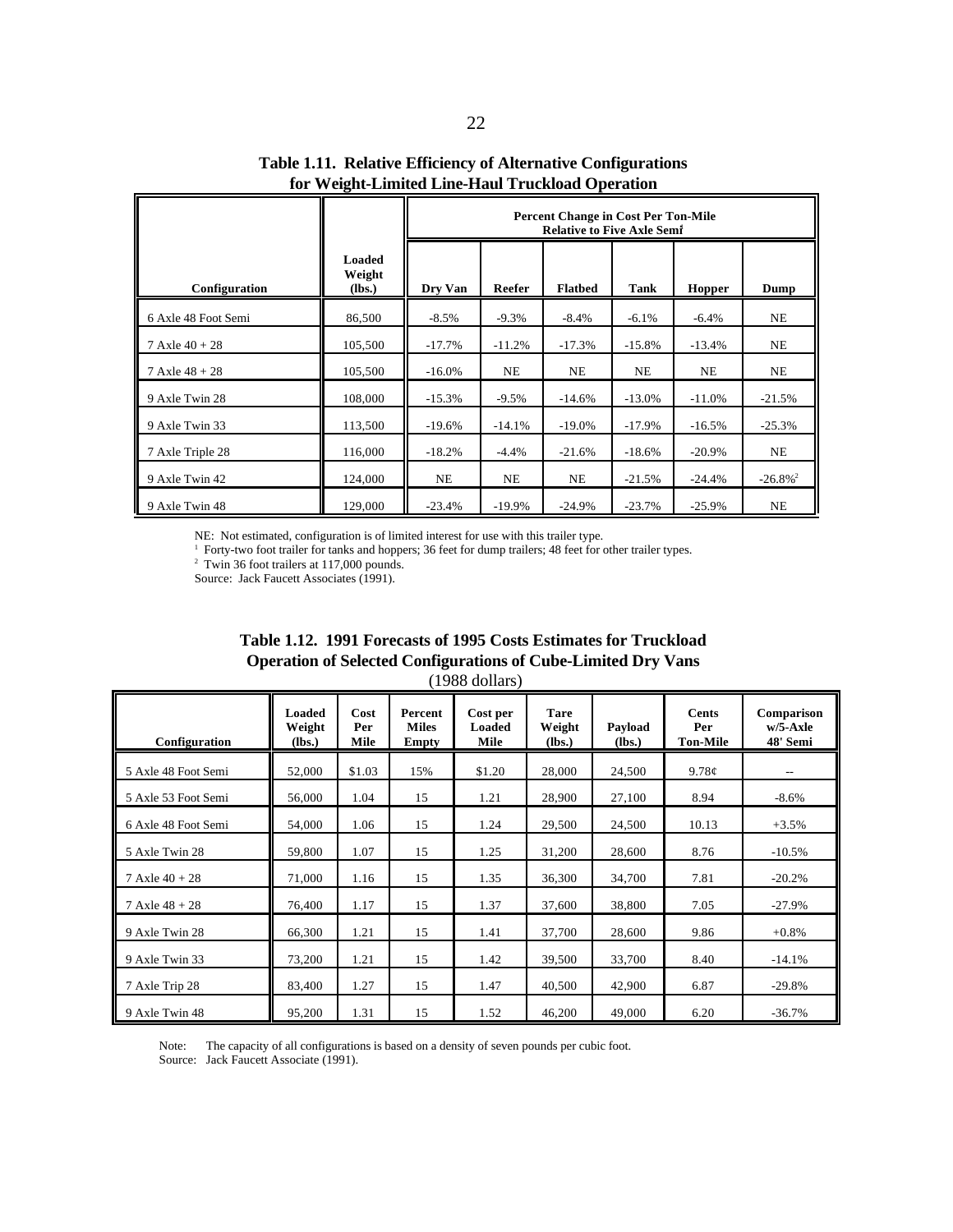as a result of different utilization rates for different configurations) may have a more significant effect on the percentage differences between the costs per ton-mile for the various configurations.

A comparison of the percentage differences in costs shown in Table 1.12 with the corresponding Table 1.10 values for weight-limited dry vans reveals that some configurations that are more efficient than 48-foot semitrailers for cubelimited hauls are less efficient for weight-limited hauls and vice versa. For example, six-axle 48-foot semitrailers are estimated to be about 8.5 percent more efficient than five-axle 48-foot semitrailers for weight-limited cargo but about 3.5 percent more costly for cube-limited cargo. A similar effect also occurs for nine-axle twin 28s. On the other hand, 53-foot semitrailers (shown in the exhibits) and 57-foot semitrailers (not analyzed by JFA) are more efficient than five-axle 48-foot semitrailers for cube-limited hauls but more expensive for weight-limited hauls. Thus, these configurations are effectively more specialized configurations than five-axle 48-foot semis. The greater specialization of these configurations may result in some reduction in utilization (more empty mileage, lower annual mileage, or poorer use of vehicle capacity) and so reduce the effective cost savings below those shown in the two exhibits.

#### **(c) Less-than-Truckload Operation**

Table 1.13 shows cost estimates from JFA (1991) for typical interterminal LTL operation. Empty mileage for LTL operators is very low, and is set to zero in the table, though partial payloads are relatively common. The average payload density of 7.8 pounds per cubic foot used by JFA includes the effect of partial payloads.

#### **(d) Single-Unit Trucks**

Cost estimates for single-unit dump trucks were developed by JFA in the original 1990 version of their working paper but not updated in 1991. The following paragraphs describe and discuss the 1990 estimates for dump trucks, and a concluding paragraph briefly discusses garbage haulers and cement mixers.

Single-unit dump trucks are used primarily for short hauls, frequently over city streets, and they spend a significant portion of time waiting to be loaded or unloaded. Furthermore, in most applications they are operated only one shift per day, five days per week, and usually not for a full year. Accordingly, on average, these vehicles travel only 9,300 miles per year (U.S. Bureau of the Census, 1986). If operated 2,080 hours per year, the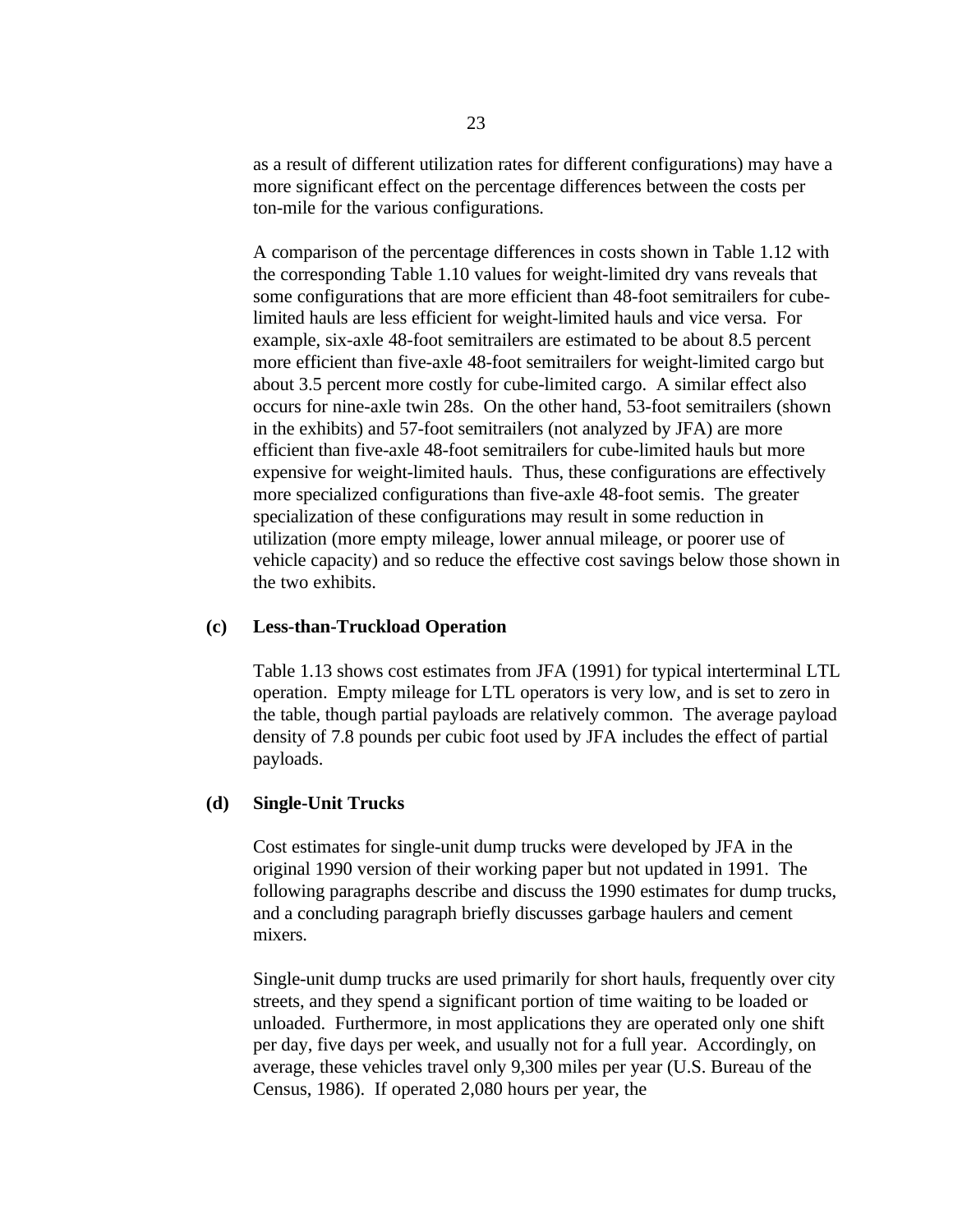| Configuration     | Loaded<br>Weight<br>(Ibs.) | Cost<br>Per<br>Mile | Percent<br><b>Miles</b><br>Empty | Cost per<br>Loaded<br>Mile | <b>Tare</b><br>Weight<br>(lbs.) | Payload<br>(lbs.) | <b>Cents Per</b><br><b>Ton-Mile</b><br>(cents) | Comparison<br>$w/5$ -Axle<br>Semi |
|-------------------|----------------------------|---------------------|----------------------------------|----------------------------|---------------------------------|-------------------|------------------------------------------------|-----------------------------------|
| 5 Axle 48'        | 55,400                     | \$2.24              | 0%                               | \$2.24                     | 28,000                          | 27,400            | 16.35                                          | $\overline{\phantom{m}}$          |
| 5 Axle Twin 28'   | 63,200                     | \$2.40              | 0%                               | \$2.40                     | 31.200                          | 32,000            | 15.01                                          | $-8.2\%$                          |
| 7 Axle Twin 33'   | 74,900                     | \$2.65              | 0%                               | \$2.65                     | 37,200                          | 37,700            | 14.07                                          | $-13.9%$                          |
| 9 Axle Twin 33'   | 77,200                     | \$2.74              | 0%                               | \$2.74                     | 39,500                          | 37,700            | 14.52                                          | $-11.2%$                          |
| 7 Axle Triple 28' | 88,500                     | \$2.92              | 0%                               | \$2.92                     | 40,500                          | 48,000            | 12.15                                          | $-25.7%$                          |

Source: Jack Faucett Associates (1991).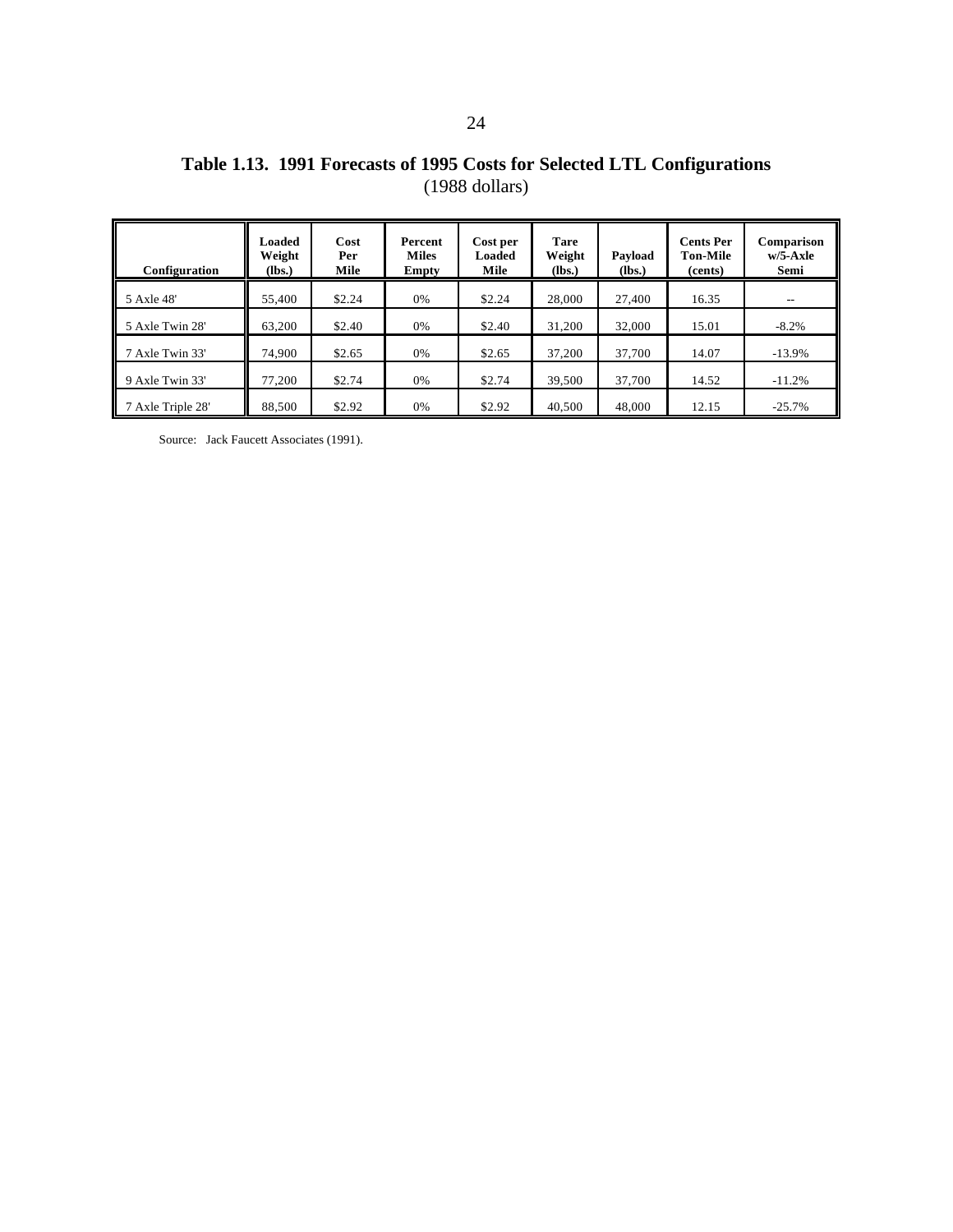9,300 miles-per-year figure suggests that they travel only 4.5 miles per hour operated. Allowing for days not operated, JFA used a figure of 7.5 miles traveled per hour operated, derived from the R.S. Means (1989) estimate of time required for a 10-mile round trip under normal city driving conditions. Since these vehicles spend a portion of the day being loaded and unloaded, we observe that the average effective speed of these vehicles, including stopped time, when *on the road*, is likely to be moderately higher than 7.5 miles per hour.

Driver costs were assumed by JFA to be the same as for union drivers of combination trucks but were converted to a cents per hour basis using 7.5 vehicle-miles per driver-hour. For the reason stated above, this conversion apparently overstates driver costs.

Purchase prices for dump trucks of \$93,000 to \$106,300 were obtained by JFA from local dealers, adjusted for sales tax, and converted to a per-mile cost using an annual mileage of 9,300 and other assumptions that were identical to those used for tractors.

Fuel usage in 1995 was forecast by JFA using data from Knapton (1981) and incorporating a half-gallon-per-hour adjustment for fuel consumed while idling. It was assumed that dump trucks can spend up to 75 percent of their time idling at origins, destinations and traffic lights. A formula error in the 1990 spreadsheet results in a moderate overestimate of fuel consumption.

Tire costs were estimated by JFA using the same assumptions as used for combination trucks.

Repair and servicing costs for dump trucks were assumed by JFA to be the same per hour of operation (including idling time) as for a refrigerated van with the same GVW. However, the repair and servicing costs used in the 1990 paper did not incorporate the forecast 10 percent decline in these costs that was used in the 1991 paper (and reflected in the previously discussed costs for combination trucks). The average effective on and off-road speed and annual mileage figures used indicate that annual hours operated by dump trucks is only 49 percent of that of refrigerated vans.

Indirect and overhead costs were estimated by JFA using the same markups that R.S. Means (1988) used for overhead and profit: 42 percent of direct labor cost and 10 percent of the cost of equipment and suppliers. Unlike the corresponding estimates for combination trucks (from JFA, 1991), these costs do not include the effect of any permit fees for use of heavy vehicle weights.

With these assumptions, the total cost per mile for a three-axle 12 cubic yard dump truck operating at a GVW of 51,500 pounds when loaded was estimated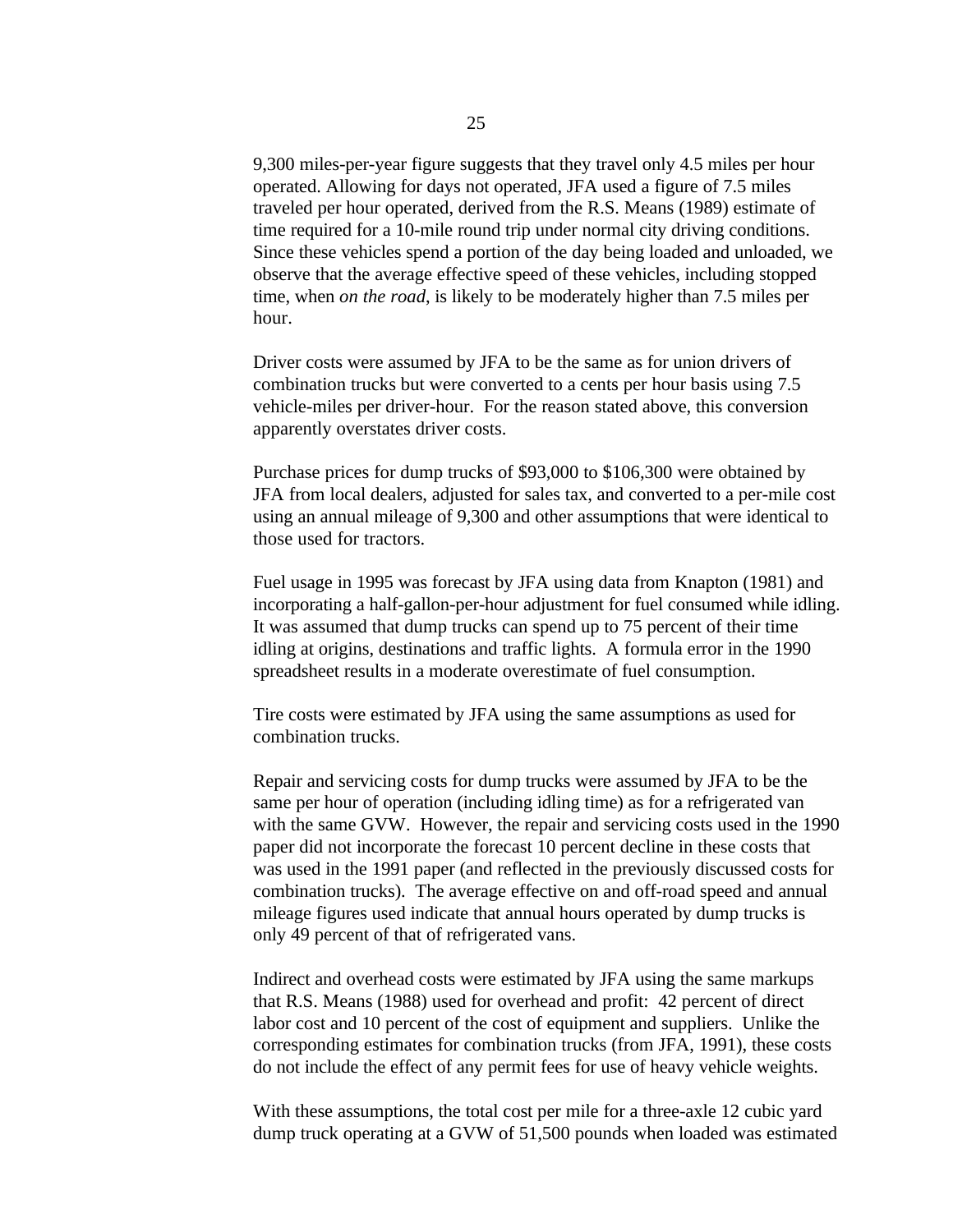to be \$6.01, that for a four-axle 12 cubic yard truck at 56,000 pounds to be \$6.14, and that for a four-axle 17 cubic yard dump truck at 71,000 pounds to be \$6.39. These estimates are considerably lower than those published by R.S. Means, which ranged from \$10.47 to \$25.80 (for a 20-mile round trip).

The resulting estimates of costs, by cost category, are displayed in Table 1.14 for three and four-axle dump trucks with three different capacities; and corresponding costs per ton-mile are displayed in Table 1.15. The estimated costs per vehicle-mile are substantially greater than those for combination trucks (by roughly a factor of five), primarily because of the very low utilization rates of these vehicles. The above discussion suggests that a moderate downward revision of the estimates for driver, vehicle, repair and overhead costs may be appropriate. On the other hand, the JFA cost estimates are already substantially lower than the R.S. Means estimates (by a factor of two to four).

The cost of operating garbage haulers and cement mixers is not analyzed in any of the literature reviewed. These vehicles are likely to have different costs than dump trucks, primarily because of different utilization rates (and, to a lesser extent, because of different vehicle costs). However, when compared to the cost per ton-mile of operation at bridge-formula weights, the percentage cost savings for operating these vehicles at high weights is likely to be quite similar to the savings estimated for corresponding dump truck operations.

#### **(e) B Trains and C Trains**

Cost estimates for twin 28 and twin 33 B Trains and C Trains were developed in the 1990 version of the JFA working paper but not updated in 1991. For reasons discussed in the preceding subsection, the fuel and repair costs estimated in 1990 are probably high. However, if these costs are compared to similar overestimates of costs for corresponding A Train configurations from the 1990 working paper the above inaccuracies should have little effect on the resulting percentage comparisons. On the other hand, the costs for C Trains also may be overstated because of technological improvements in the doubledrawbar ("C") dollies used by these vehicles.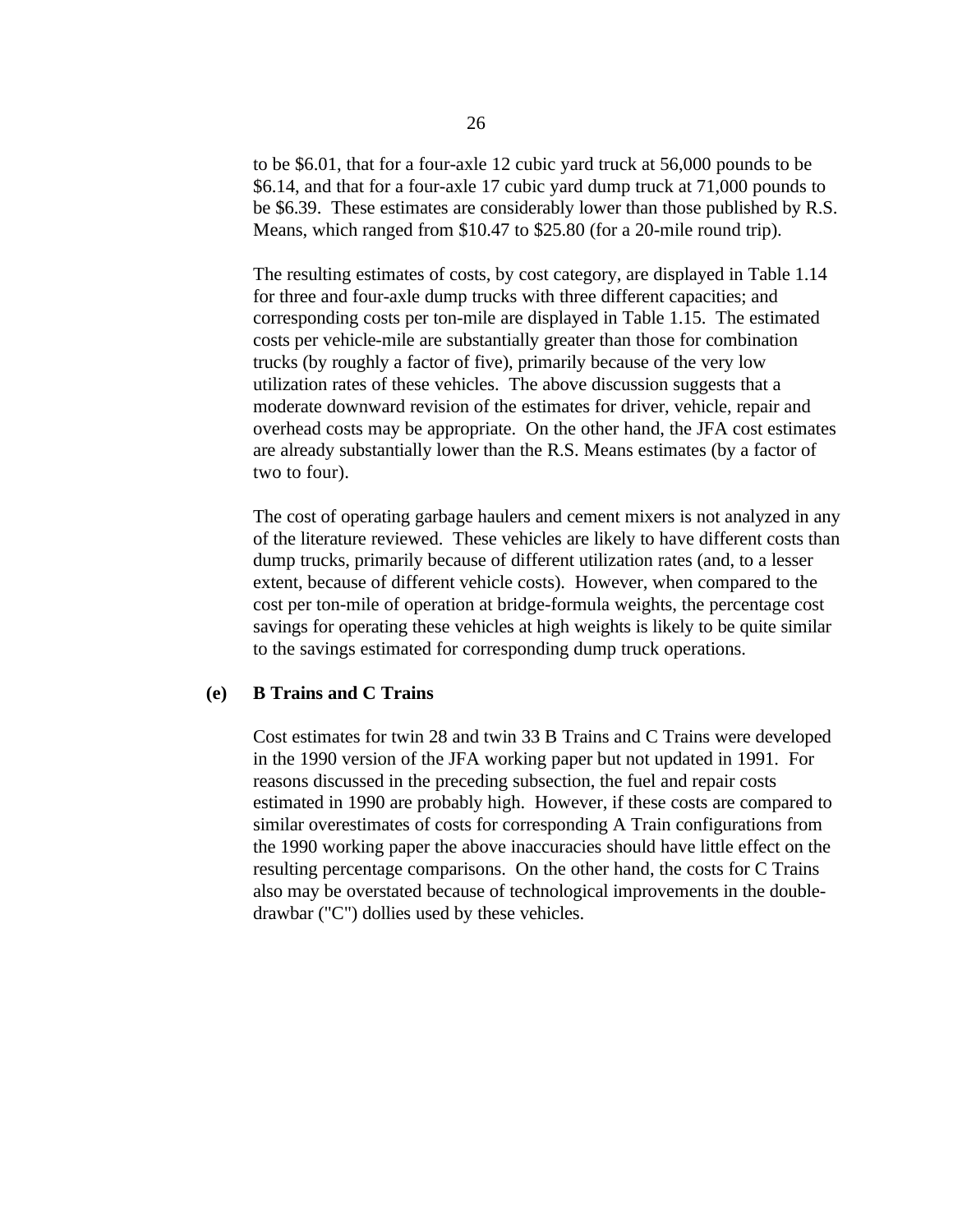## **Table 1.14. 1991 Forecasts of 1995 Costs Per Vehicle Mile for Dump Trucks** (1988 cents/mile)

|                | <b>GVW</b><br>(lbs.) | <b>Drivers</b> | <b>Vehicle</b> | Fuel | <b>Tires</b> | Repair | Overhead | <b>Total</b> |
|----------------|----------------------|----------------|----------------|------|--------------|--------|----------|--------------|
| 3 Axle Trucks  |                      |                |                |      |              |        |          |              |
| 12 Cubic Yards | 22,600               | 198.0          | 191.2          | 19.4 | 1.7          | 34.0   | 134.87   | 579.2        |
|                | 51,000               | 198.0          | 191.2          | 21.9 | 2.2          | 50.8   | 136.61   | 600.8        |
|                | 54,000               | 198.0          | 191.2          | 22.2 | 2.3          | 52.6   | 136.80   | 603.1        |
| 17 Cubic Yards | 25,700               | 198.0          | 204.4          | 19.7 | 1.7          | 35.8   | 137.70   | 597.3        |
|                | 51.000               | 198.0          | 204.4          | 21.9 | 2.2          | 50.8   | 139.25   | 616.6        |
|                | 71,000               | 198.0          | 204.4          | 23.6 | 2.3          | 62.7   | 140.51   | 632.1        |
| 20 Cubic Yards | 27,000               | 198.0          | 209.8          | 19.8 | 1.7          | 36.6   | 138.85   | 604.7        |
|                | 51,000               | 198.0          | 209.8          | 21.9 | 2.2          | 50.8   | 140.33   | 623.1        |
|                | 80,000               | 198.0          | 209.8          | 24.4 | 2.3          | 68.1   | 142.15   | 645.6        |
| 4 Axle Trucks  |                      |                |                |      |              |        |          |              |
| 12 Cubic Yards | 24.800               | 198.0          | 198.5          | 19.6 | 2.3          | 35.3   | 136.53   | 590.3        |
|                | 56.500               | 198.0          | 198.5          | 22.4 | 2.6          | 54.1   | 138.43   | 614.0        |
| 17 Cubic Yards | 27,400               | 198.0          | 209.6          | 19.9 | 2.3          | 36.8   | 138.91   | 605.6        |
|                | 56,500               | 198.0          | 209.6          | 22.4 | 2.6          | 54.1   | 140.67   | 627.4        |
|                | 71,000               | 198.0          | 209.6          | 23.6 | 3.1          | 62.7   | 141.58   | 638.6        |
| 20 Cubic Yards | 29,200               | 198.0          | 217.0          | 20.0 | 2.3          | 37.9   | 140.51   | 615.8        |
|                | 56,500               | 198.0          | 217.0          | 22.4 | 2.6          | 54.1   | 142.15   | 636.3        |
|                | 71,000               | 198.0          | 217.0          | 23.6 | 3.1          | 62.7   | 143.03   | 647.6        |
|                | 80,000               | 198.0          | 217.0          | 24.4 | 3.4          | 68.1   | 143.63   | 654.6        |

Source: Jack Faucett Associates (1990).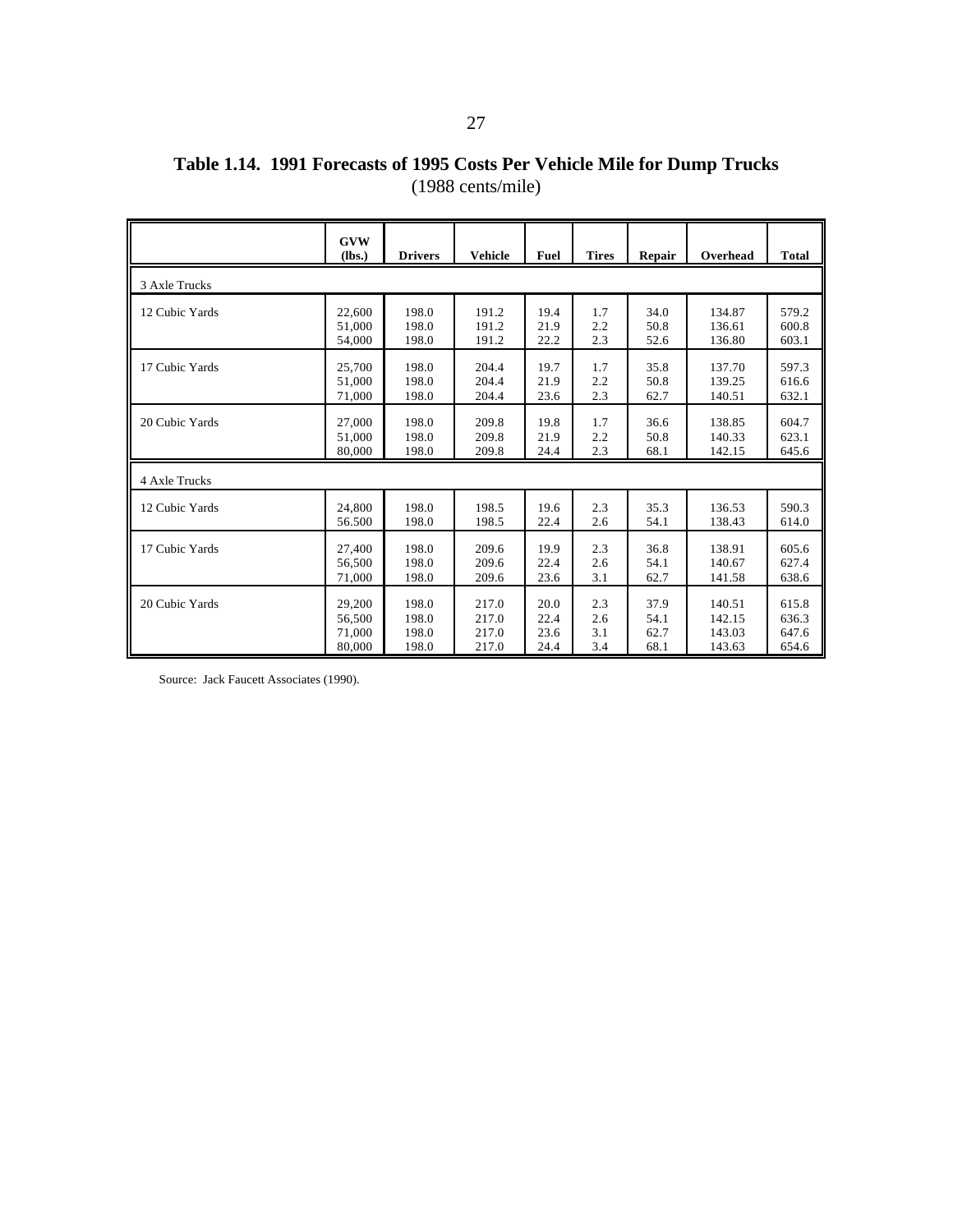## **Table 1.15. Comparison of Costs for Dump Trucks Operated at Various Loaded GVWs**

|                | <b>Loaded</b><br>Weight<br>(lbs.) | Cost<br>Per<br>Mile | <b>Percent</b><br><b>Miles</b><br><b>Empty</b> | <b>Cost Per</b><br>Loaded<br>Mile | <b>Tare</b><br>Weight<br>(lbs.) | Payload          | <b>Cents Per</b><br><b>Ton-Mile</b> | Comparison<br>w/Line 1 |  |  |
|----------------|-----------------------------------|---------------------|------------------------------------------------|-----------------------------------|---------------------------------|------------------|-------------------------------------|------------------------|--|--|
| 3 Axle Trucks  |                                   |                     |                                                |                                   |                                 |                  |                                     |                        |  |  |
| 12 Cubic Yards | 51,000<br>54,000                  | \$6.01<br>\$6.03    | 50%<br>50%                                     | \$11.80<br>\$11.82                | 22,600<br>22,600                | 28,400<br>31,400 | 83.09<br>75.30                      | $-9.4%$                |  |  |
| 17 Cubic Yards | 51,000                            | \$6.17              | 50%                                            | \$12.14                           | 25,700                          | 25,300           | 95.96                               | $+15.4%$               |  |  |
|                | 71,000                            | \$6.32              | 50%                                            | \$12.29                           | 25,700                          | 45,300           | 54.28                               | $-34.7%$               |  |  |
| 20 Cubic Yards | 51,000                            | \$6.23              | 50%                                            | \$12.28                           | 27,000                          | 24,000           | 102.32                              | $+23.1%$               |  |  |
|                | 80,000                            | \$6.46              | 50%                                            | \$12.50                           | 27,000                          | 53,000           | 47.18                               | $-43.2%$               |  |  |
| 4 Axle Trucks  |                                   |                     |                                                |                                   |                                 |                  |                                     |                        |  |  |
| 12 Cubic Yards | 56,500                            | \$6.14              | 50%                                            | \$12.04                           | 24,800                          | 31,700           | 75.98                               | $-8.6%$                |  |  |
|                | 58,000                            | \$6.15              | 50%                                            | \$12.05                           | 24,800                          | 33,200           | 72.62                               | $-12.6%$               |  |  |
| 17 Cubic Yards | 56,500                            | \$6.27              | 50%                                            | \$12.33                           | 27,400                          | 29,100           | 84.74                               | $+2.0%$                |  |  |
|                | 71,000                            | \$6.39              | 50%                                            | \$12.44                           | 27,400                          | 43,600           | 57.07                               | $-31.3%$               |  |  |
| 20 Cubic Yards | 56,500                            | \$6.36              | 50%                                            | \$12.52                           | 29,200                          | 27,300           | 91.73                               | $+10.4%$               |  |  |
|                | 80,000                            | \$6.55              | 50%                                            | \$12.70                           | 29,200                          | 50,800           | 50.02                               | $-39.8%$               |  |  |

Note: All costs are estimates of 1995 costs expressed in 1988 dollars.

Source: Jack Faucett Associates (1990).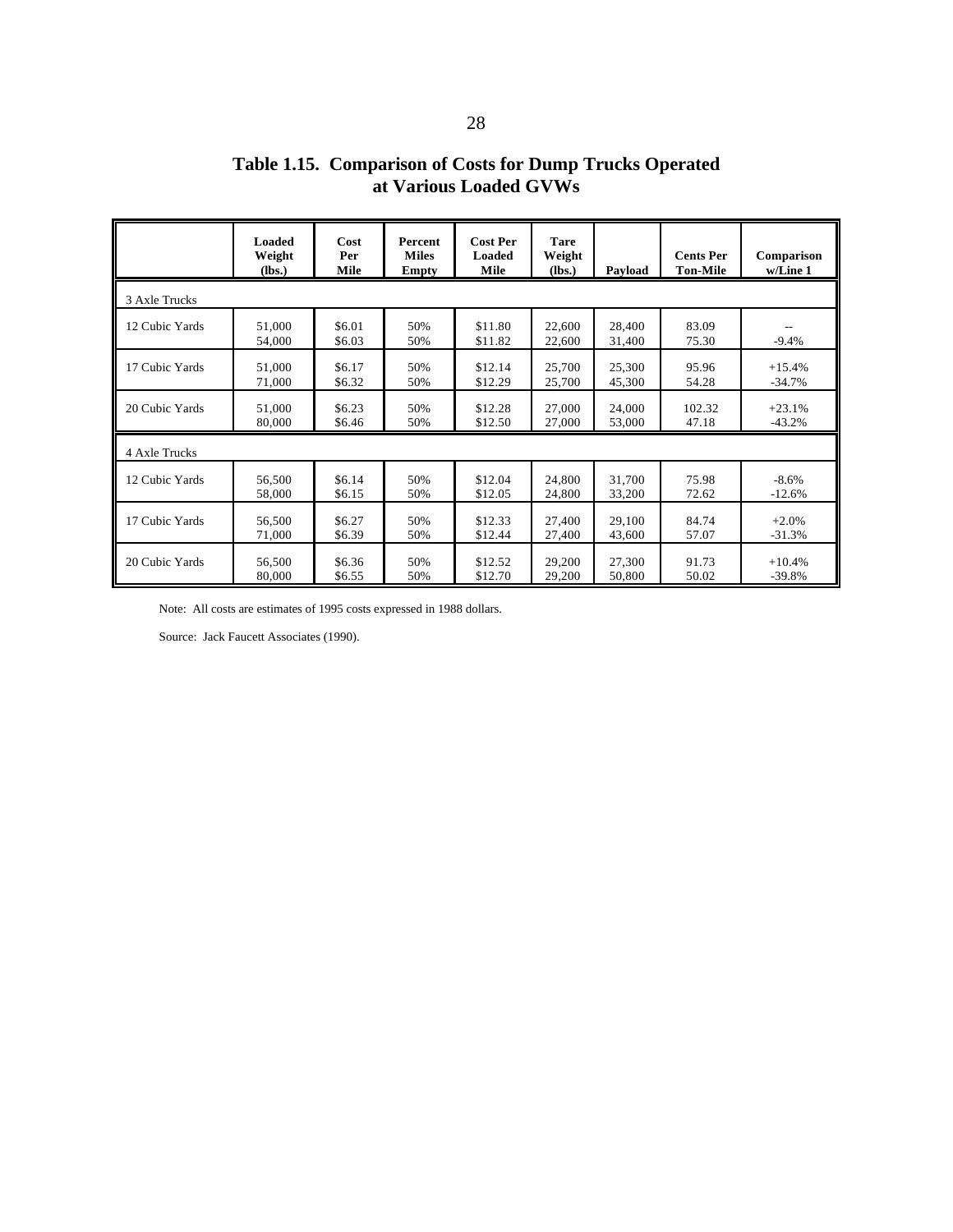Hence, it is likely that the cost penalty for using C Trains has declined slightly since preparation of the JFA estimates.

Cost estimates for eight and nine-axle twin 28 dry-van A Trains, B Trains and C Trains from the 1990 version of the JFA working paper are reproduced in Table 1.16. The table indicates that eight-axle B Trains and C Trains with loaded weights of 104,500 pounds are 4.8 percent more expensive (per tonmile) than corresponding A Trains, and that nine-axle C Trains with a loaded weight of 110,000 pounds is 4.9 percent more expensive than nine-axle A Trains with the same loaded weight. The extra cost of the B Trains and C Trains would result in a moderate reduction in the savings that can be obtained with short and intermediate length twin-trailer configurations. (Table 1.10 indicates that, compared to five-axle 48 foot dry-van semis, nine-axle twin 28 A Trains loaded to 108,000 pounds are 15.3 percent less expensive per tonmile and nine-axle twin 33 A Trains loaded to 113,500 pounds are 19.3 percent less expensive.)

#### **(f) Robustness of the Estimates of Percentage Change in Costs**

In the preceding subsections, we have stated that the estimates of percentage change in costs shown in Tables 1.10 to 1.14 are relatively insensitive to changes in the estimates of any cost component that applies reasonably uniformly to all configurations using a particular trailer. Table 1.17 presents a small sample of data that supports this statement.

Table 1.17 shows the relative contribution to total costs of each of the six cost components distinguished by JFA for eight configurations of dry vans and for two configurations of hopper trailers. For both trailer types, the portion of costs attributed to drivers tends to drop with increasing vehicle capacity, while the portion attributed to each of the next four components tends to increase slightly. The portion of total costs attributed to the sixth component, overhead, fluctuates with vehicle capacity because (as discussed in Section 1.2(f)) this component includes estimated user fees that the JFA analysis assumed would be charged to vehicles permitted to operate at GVWs above 80,000 pounds.

We have observed previously (in Section 1.2(c)) that the JFA estimates of fuel costs may be high. Using data in Table 1.17, it can be seen that, for dry vans, a uniform 20 percent reduction in estimated fuel costs would reduce estimated total costs by 4 percent for five-axle 48-foot semitrailers and for nine-axle twin 28s and by slightly more (up to 4.3%) for the other configurations. The percentage cost advantage of nine-axle twin 28s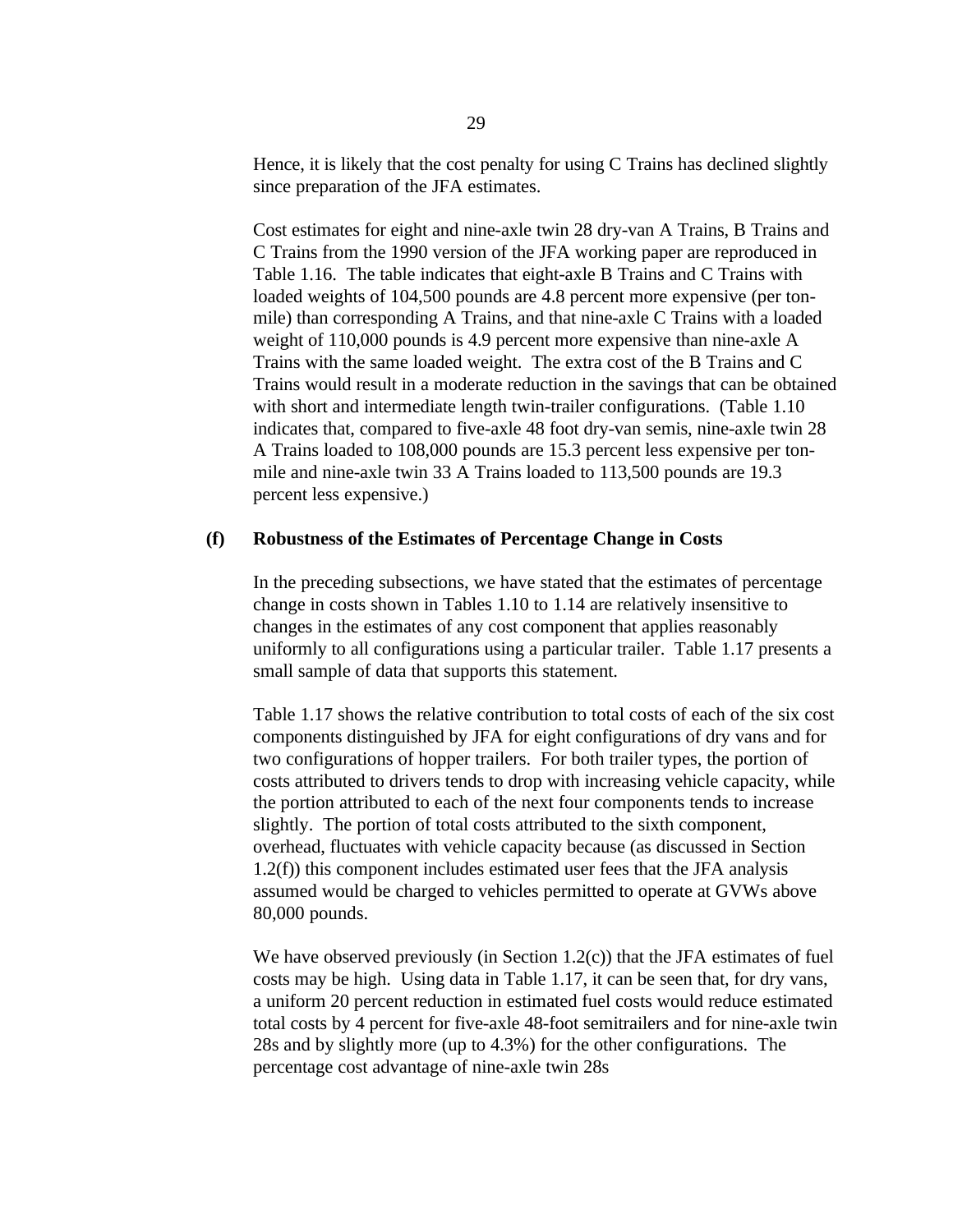| Table 1.16. Comparison of Costs for Twin 28 Dry-Van A Trains, |  |
|---------------------------------------------------------------|--|
| <b>B</b> Trains and C Trains                                  |  |

|                | Loaded<br>Weight<br>(lbs.) | Cost<br>Per<br>Mile | Percent<br><b>Miles</b><br><b>Empty</b> | <b>Cost Per</b><br>Loaded<br>Mile | <b>Tare</b><br>Weight<br>(lbs.) | Payload          | <b>Cents Per</b><br><b>Ton-Mile</b> | Comparison<br>w/8 Axle<br>A Train |  |
|----------------|----------------------------|---------------------|-----------------------------------------|-----------------------------------|---------------------------------|------------------|-------------------------------------|-----------------------------------|--|
| A Train        |                            |                     |                                         |                                   |                                 |                  |                                     |                                   |  |
| 8 Axle         | 104,500                    | \$1.28              | 15%                                     | \$1.48                            | 36.700                          | 67,800           | 4.37                                | $- -$                             |  |
| 9 Axle         | 104,500<br>110,000         | \$1.31<br>\$1.32    | 15%<br>15%                              | \$1.52<br>\$1.53                  | 39,200<br>39,200                | 65,300<br>70,800 | 4.65<br>4.32                        | $+6.4%$<br>$-1.1%$                |  |
| <b>B</b> Train |                            |                     |                                         |                                   |                                 |                  |                                     |                                   |  |
| 8 Axle         | 104,500                    | \$1.29              | 15%                                     | \$1.50                            | 39,200                          | 65,300           | 4.58                                | $+4.8%$                           |  |
| C Train        |                            |                     |                                         |                                   |                                 |                  |                                     |                                   |  |
| 8 Axle         | 104,500                    | \$1.30              | 15%                                     | \$1.50                            | 38,900                          | 65,600           | 4.58                                | $+4.8%$                           |  |
| 9 Axle         | 104,500<br>110,000         | \$1.33<br>\$1.34    | 15%<br>15%                              | \$1.54<br>\$1.55                  | 41,400<br>41,400                | 63,100<br>68,600 | 4.88<br>4.53                        | $+11.7%$<br>$+3.7%$               |  |

Note: All costs are estimates of 1995 costs expressed in 1988 dollars.

Source: Jack Faucett Associates (1990) plus additional information from JFA spreadsheet..

**Table 1.17. Percentage Contribution of JFA Cost Components to Total Cost**

|                                                                                                                                                                              | Loaded<br>Weight<br>(lbs)                                                          | <b>Driver</b>                                                        | <b>Vehicle</b>                                                       | Fuel                                                                 | <b>Tires</b>                                                 | Repair                                                               | Overhead                                                             | <b>Total</b>                                                 |
|------------------------------------------------------------------------------------------------------------------------------------------------------------------------------|------------------------------------------------------------------------------------|----------------------------------------------------------------------|----------------------------------------------------------------------|----------------------------------------------------------------------|--------------------------------------------------------------|----------------------------------------------------------------------|----------------------------------------------------------------------|--------------------------------------------------------------|
| Dry Van<br>5 Axle 48 Foot Semi<br>6 Axle 48 Foot Semi<br>$7 \text{ Axle } 40 + 28$<br>7 Axle 48+28<br>9 Axle Twin 28<br>9 Axle Twin 33<br>7 Axle Triple 28<br>9 Axle Twin 48 | 78,000<br>94,000<br>105,500<br>105,000<br>108,000<br>113.500<br>116,000<br>129,000 | 27.8%<br>26.2%<br>25.4%<br>25.3%<br>23.8%<br>24.2%<br>23.8%<br>23.2% | 18.5%<br>18.2%<br>19.2%<br>19.3%<br>19.1%<br>19.3%<br>18.5%<br>18.8% | 20.0%<br>20.3%<br>21.1%<br>21.0%<br>20.0%<br>20.7%<br>21.6%<br>21.6% | 3.2%<br>4.1%<br>3.9%<br>3.9%<br>4.4%<br>4.4%<br>3.9%<br>4.4% | 10.1%<br>10.9%<br>11.5%<br>11.5%<br>11.2%<br>11.6%<br>11.9%<br>12.0% | 20.4%<br>20.4%<br>19.0%<br>18.9%<br>21.5%<br>19.8%<br>20.4%<br>20.0% | 100%<br>100%<br>100%<br>100%<br>100%<br>100%<br>100%<br>100% |
| Hoppers<br>5 Axle 48 Foot Semi<br>9 Axle Twin 28                                                                                                                             | 78,000<br>108,000                                                                  | 29.0%<br>24.5%                                                       | 21.3%<br>22.7%                                                       | 14.6%<br>14.6%                                                       | 3.4%<br>4.5%                                                 | 10.5%<br>11.6%                                                       | 21.3%<br>22.1%                                                       | 100%<br>100%                                                 |

Derived from Jack Faucett Associates (1991), Appendix A.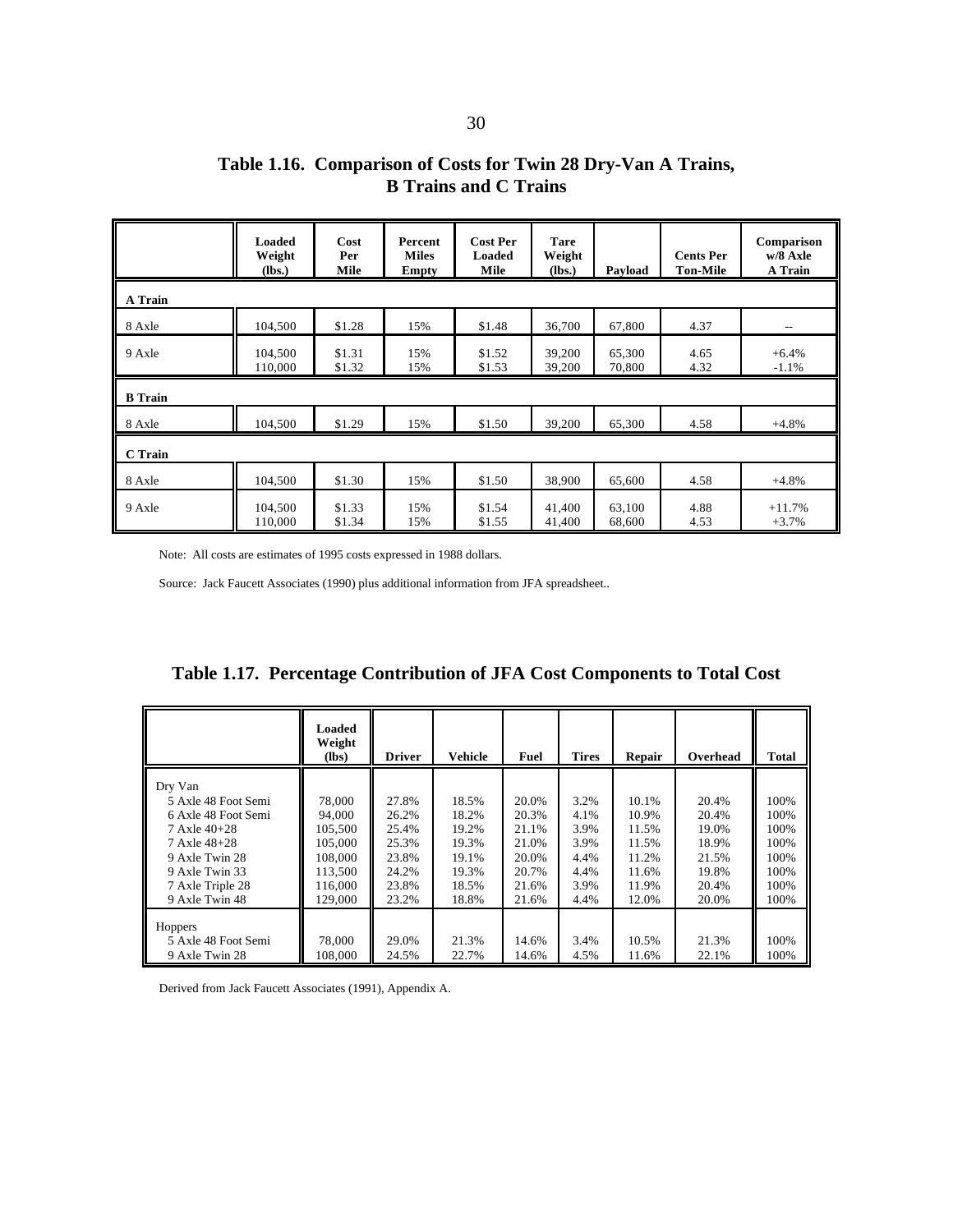relative to five-axle semitrailers is unchanged, and that of the other configurations is increased slightly (by up to 0.3 percentage points). It also can be determined that a similar uniform reduction in vehicle, tire, repair or overhead costs would have similarly small effects on the cost advantage of the larger configurations. A somewhat larger effect would occur if estimated driver costs were to be reduced uniformly by 20 percent — in this case the cost advantage of the larger configuration would be increased by 0.3 to 0.9 percentage points.

The preceding discussion indicates that the percentage cost changes shown in the last column of Tables 1.10 and 1.12-1.14 are relatively insensitive to uniform changes in any of the cost components. Accordingly for each trailer type, changes in the cost estimates that are relatively uniform across configurations and GVWs are likely to have only modest effects on the estimates of the *percentage* change in costs and in all study results that are based on this quantity.

The above conclusion, however, does not hold when the cost estimates are modified in a nonuniform way across configurations or GVWs. Thus, for analyses based on percentage change in costs, the accuracy of estimates of how fuel or repair costs vary with configuration or with GVW is more important than the accuracy of estimates of fuel price.

#### **(g) The Trimac Cost Estimates**

Trimac Consulting Services maintains a proprietary spreadsheet model for estimating the cost of truck operations. Every two years since 1972, under contract to Transport Canada, selected output from this spreadsheet has been published. In recent years, this output has been available in electronic form only. In 1993, Trimac updated their 1992 costs and added cost estimates for intraregional movements in five U.S. regions (Trimac, 1994).

The Trimac model is relatively well known because of their biennial publication program. Their model is only one of several developed by trucking companies, industry consultants, and vehicle and engine manufacturers. Other such models include those maintained by the Cummins Engine Company (Knapton, 1981, and Abacus, 1991), TranSystems (Mike Rice, personal communication), IBI (Transportation Association of Canada and Canadian Trucking Research Institute, 1994), and Peat Marwick Stevenson & Kellogg (1993).

Trimac publishes estimates of Canadian costs by province and annual miles operated for three vehicle configurations (two-axle truck, five-axle semi, and an eight-axle "tractor train" consisting of a full-length semitrailer and a shorter, two-axle "pup" trailer). Separate estimates are presented for dry freight, for liquid propane carried in two-axle trucks, and for dry bulk carried in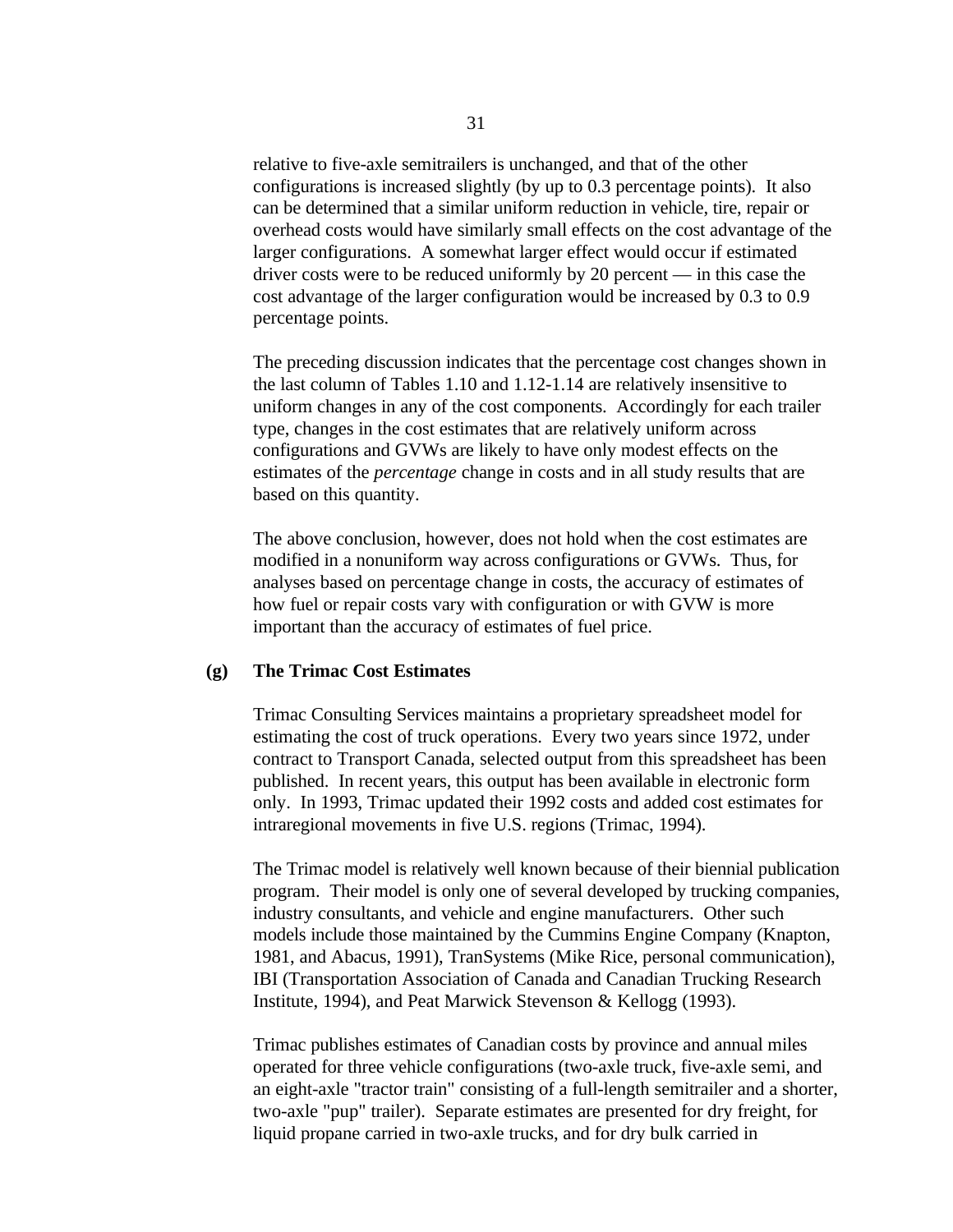combination trucks, but no further identification is provided as to commodities assumed. The U.S. cost estimates are available only for five axle semitrailers and are expressed in 1993 Canadian dollars (with exchange rates that are alternately identified as 0.78 or 0.86 \$US per Canadian dollar).

The "electronic infobase" report contains text describing the spreadsheet and separate spreadsheet print files for each province and the five U.S. regions; however, the print file does not contain any formulas nor does it identify how parameters can be changed.

The data contained in the Trimac spreadsheet is almost certainly better than that in the JFA spreadsheet. Trimac Consulting is a subsidiary of Trimac Transportation Company, a very large truck operator. Accordingly, Trimac has access to an extensive amount of proprietary trucking data. Furthermore, since Trimac has developed, maintained and updated their spreadsheet over a 20-year period, they have had a substantial period of time to refine and improve their procedures.

Trimac has developed their cost estimates from somewhat more disaggregate data than JFA. Five of the Trimac cost categories (driver, fuel, repair, tire and vehicle depreciation) correspond to five of the six JFA categories. However, JFA's sixth category, overhead, is replaced by three categories: licenses, administration and insurance (with the last two calculated simply as percentages of total revenues). Two additional Trimac cost categories cover the cost of miscellaneous equipment that may vary with commodity or area of operation, and the cost of cleaning tank trailers (addressed subsequently in Section 1.4) as well as other less significant cleaning costs. Trimac also includes a separate category for profit, suggesting that they really use their "cost model" as a rate model.

Unfortunately, although the Trimac cost estimates apparently are of high quality, they are of limited value to a U.S. truck size and weight study. Costs for U.S. operations currently exist only for five axle semis, so these estimates provide no basis for comparing costs across existing and potential configurations. Costs for Canadian operations exist for a more extensive number of configurations, but these costs do not reflect U.S. conditions and the only combination-truck configurations for which these cost estimates are published are five-axle semitrailers and eight-axle trailer trains. Furthermore, Trimac provides relatively little documentation of their cost estimates, so they generally cannot be easily adjusted for the difference between U.S. and Canadian conditions.

The published Trimac data assumes that, for all vehicles, 50 percent of all mileage is empty mileage and, for all combination trucks, average hauls are 160 km (100 miles). These assumptions are not unreasonable for many bulk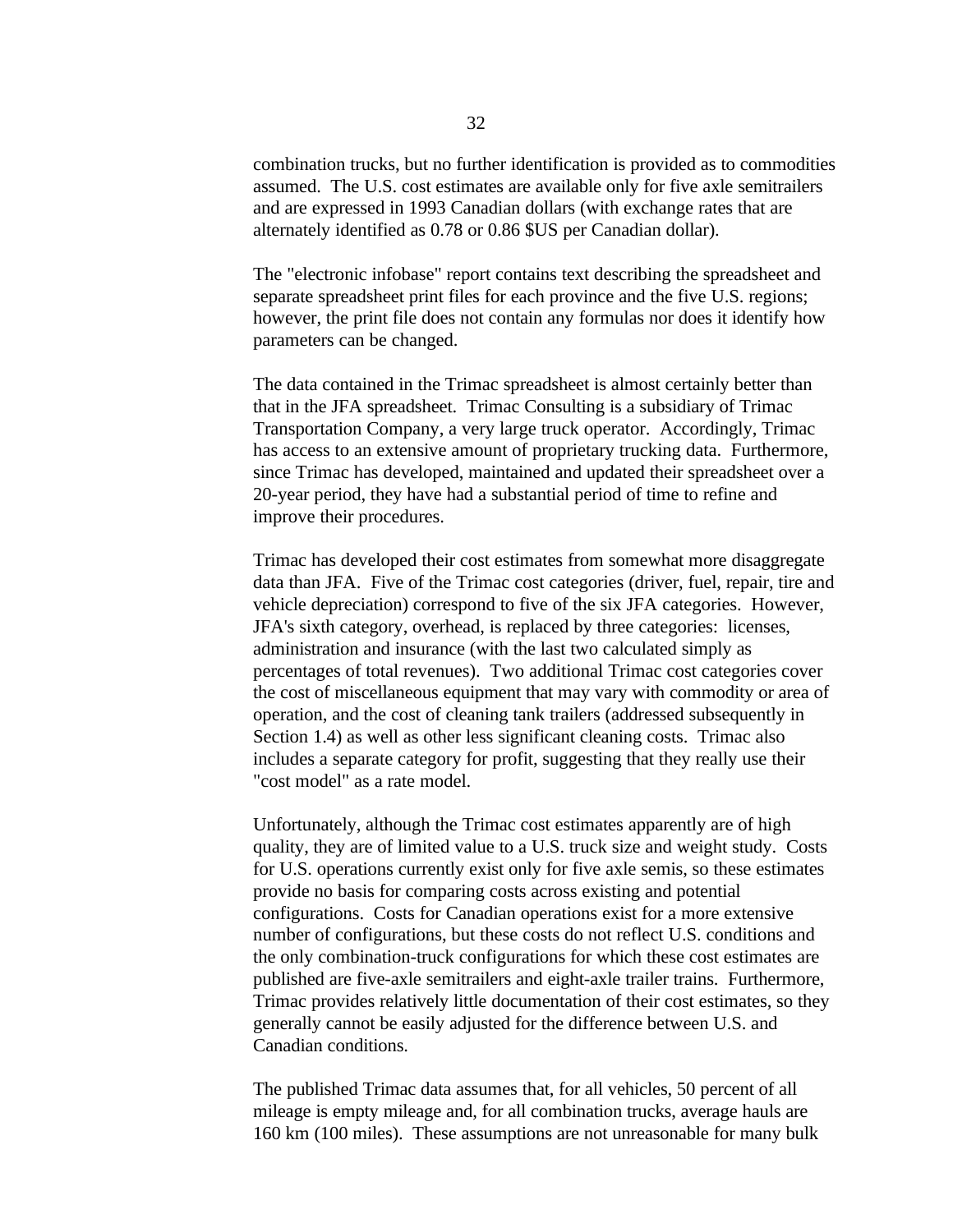hauls, but, on average, the dry van operations that are potentially affected by size and weight policy have a longer length of haul and a much lower percentage of empty miles. To compensate for the above limitation, the Trimac text (Sections 3.3. and 3.4) describes procedures that can be used to adjust the cost estimates to reflect other assumptions for length of haul and empty mileage.

The ability of a spreadsheet to reflect the effect of varying length of haul is important if cost estimates are required for individual hauls. However, it is of less value when using aggregate data, such as data from the forthcoming Commodity Flow Survey, for which only approximate lengths of haul are available; and it is of very limited value when using data from the best data source available at the time of the last Truck Size and Weight Study, the Truck Inventory and Use Survey (U.S. Bureau of the Census, 1986), which distinguishes nonlocal operations only as to whether or not hauls are greater than 200 miles.

For analyses that focus on the effect of changing configurations or weight limits on transport costs, for reasons discussed in the preceding subsection, the effect of length of haul normally becomes relatively unimportant. Peat Marwick Stevenson & Kellogg (1993) found that, for cube-limited truckload shipments, reducing length of haul only resulted in changing the cost advantage of 53-foot semitrailers relative to 48-foot semitrailers from 8.4 percent to 8.1 percent. However, as will be discussed in Section 1.4, length of haul does become important when comparing the costs of operating configurations with different numbers of trailers that require cleaning after each haul - an important consideration for trailers used to carry chemicals or liquid food products.

Trimac publishes separate cost estimates for two or three annual mileages: 80,000, 160,000 and 240,000 km (50,000, 100,000 and 150,000 miles) for dry van combinations; and 80,000 and 160,000 km for dry bulk combination For other annual mileages, Trimac recommends that users of the published data apply linear intropolation. The Trimac values can be compared with JFA's use of Maio (1983) estimates of average annual mileages of 83,000 to 104,000 miles, spreadsheet parameters that can be modified by the user.

In some other respects, the JFA spreadsheet contains important detail that is missing from the Trimac report. The 1991 JFA spreadsheet contains data for about 50 trailer and axle configurations (shown in Table 1.3) and six trailer types, while the Trimac report contains data for only two trailer and axle configurations and two trailer types (insulated dry vans and aluminum dry-bulk trailers).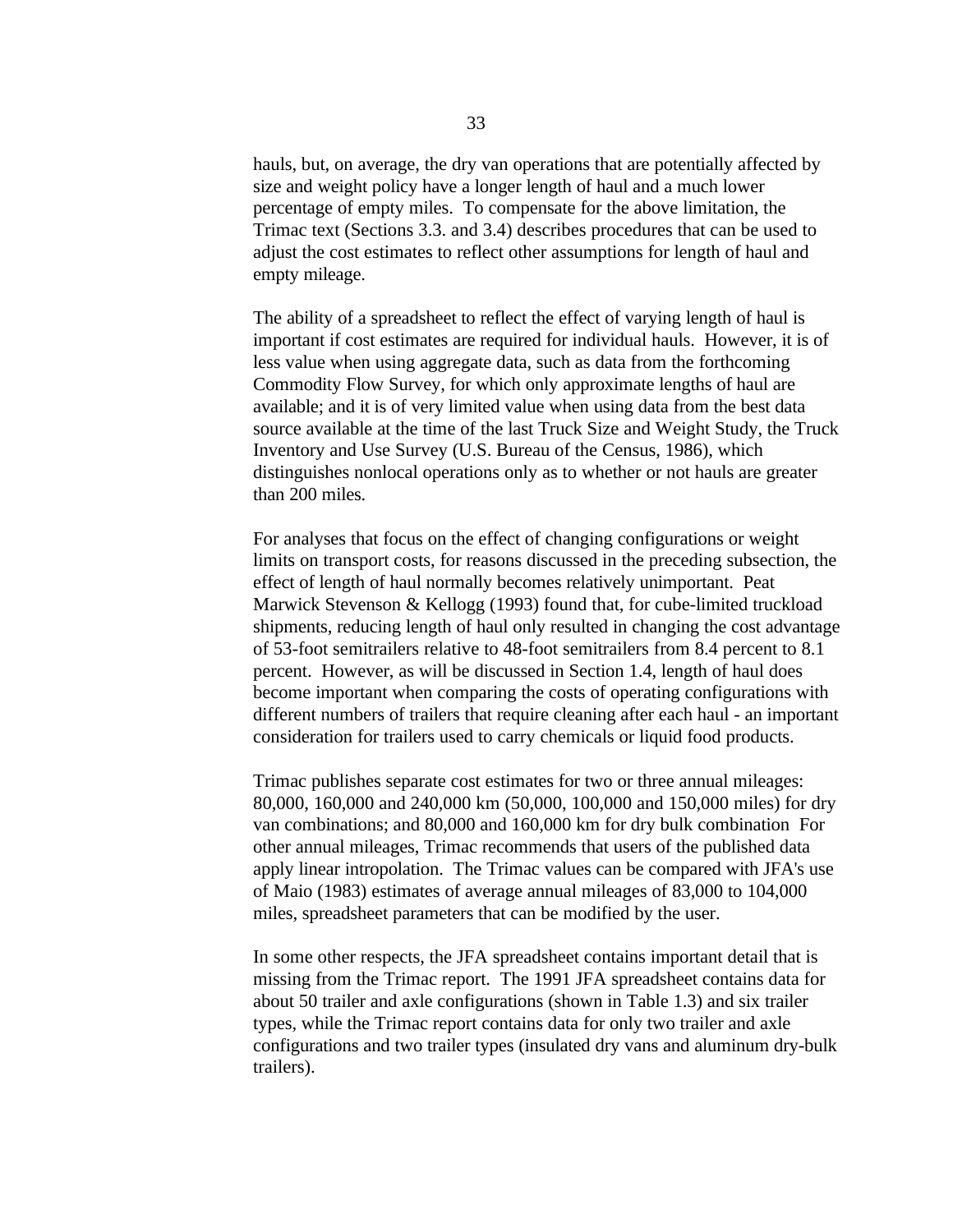#### **1.4 Per Trip Costs for Extra Trailers**

The cost estimates presented in the preceding section do not reflect the effects on non-linehaul costs of increasing the number of trailers. These effects include: the cost of assembling and disassembling multi-trailer configuration at terminals or staging areas; for tank trailers, the increased cleaning costs per unit of payload when small or intermediate-size trailers are used; and, for operation of non-door-to-door configurations, the extra costs of draying trailers to and from staging areas.

Based on discussions with carriers that operate both semitrailers and twin 28s, JFA (1991) estimated the extra cost of assembling and disassembling twins to be about \$30 per trip. This cost applies to truckload operation of dry and refrigerated vans, but not to flatbed, tank and hopper trailers, which generally do not have to be disassembled for loading or unloading. JFA used an adjustment of \$15 per trip for twin 28 and twin 33 dump trailers, allowing for disassembly at the destination but not at the origin. The \$30 per trip figure excludes any non-operating costs (such as modification or expansion of loading facilities) that may be incurred by shippers wishing to use twin trailers.

The cost of cleaning tank trailers varies with local regulations and the commodities to be cleaned. The cost is lowest for many water-soluble chemicals (such as sulfuric acid) and for most food products. JFA (1991) reported that discussions with tankcleaning companies indicated that the increase in cost resulting from the use of a second trailer is likely to be between \$30 and \$150.

Thirty dollars per trip is equivalent to 5 cents per vehicle-mile for a 500 mile trip or 15 cents per vehicle-mile for a 200 mile trip. Accordingly, the cost of assembling and disassembling twin vans substantially decreases the attractiveness of using twin 28 and twin 33 vans on short to intermediate-length hauls. The same is also true for tank trailers that require frequent cleaning (but not for tank trailers that are used for carrying petroleum products).

Morlok and Spasovic (1994) provide data that indicates that the current cost of draying trailers to and from a Contrail intermodal yard averages about \$230 per loaded trailer, and they estimate that more efficient operations could reduce this cost by up to 63 percent to \$85 per loaded trailer. The cost of draying trailers to and from staging areas used by turnpike doubles and other non-door-to-door configurations is likely to be fairly similar, though differences may exist (due to possible differences in average drayage distance and service requirements).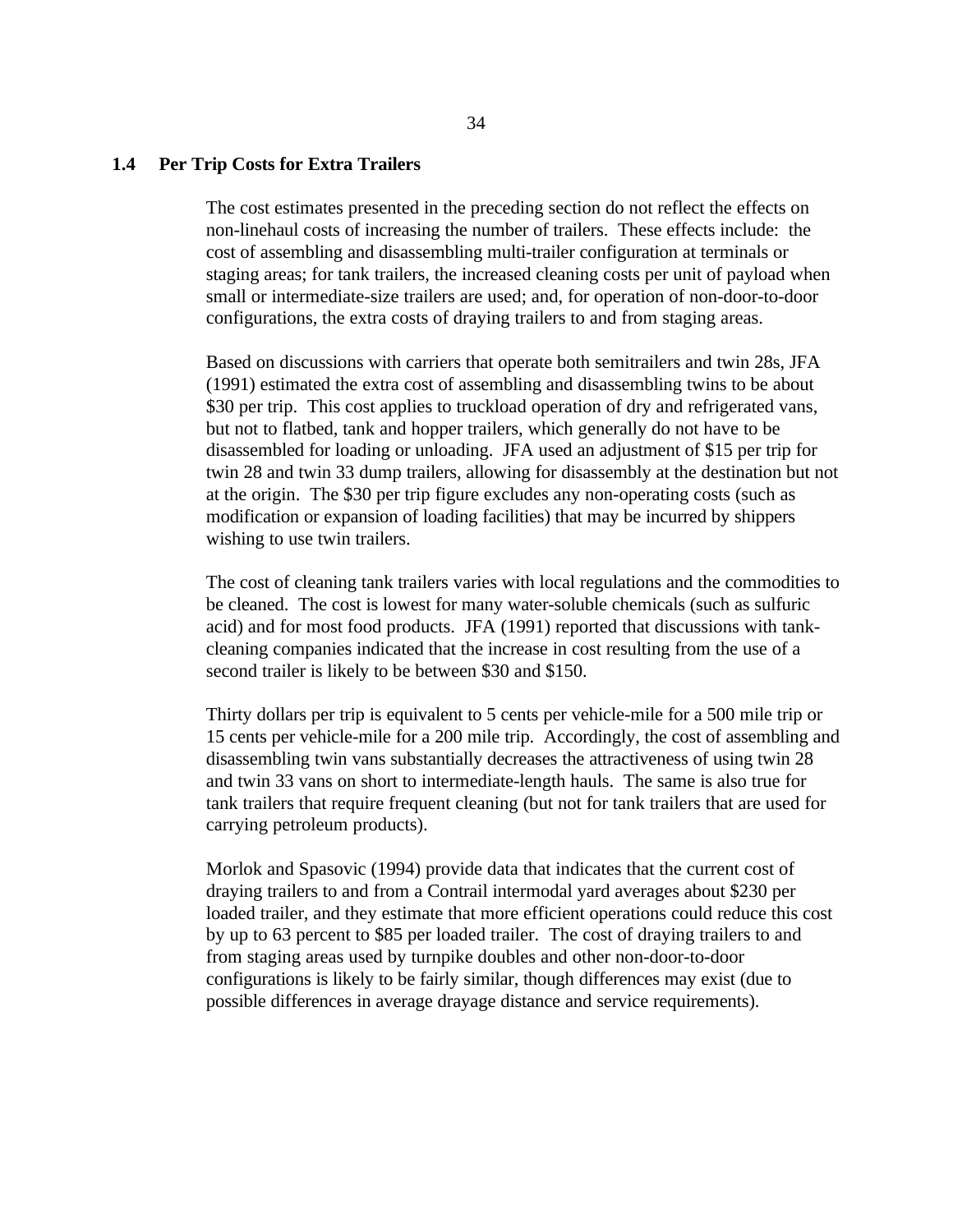#### **1.5 Circuity and Utilization**

#### **(a) Conventional Operation**

The cost comparisons shown in the last two columns of Tables 1.10, 1.12, 1.13 and 1.15 (in Section 1.3) presume that all configurations operate over the same route and have the same percentage of empty mileage and annual mileage.<sup>5</sup> However, this is seldom the case.

Route restrictions may require larger or heavier vehicles to take a less direct route, increasing transit time and the overall cost of a haul, and decreasing the advantage of using these vehicles. Route restrictions may also prevent longer vehicles from serving certain origins or destinations, and they may prevent heavier vehicles from operating fully loaded from some origins and to some destinations. Moreover, some of the larger configurations are efficient only for carrying cube-limited shipments, some of the heavier configurations are efficient only for carrying weight-limited shipments, and, with the notable exception of turnpike doubles, $6$  the larger and heavier vehicles generally are not efficient for carrying shipment-size-limited shipments.

For the above reasons, larger and heavier vehicles are not appropriate for all shipments. This is a modest concern when choosing vehicles to provide dedicated service to a limited number of locations. In this case, optimum vehicles can be identified on the basis of the service to be provided and the roads to be used. Examples of such dedicated service include many naturalresource hauls and plant-to-warehouse hauls of private carriers (e.g., Frito-Lay) that are not interested in for-hire backhauls. For use in such dedicated service, cost savings sometimes may be reduced by an increase in circuity or a reduction in annual miles, but otherwise they are likely to be quite close to those indicated in the Section 1.3 tables and in the appendix.

The limitations of larger and heavier vehicles become more significant in the case of vehicles that are not used in dedicated service. For such vehicles, these limitations are likely to reduce the availability of backhauls and to result in some increase in empty mileage operated. Since an increase in empty mileage results in an increase in transport costs per ton-mile, the savings attainable with

<sup>&</sup>lt;sup>5</sup> Changes in the percentage of empty mileage (discussed previously) that affect all configurations equally affect costs per ton-mile of all configurations but not the percentage differences in these costs.

 $6$  Turnpike doubles (and, to a lesser extent, some of the other multiple-trailers configurations) can be used efficiently to combine trailer load shipments made by different shippers. Thus, minimum shipment sizes for turnpike doubles are the same as they are for conventional semis.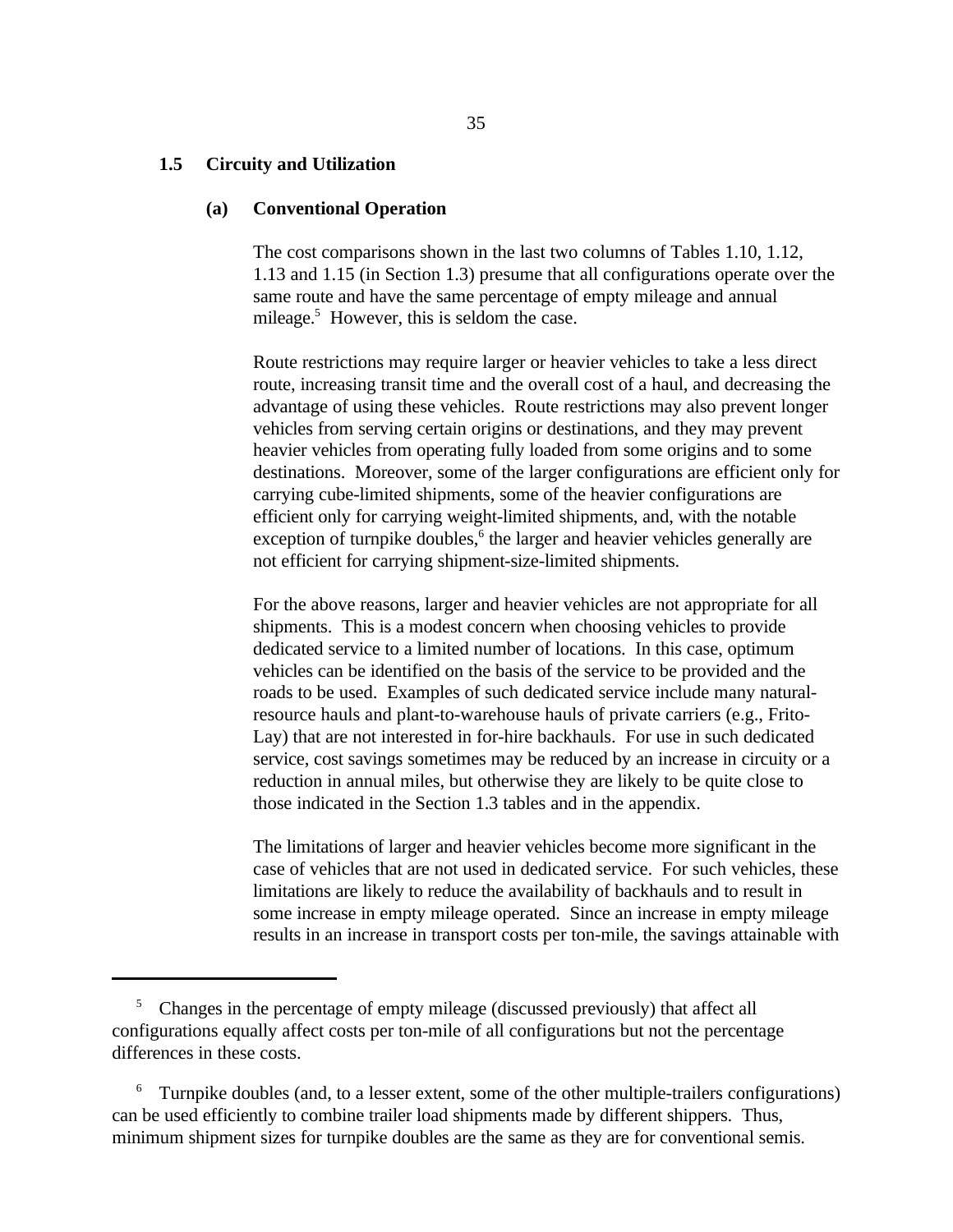larger and heavier vehicles that are not used in dedicated service frequently will be appreciably lower than the savings indicated in the Section 1.3 tables and in the appendix.

#### **(b) Non-Door-to-Door Operation**

All single-trailer combinations and most multiple-trailer combinations operate "door-to-door"; i.e., they carry truckload shipments directly from origin to destination and linehaul LTL movements directly between terminals without being reconfigured. Similarly, in pickup and delivery service, all shipments are carried from a shipper to a terminal or from a terminal to a receiver by a single vehicle that is not reconfigurated enroute.

"Turnpike doubles" (i.e., combinations that use two trailers that are each at least 42-feet long), however, usually are *not* operated door-to-door; and triples frequently are not. These two configurations are very efficient for linehaul operation (see Tables 1.2 and 1.3), but, even where legal, because of their length, they are allowed to operate only on relatively limited networks of highquality roads (e.g., turnpikes). Accordingly, these configurations frequently do not provide door-to-door service. Instead, they are formed at "staging areas" at entrances to a network on which they are allowed to operate and they are disassembled at other staging areas at network exits. The cost of reconfiguring is not reflected in the Table 1.2 and 1.3 cost estimates, but it is an important cost that significantly affects the economics of using non-door-to-door configurations. Indeed, estimating transport costs for these configurations is appreciably more complicated than estimating these costs for conventional configurations. Issues relating to the estimation of transport costs for shipments using turnpike doubles are discussed briefly below.

Cost estimation for turnpike doubles is complicated because there are at least two distinct ways of handling linehaul operations, three alternatives for handling access hauls to and from the network, and two alternatives for pricing turnpike double services, all of which produce a large variety of options affecting the economics and competitiveness of turnpike doubles. An understanding of the economics of turnpike doubles is particularly important to understanding the extent to which a more extensive turnpike-doubles network could result in diverting traffic from rail.

The simplest way of handling linehaul operation of turnpike doubles is to have a single driver operate the configuration from the origin staging area to the destination staging area, regardless of the distance involved. This is the way most turnpike doubles operations currently are handled. For time-sensitive shipments, a two-person team could be used to allow round-the-clock operation of the vehicle.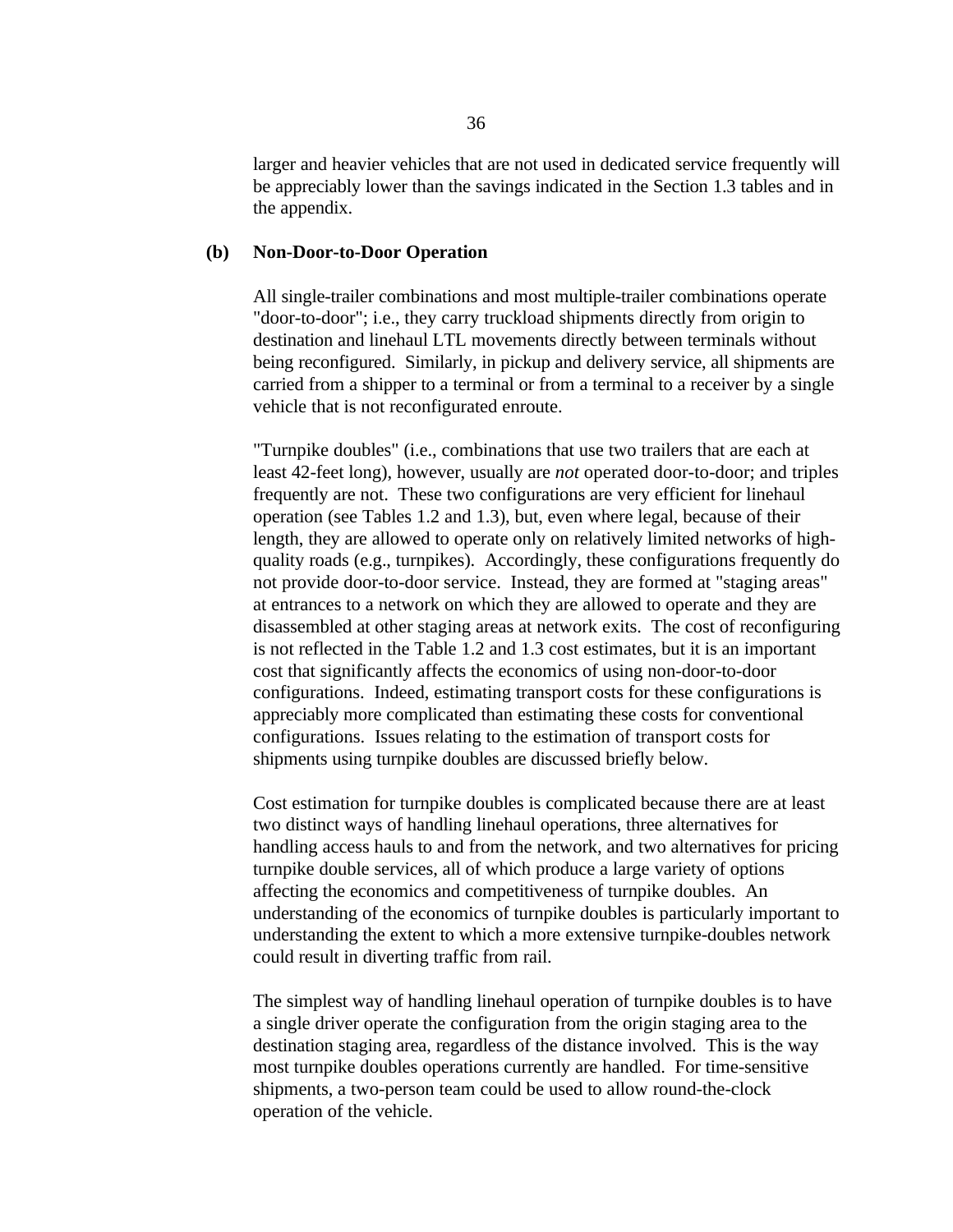An alternative that may be attractive to some large companies operating on an extensive network would be to divide the entire network into a set of 200 or 400-mile long relay legs, with separate drivers for each leg of the haul. This type of relay operation currently is being adopted for conventional truckload service by some large trucking companies. Some advantages of relay operation are that it allows round-the-clock driving and, for turnpike doubles, it allows the pairing of trailers to be changed at the relay points, thus increasing the operator's ability to achieve the economies of moving trailers in pairs. On the other hand, reconfiguring at intermediate relay points involves some additional cost and, when trailers from two different incoming rigs are to be "married" at a relay point, some extra delay is entailed by the first of the trailers to arrive.

It should be observed that both types of linehaul operation allow the carrier to combine single-trailer shipments from different origins into one double-trailer configuration. However, typical GVW limits for turnpike doubles (e.g., 127,400 or 129,000 pounds) do not allow such doubles to consist of two trailers loaded to the normal weight limits for semitrailer operations. Moreover, a certain amount of single-trailer operation of trailers intended to be used in doubles would still occur (especially when non-relay operation is used), since individual carriers would not always have pairs of trailers traveling in a given direction at the same time.

Opportunities for marrying trailers could be increased by offering differentially priced priority and nonpriority services, with delays allowed in the movement of nonpriority trailers to increase opportunities for using double-trailer configurations. The likely effects of such split-service pricing are particularly difficult to analyze, since priority shippers would be charged a premium (reducing the cost savings they would obtain by using turnpike doubles), while nonpriority shippers would receive later delivery times (increasing their inventory costs).

There are three possible ways of moving trailers between the turnpike-double network and the actual origins and destinations of the shipments:

- $\bullet$ The linehaul driver can be responsible for handling both trailers, moving them in sequence;
- $\bullet$ A local *drayage* company can be hired to handle all single-trailer movements to or from the turnpike-doubles network; or
- $\bullet$ The linehaul driver can be responsible for one trailer with a local firm hired to handle the second trailer.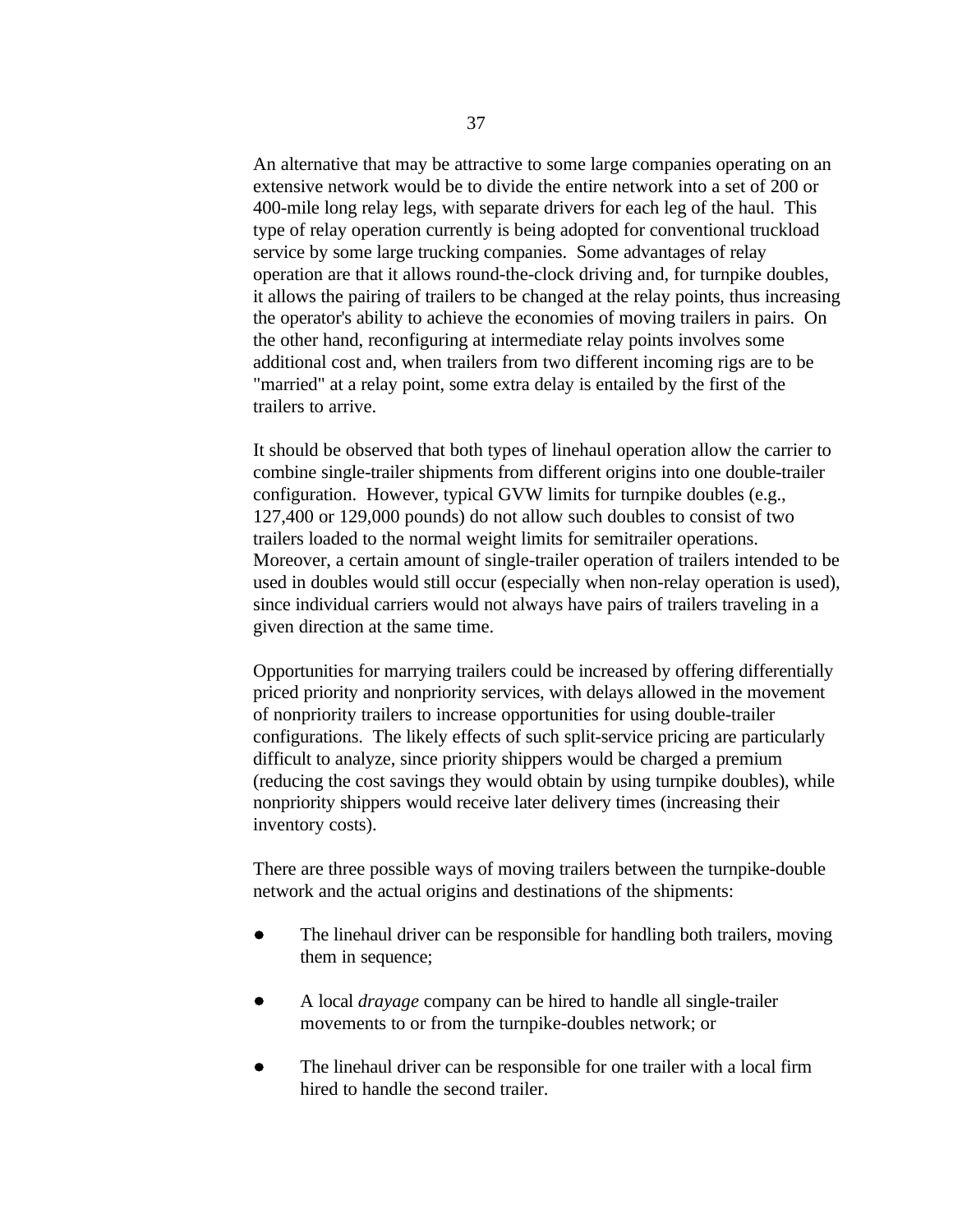All three alternatives are used by existing single-driver turnpike-double operations. However, the second alternative (pure drayage) would appear to be most appropriate for use with relay-type turnpike-doubles operation. Estimating the cost of such a drayage operation adds another complication to analyzing the economics of turnpike doubles. The cost per vehicle-mile for drayage operation would necessarily be appreciably higher than the costs shown in Tables 1.2 and 1.3 for intercity operation of five-axle semis, since drayage operation involves shorter hauls, less highway driving, and, most importantly, lower utilization rates for both tractors and drivers.<sup>7</sup>

#### **2.0 Knowledge Gaps and Research Needs**

There are several areas where additional research is needed in order to analyze the effects of potential changes in truck size and weight policy on truck transport costs. These areas are discussed below:

1. Estimates are needed of the effects on truck costs of the various design standards and performance standards that may be incorporated into the policies to be analyzed. Of the potential standards of interest, hitch design standards are the only ones that for which we have identified cost estimates, and even these estimates (discussed in Section 1.3(e)) require some corrections and updating.

For each standard of interest, information is needed on current practice in the United States (by type of trailer and configuration, where relevant) and the effect on costs of changing this practice to conform with the specified standard. In order to perform this analysis, the likely effect on vehicle design of all proposed performance standards will have to be determined. The research to be performed is relatively straightforward, but this research cannot be performed efficiently until the standards of interest have been identified.

2. The amount of additional research that should be performed into the effects of possible changes in size and weight limits on truck transport costs (excluding issues of circuity and vehicle utilization) depends upon the type of analysis to be performed and resources available.

If resources are scarce and only aggregate data are to be used, the 1991 JFA cost estimates should prove adequate, and the 1990 JFA cost estimates may be used, preferably with some corrections and adjustments discussed briefly in Section 1.3(d). These are the only two publicly available sources that we have identified that provide reasonable cost estimates for the range of alternative configurations that may be of interest in this study; and, for reasons discussed in Section 1.3(f), these sources are

 $^7$  The cost of drayage is discussed further in Sydec, Inc., Transmode Consultants, Inc., and Jack Faucett Associates (1993), pp. III-25 to III-33.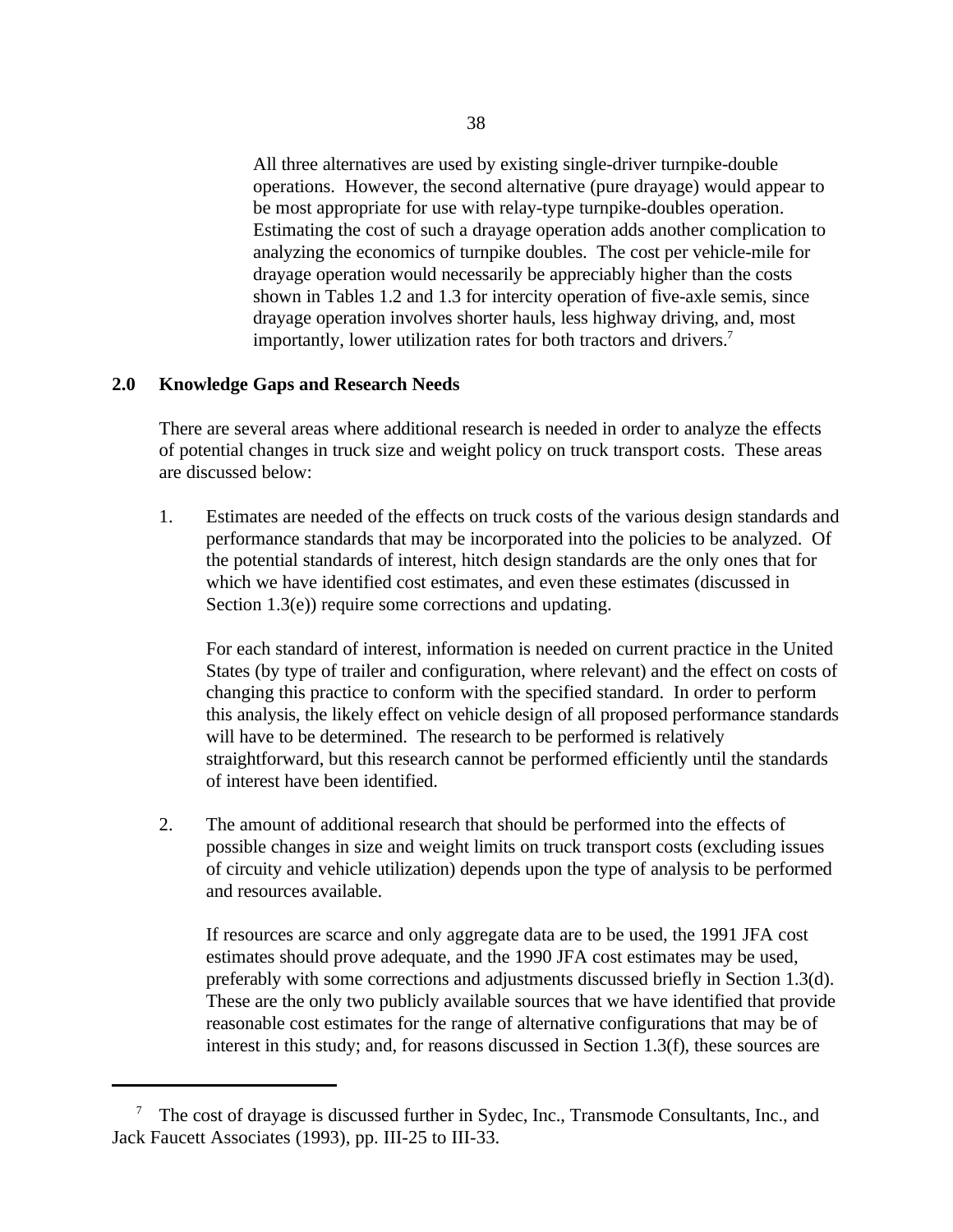likely to provide reasonably good estimates of the percentage differences in transport costs between alternative configurations operating under alternative weight limits.

To the extent that resources permit, the JFA cost estimates should be improved and/or replaced by new estimates. Potential improvements to the JFA estimates include:

- Reviewing and updating the estimates to reflect more current information about forecast-year costs. This review may include comparisons with available estimates from other published sources (including Trimac (1994) and Transportation Association of Canada and Canadian Trucking Research Institute (1994)).
- Expanding the number of cost components distinguished to allow better distinctions to be made between per-trip costs, vehicle-mile costs, and annual costs, thus permitting improved estimates of the effects of length of haul and annual mileage on truck transport costs (important if disaggregate data are to be analyzed, but less so if only aggregate data are used).
- 3. Better estimates are needed of the likely effects of higher size and weight limits on vehicle utilization; i.e., on empty mileage, on annual usage, and on use of vehicles to carry loads that do not make use of the vehicle's increased size or weight capacity.
- 4. Better estimates are needed of the extent that longer or heavier vehicles will be subject to more circuitous routings.
- 5. If any of the policy options allow for a significant increase in the highway systems on which triples or turnpike doubles would be allowed to operate, additional investigation should be performed of the likely operational efficiency actually attainable for network and drayage operations of these configurations.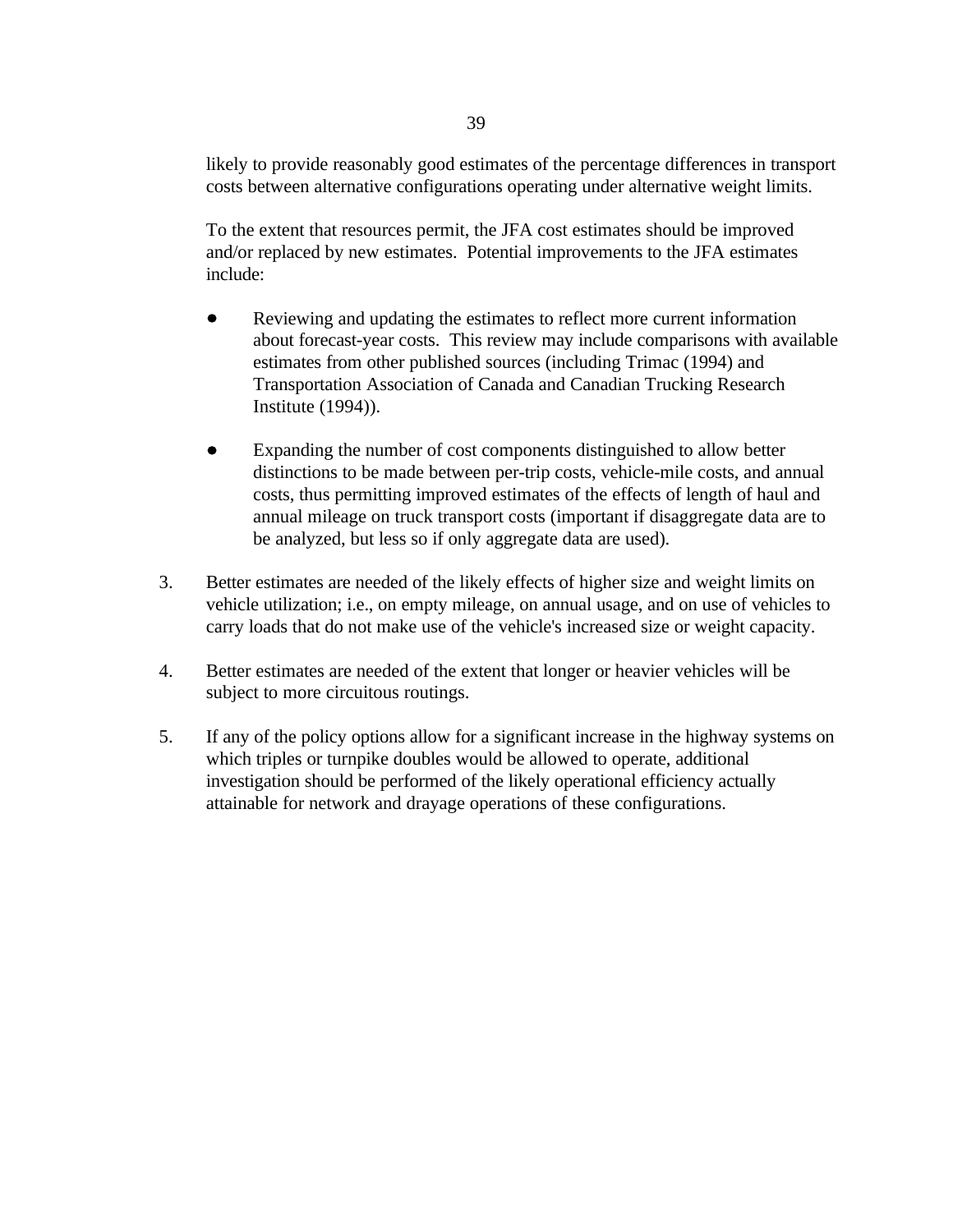### **3.0 References for Truck Costs Working Paper**

#### **Basic References**

### 1993

Sydec, Inc., Transmode Consultants, Inc., and Jack Faucett Associates, *Analysis of Longer Combination Vehicles, Part Three: Effects on Transportation Costs and Diversion of Traffic from Standard Combination Trucks and the Railroads*, Final Report, prepared for the Federal Highway Administration, Washington, D.C., November 1993.

#### 1991

Jack Faucett Associates, *The Effects of Size and Weight Limits on Truck Costs*, Working Paper, prepared for the Federal Highway Administration, Washington, D.C., Revised October 1991.

Sydec, Inc., Jack Faucett Associates, and Transportation Consulting Group, Inc., *Truck Size and Weight and User Fee Policy Analysis Study: Part One: Productivity Effects of Policy Options*, Final Report, prepared for the Federal Highway Administration, Washington, D.C., March 1991.

Transmode Consultants, Inc., *The U.S. Trucking Industry: A Statistical Profile*, prepared for the Association of American Railroads, Washington, D.C., June 1991.

#### 1990

Jack Faucett Associates, *The Effects of Size and Weight Limits on Truck Costs*, Working Paper, prepared for the Federal Highway Administration, Washington, D.C., June 1990.

Sydec, Inc. and Jack Faucett Associates, *Productivity and Consumer Benefits of Longer Combination Vehicles*, Final Report, prepared for the Transportation Research Board, Washington, D.C., May 14, 1990.

Transportation Research Board, National Research Council, *Truck Weight Limits: Issues and Options*, Special Report 225, Washington, D.C., 1990.

Transportation Research Board, National Research Council, *New Trucks for Greater Productivity and Less Road Wear: An Evaluation of the Turner Proposal*, Special Report 227, Washington, D.C., 1990.

#### 1989

Sydec, Inc. and Jack Faucett Associates, *Productivity Analysis for Truck Weight Study*, Final Report, prepared for Trucking Research Institute, Alexandria, VA, October 25, 1989.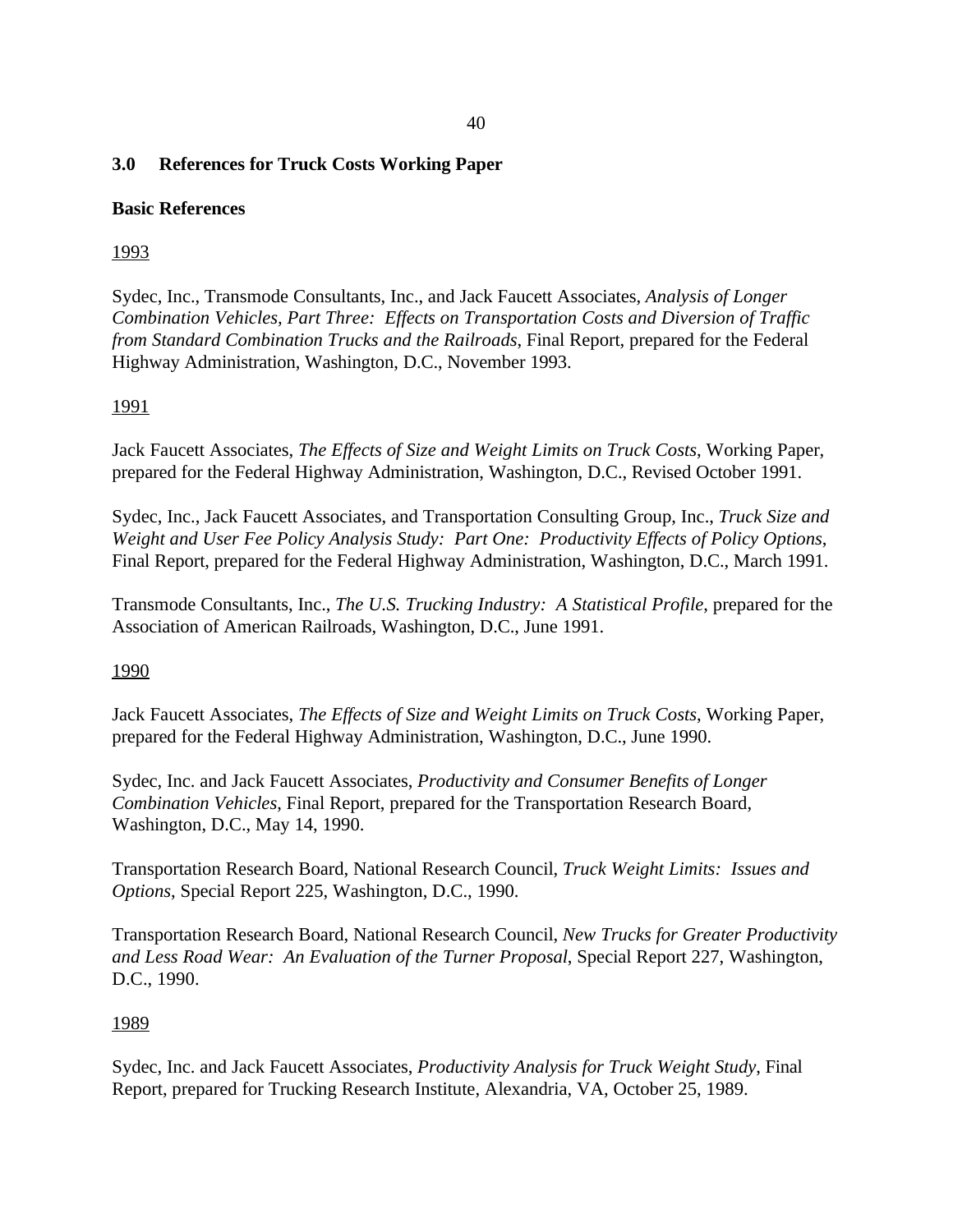Transportation Research Board, National Research Council, *Providing Access for Large Trucks*, Special Report 223, Washington, D.C., 1989.

## 1988

National Market Reports, Inc., *The Truck Blue Book*, Chicago, IL, July 1988.

R.S. Means, Inc., *Building Construction Cost Data: 1988*, 1987.

U.S. Bureau of the Census, *Truck Trailers: Current Industrial Reports*, M37L(87)-13, Washington, D.C., April 1988.

### 1986

Maio, Dominic, *The Feasibility of a Nationwide Network of Longer Combination Vehicles*, U.S. Department of Transportation, Transportation Systems Center, Cambridge, MA, 1986.

Transportation Research Board, National Research Council, *Twin Trailer Trucks: Effects on Highways and Highway Safety*, Special Report 221, Washington, D.C. 1986.

U.S. Bureau of the Census, *1982 Census of Transportation*, "Truck Inventory and Use Survey," Washington, D.C., 1986.

U.S. Department of Transportation, Transportation Systems Center, *The Feasibility of a Nationwide Network for Longer Combination Vehicles*, Working Paper: Effects on Truck Traffic and Transportation Costs, Cambridge, MA, May 1986.

## 1981

Knapton, David A., *Truck and Rail Fuel Effects of Truck Size and Weight Limits*, U.S. Department of Transportation, Transportation Systems Center, Cambridge, Mass., 1981.

## 1977

Interstate Commerce Commission, *Empty/Loaded Truck Miles On Interstate Highways During 1976*, Washington, D.C., April 1977.

## **Newly Reviewed Literature**

1994

Bauer, Michel, Francoise Dalle, and Pierrick Travert, "Truck Tires and Roads," Michelin, Centre de Recherche de Ladoux, Clermont-Ferrand Cedex, France, June 1994. (Comparisons between wide-based single tires and conventional dual tires include initial costs, weight, and effect on fuel consumption. A qualitative discussion implies that uneven tire pressures in dual tires increases the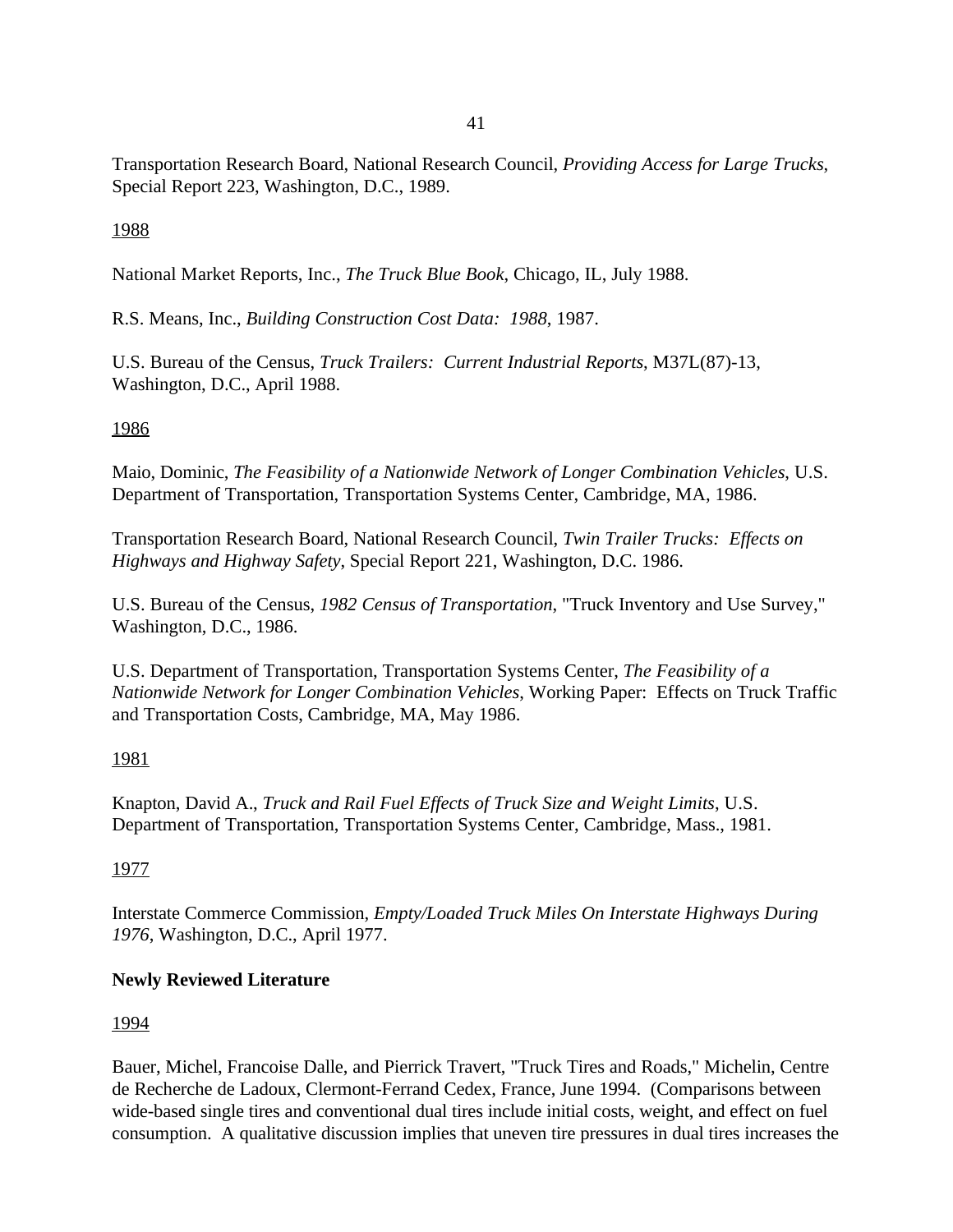rate of wear of these tires, but the relationship between this source of increased wear for dual tires and decreased wear due to greater total tire width for duals is not addressed. No cost figures given.)

Hutchinson, B.G. and R.C.G. Haas, "Trade-offs Between Truck Transportation Costs and Infrastructure Damage Costs," Department of Civil Engineering, University of Waterloo, Waterloo, Ontario, Canada, 1994. (Provides transport cost comparisons for petroleum transport in Ontario using seven-axle semitrailers and eight-axle B Trains and for lumber transport using seven and eight-axle semitrailers with lift axles.)

Morlok, Edward K., and Lazar N. Spasovic, "Redesigning Rail-Truck Intermodal Drayage Operations for Enhanced Service and Cost Performance," *Journal of the Transportation Research Forum*, Vol. 34, No. 1, 1994, pp. 16-31. (Presents estimated costs for several alternative systems for providing drayage to a Conrail intermodal yard.)

Oak Ridge National Laboratory, Center for Transportation Analysis, *Effect of Truck Size and Weight Policy Options on Carrier and Shipper Productivity*, Draft Final Report, prepared for the Federal Highway Administration, Washington, D.C., April 1, 1994. (Assumes freight rates per vehicle-mile for Rocky Mountain doubles and for turnpike doubles will either be the same as or higher than rates for 48 foot semis. Higher rates were obtained from Jack Faucett Associates (1991). Assumption that rates may be no higher is based on apparent misinterpretation of Walter (1993).)

IBI/ADI, *Impacts of Canada's Heavy Vehicle Weights and Dimensions Research and Interprovincial Agreement*, prepared for Transportation Association of Canada and Canadian Trucking Research Institute, June 1994. (Used IBI Truck Cost Model to estimate cost per vehicle-kilometer (vkm) for five and six axle semitrailers and seven and eight axle A, B and C-Trains for five different load conditions (cube out, weigh out, cube and weigh out, partial, and empty). These values were applied to data on actual and forecast truck usage under current Canadian size and weight regulations and estimated usage that would have occurred under the pre-1988 regulations (ignoring modal diversion). The costs reflect Canadian conditions, and so they are not directly applicable to U.S. conditions; however, some of the data used may be of some interest.)

Trimac Consulting Services, "Operating Costs of Trucks in Canada, 1993," prepared for Transport Canada, available in magnetic form from Trimac Consulting Services, Calgary, Alberta, 1994. (See Section 1.3(g).)

#### 1993

Bowland, J.M. and R.G. Friend, "Economic Impact of Introducing Longer Trailers in Ontario," KPMG Canada, 1993. (Summarizes results of Peat Marwick Stephenson & Kellogg (1993).)

Peat Marwick Stevenson & Kellogg, *Economic Impact of Introducing 53' Semitrailers and 25 Metre B-Trains in Ontario*, prepared for the Ontario Ministry of Transportation, Downsview,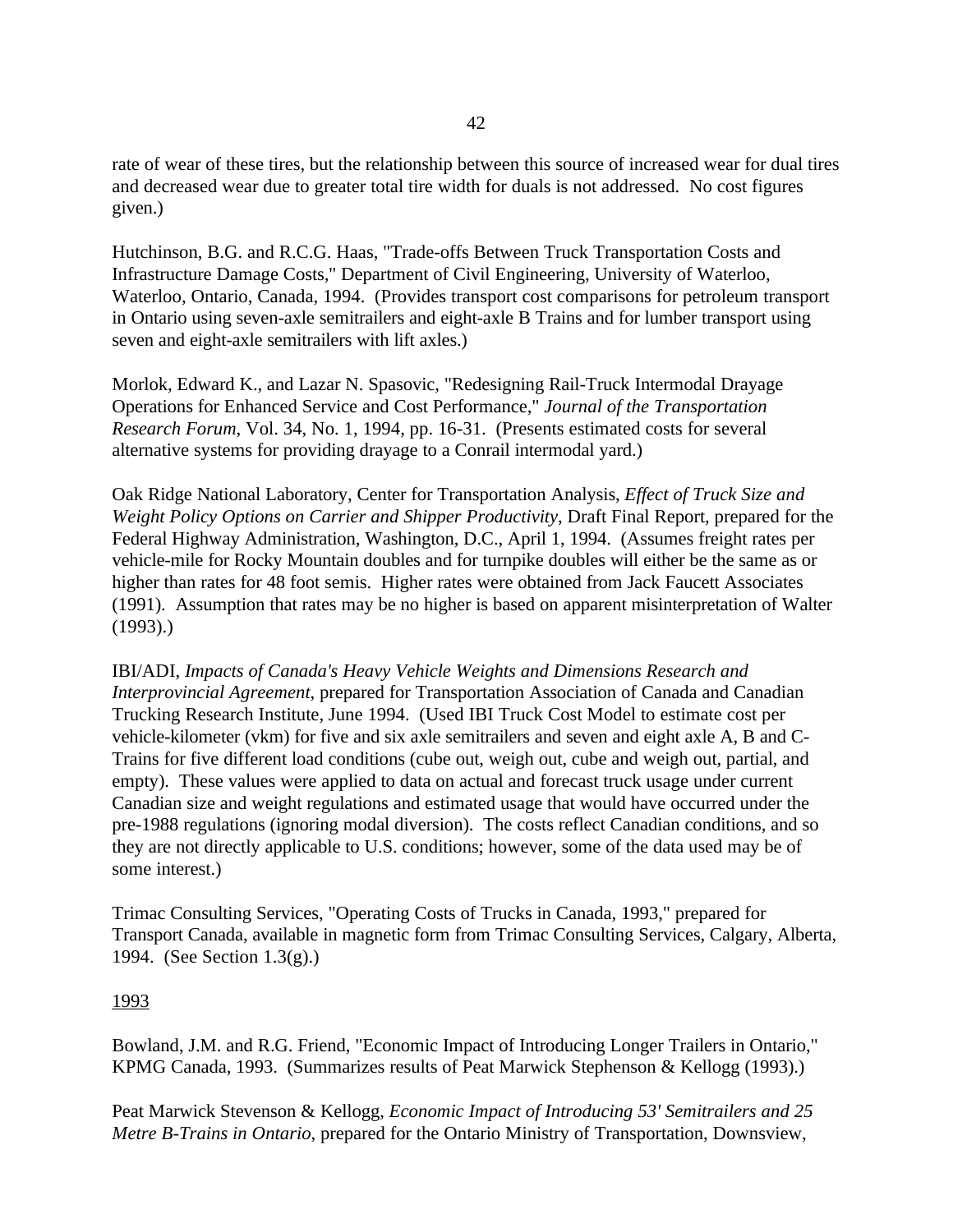Ontario, January 11, 1993. (A proprietary model was used to estimate cost savings per ton-mile for replacing 48-foot semitrailers by 53-foot semitrailers for cube-limited truckload traffic and for LTL traffic. For truckload traffic, the estimated savings range from 8.1 percent for hauls of "less than 400 km" to 8.4 percent for hauls of "more than 800 km." Overall cost reductions estimated for LTL shipments range from 0.8 percent to 2.5 percent. Despite the title, the report does not contain any cost estimates for B-Trains.)

Walter, Clyde Kenneth, "Longer Combination Vehicles: Issues and User Attributes," *Transportation Executive Update*, 1993, pp. 6-11 and 22. (Presents results of a survey of 34 carriers that use LCVs. Results by five cost categories indicate that 30 to 65 percent of carriers (varying by cost category) reported higher costs with LCVs, while 10 to 55 percent report lower costs. The survey questions are not given, and it is not clear to what extent respondents were referring to costs per mile or costs per ton-mile. Hence, the results are not readily interpreted.)

#### 1991

Abacus Technology Corp., *Rail vs. Truck Fuel Efficiency: The Relative Fuel Efficiency of Truck Competitive Rail Freight and Truck Operations Compared in a Range of Corridors*, prepared for the Federal Railroad Administration, Washington, D.C., April 1991. (The Cummins model was used to estimate fuel efficiency for semitrailers with specific vehicle characteristics, with various commodities and trailers, and operating on specific routes.)

#### 1990

Billing, John R., *et al.*, "On the Use of Liftable Axles by Heavy Trucks," Ministry of Transportation of Ontario, Downsview, Ontario, December 1990. (Presents costs estimates for operating various configurations with and without lift axles at applicable weight limits in three Canadian provinces. For pairs of configurations with the same numbers of axles but different numbers of lift axles operating at the same GVW, the cost estimates are always identical, raising questions as to whether the difference in operating costs between the use of fixed and liftable axles has actually been addressed. There is no discussion of the differences in tire, fuel or vehicle costs between the use of fixed and liftable axles.)

#### 1987

Cornell University, School of Civil and Environmental Engineering, *Economic and Safety Consequences of Increased Truck Weights*, Final Report, Engineering Research and Development Bureau, New York State DOT, and the Permanent Advisory Committee on Truck Weights, Ithaca, NY, December 1987. (Costs for single-unit trucks are estimated as a function of total time not operated, driver time (operating and standing), miles operated, speed, GVW, and age of vehicle. Basic cost assumptions generally not provided.)

Irwin, N.A. and R.A. Barton, *Economics of Truck Sizes and Weights in Canada*, Final Report, Council on Highway and Transportation Research and Development and the Roads and Transportation Association of Canada, Ottawa, July 1987. (Only the first half of this report has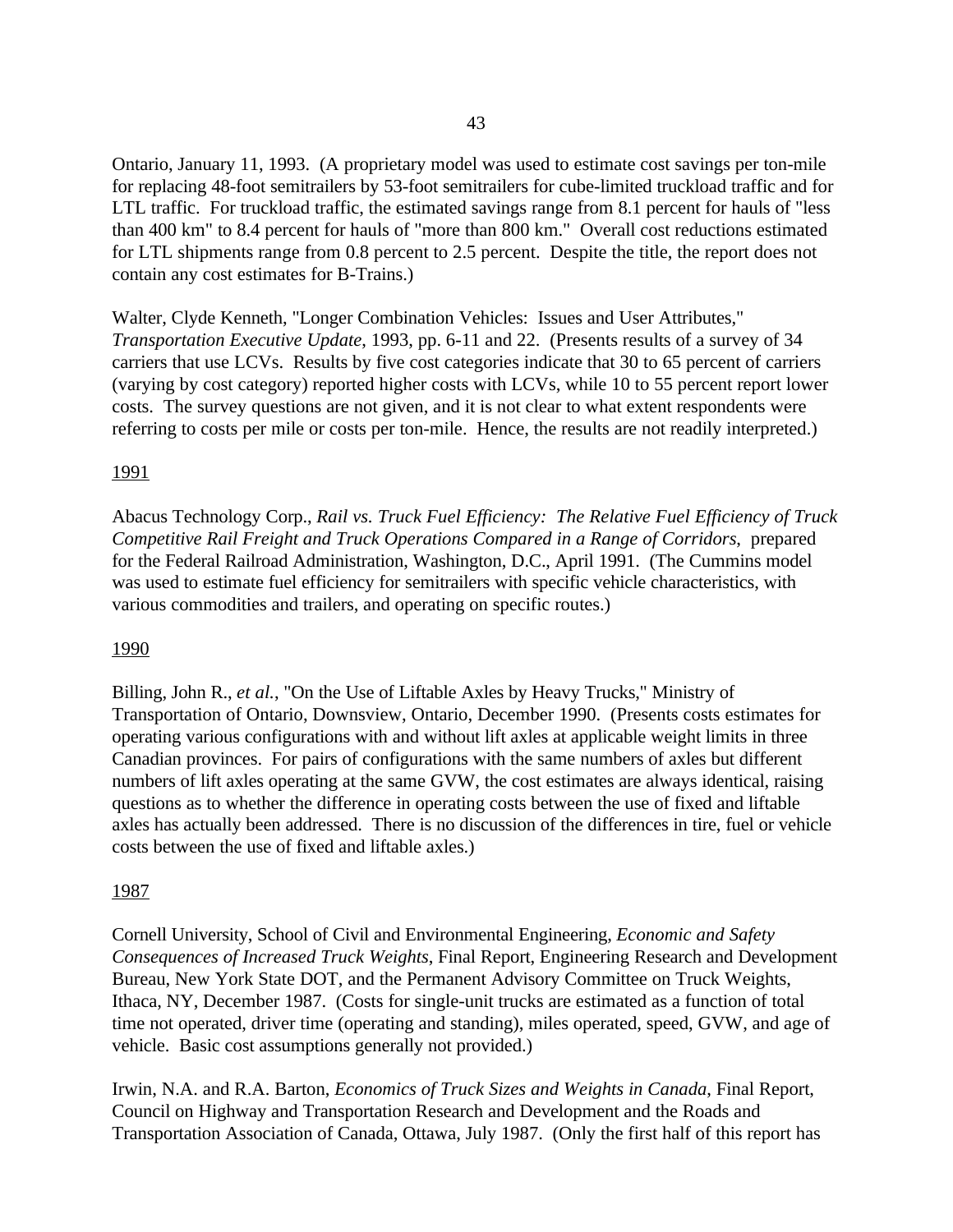been received. The remainder has been requested but not yet received. A truck cost model is described in very general terms on pages 15-17, but no further information is contained in the portion of the report available.)